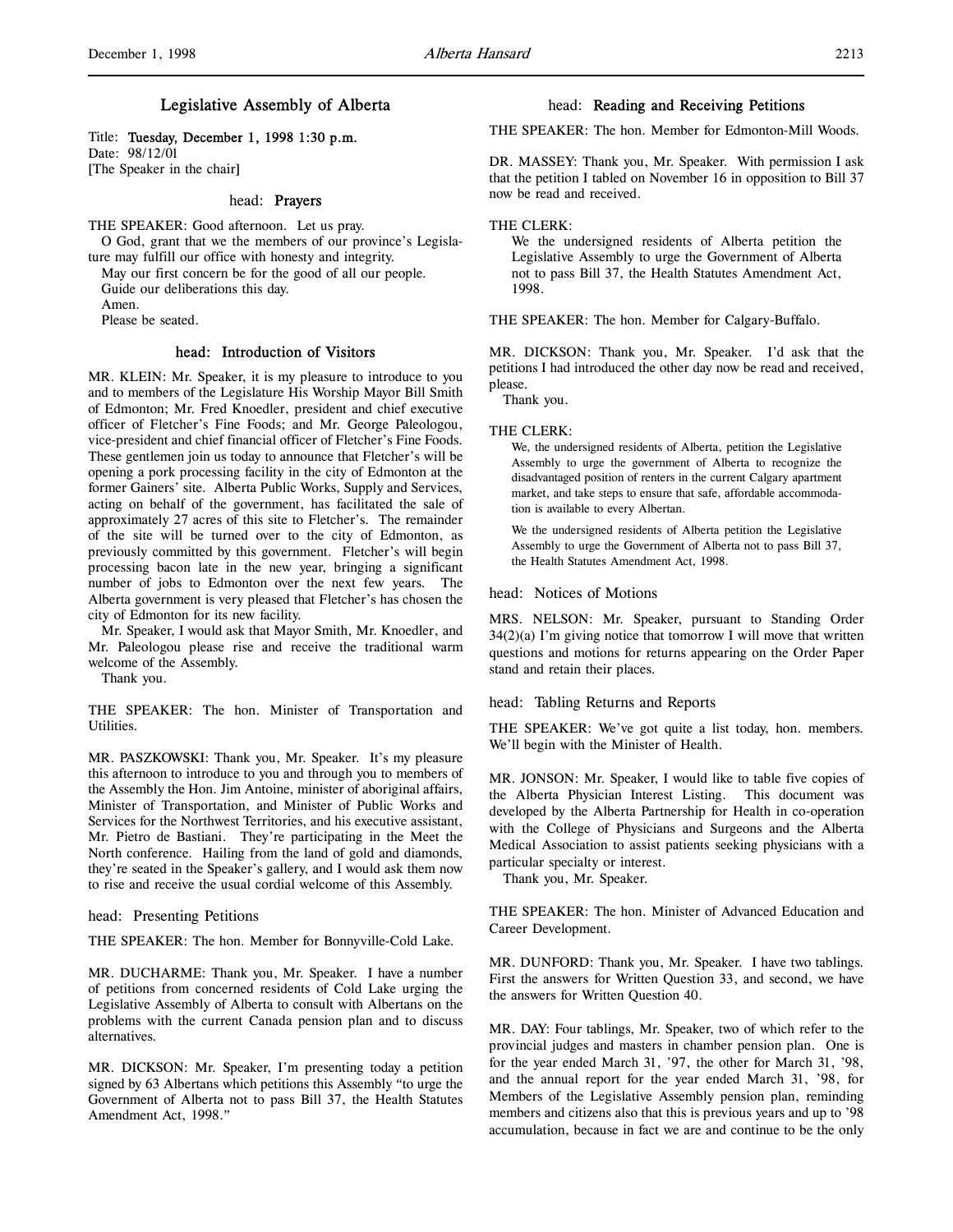Legislature without an ongoing pension plan for MLAs, the only one in Canada in that particular classification, which gives us great joy.

Mr. Speaker, I might also add that I'll be tabling the Alberta government official response to recommendations from the Auditor General. We are not of course required to make this response, but we do that because we see these recommendations as an opportunity to further improve government accountability. I'll just add that the Auditor General made 51 recommendations. We accepted them all: 44 in entirety, four in principle, and three have been partially accepted. I know members would want to refer to some of the comments in his report, which include for instance that Albertans now have the most informative set of public accounts in Canada.

THE SPEAKER: The hon. Minister of Community Development.

MRS. McCLELLAN: Thank you, Mr. Speaker. I, too, have a number of tablings. The first filing is copies of a letter I sent earlier today to the Canada 2010 Olympic Winter Games bid team congratulating them on a terrific bid proposal.

Secondly, copies of letters of congratulations that I sent earlier to Alberta-based swimmers who won medals at the Speedo FINA world championships held last weekend in Edmonton.

Also, Mr. Speaker, I'm pleased to file copies of the Human Rights Day package developed by the Alberta Human Rights and Citizenship Commission in honour of the commission's 25th anniversary this year. This package is being distributed to schools and other organizations to commemorate international Human Rights Day on December 10. Congratulations to Charlach Mackintosh, the chairman of the commission, and all commission members.

Mr. Speaker, on your behalf I wish to file copies of an information package provided to you by Amnesty International in recognition of the 50th Anniversary of the United Nations universal declaration of human rights. I will provide each member of this Assembly with his or her own complete package from Amnesty International.

Finally, I'm filing copies of an information bulletin I'm issuing today regarding the National Day of Remembrance and Action on Violence Against Women, which is on December 6. As well I'm filing a joint declaration on violence against women that is being issued nationally by federal, provincial, and territorial ministers responsible for women's issues across Canada.

December 6 is the anniversary of the killing of 14 women in Montreal in 1989, and this tragic anniversary has become a day in Canada when all Canadians mourn violence against women and renew their pledge to eliminate it. Members will be interested to know that on December 6 the flags on top of the Legislature will be lowered to half mast to honour and commemorate women who have suffered violence.

Thank you, Mr. Speaker.

## 1:40

MS EVANS: Mr. Speaker, today I'm pleased to table two reports, the first being the Municipal Payment Schedule for the 1998 senatorial selection, the election process, in response to questions raised last Wednesday during supplementary estimates.

The second is a report prepared by Deloitte & Touche entitled CKUA Radio Foundation: Investigation Pursuant to the Charitable Fund-raising Act.

THE SPEAKER: The hon. Member for Edmonton-Strathcona.

DR. PANNU: Thank you, Mr. Speaker. I'm pleased to table today a short document that contains selected statements drawn from postcards received from 2,693 Albertans opposed to Bill 219.

THE SPEAKER: The hon. Member for Edmonton-Ellerslie.

MS CARLSON: Thank you, Mr. Speaker. I'm tabling today copies of five letters from five constituents of Edmonton-Ellerslie who support changes in the Alberta Insurance Act and regulations.

THE SPEAKER: The hon. Member for Edmonton-Mill Woods.

DR. MASSEY: Thank you, Mr. Speaker. I would like to table a copy of the 1987-88 and the 1988-89 Education estimates showing that funding for private schools decreased during the time the Leader of the Opposition was Minister of Education.

THE SPEAKER: The hon. Member for Calgary-Buffalo.

MR. DICKSON: Thank you, sir. I'm tabling the requisite number of copies of a piece of correspondence dated November 3, 1998, from a constituent in Calgary-Buffalo to the hon. Premier urging implementation of the UN convention on the rights of the child.

THE SPEAKER: The hon. Member for Calgary-North-Hill.

MR. MAGNUS: Thank you, Mr. Speaker. I have 12 documents to table today. They are all annual general reports, and I'll go through my list fairly rapidly. They are from the Certified General Accountants Association of Alberta, the Alberta Dental Hygienists' Association, the Alberta Dental Assistants Association, the College of Alberta Psychologists, the Alberta Veterinary Medical Association, the Alberta Opticians Association, the Alberta Registered Professional Foresters Association, the Institute of Chartered Accountants of Alberta, and the Certified Management Accountants of Alberta as well.

Thank you, Mr. Speaker.

#### head: Introduction of Guests

THE SPEAKER: The hon. Member for Calgary-North West.

MR. MELCHIN: Thank you, Mr. Speaker. I'd like to introduce to you and through you to Members of the Legislative Assembly Mike Gladstone, who happens to be a friend and a constituent of Calgary-North West. Mike is currently studying political science at the University of Calgary. He's been a long-time supporter and is interested in politics and in the government. He was recently elected president of the PC youth association, and we'd ask him to stand and receive the warm welcome of the House.

THE SPEAKER: The hon. Member for Fort McMurray.

MR. BOUTILIER: Thank you, Mr. Speaker. It is my pleasure today to introduce students from Father Mercredi high school in Fort McMurray. They also belong to SADD, Students Against Drunk Drivers. In fact this morning they launched their new campaign with the minister of transportation, who was presented with the beautifulT-shirt that he's wearing. I'd like to introduce Jill McIntosh, Ryan and Kim Forest, Michael Mayuk, Dustin Belanger, Kim Richard, Paul Hutchins, and Alanna Prouty. Also I understand that just joining them are students from Sherwood Park and Fort Saskatchewan as well, with advisors Elaine Stoyles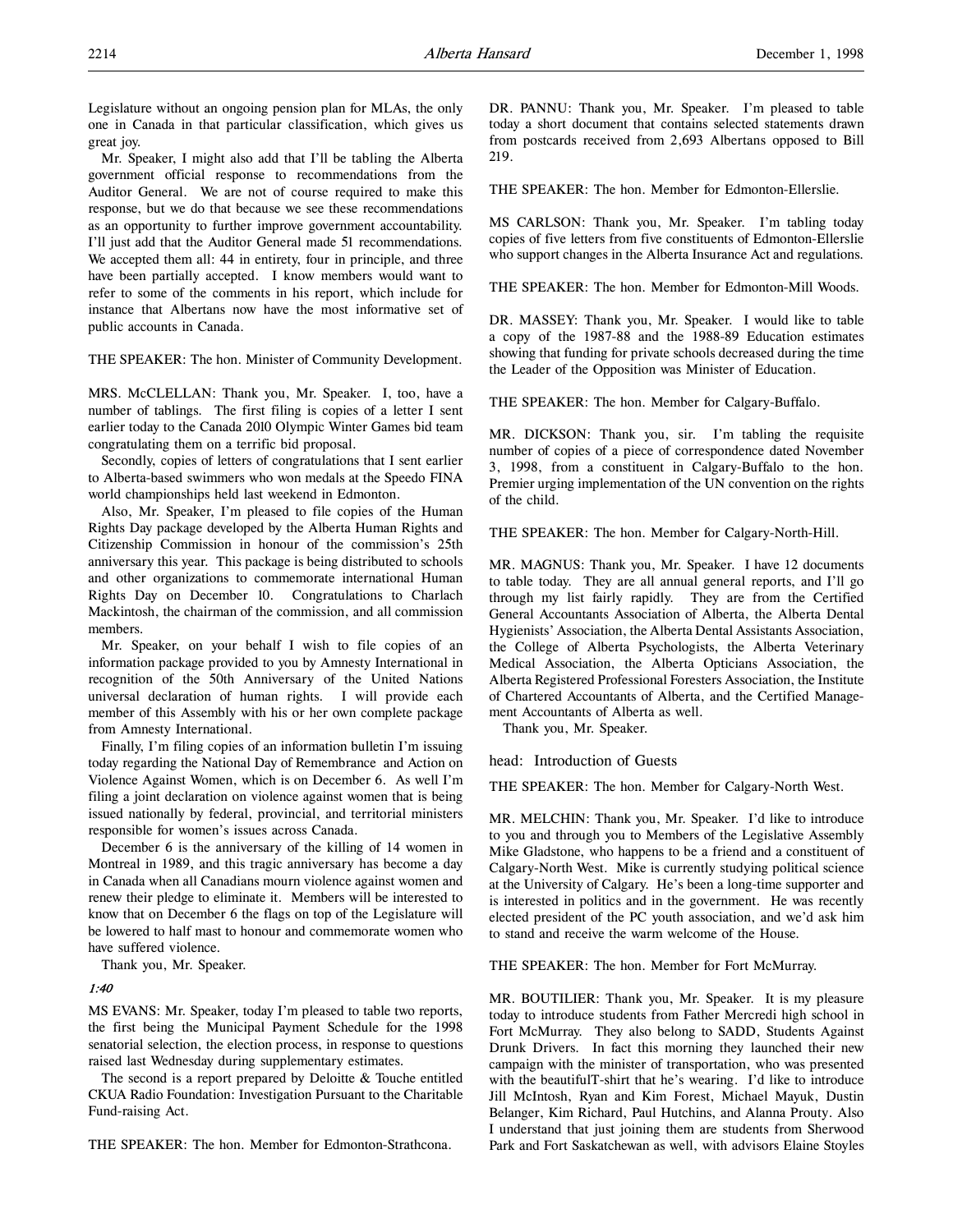and Gil Espejo. I would ask the House to give them all, as they stand, a very warm welcome on this positive initiative.

THE SPEAKER: The hon. minister responsible for children's services.

MS CALAHASEN: Thank you, Mr. Speaker. I wish to introduce to you and through you to the members of the Assembly some really great people who are from Edmonton, first-time visitors to the Legislature and family members of a lady who works for me, Ms Lorraine Ellis. I'd like to introduce Mrs. Elizabeth Ellis; Reverend Minnie Mueller, evangelist with the Pentecostal Assemblies of Canada; Reverend Hilda Siggelkow, director of Alberta women's ministries, Pentecostal Assemblies of Canada; and Reverend Ernie Siggelkow, Pentecostal Assemblies of Canada. They are standing, and I would wish them a warm welcome from the Assembly.

THE SPEAKER: The hon. Member for Edmonton-Manning.

MR. GIBBONS: Thank you, Mr. Speaker. I am pleased to introduce to you and through you to the members of this Assembly three classes of grade 6 students from Kildare school in my constituency of Edmonton-Manning. There are 80 students up above. This school has lots to boast about. The school is 30 years old, and they have 560 students in the school with 420 of them in the Mandarin program. They are also a good feeder to Londonderry junior high and LaZerte high schools. Accompanying them are teachers Mrs. Lorraine Goruk, Mrs. Robin Thay, Mrs. Wendy Mitchell, and vice-principal and grade 6 teacher, Mark Stukoski, and parent Mrs. Yang. I'd like you to rise and get the warm welcome of this Assembly.

MR. JONSON: Mr. Speaker, it is my pleasure today to introduce to you and through you to members of the Assembly a group of Albertans who have been working in support of Alberta's health care system and helping Albertans to receive necessary health care information. The individuals are Teren Clarke, director of client services, Muscular Dystrophy Association, Alberta, Saskatchewan, and Northwest Territories; Annette Martin, regional director, Canadian Liver Foundation, Alberta and Northwest Territories; and Candy L. Holland, communications officer, Alberta Medical Association. They represent the Alberta Partnership for Health, which today released the Physicians Interest Listing that I tabled a few moments ago. The listing provides information on Alberta physicians and their special medical interests and training and will help patients seeking physicians with a particular interest in their area of medical need. I would ask them to stand and receive the welcome of the Assembly.

Thank you.

THE SPEAKER: The hon. Member for Redwater.

MR. BRODA: Thank you, Mr. Speaker. It is my pleasure today to introduce to you and through you 25 bright, energetic students from the Thorhild school. They're seated in the members' gallery. Accompanying them is teacher Mr. Jim Stambaugh; parents Mrs. Margaret Arbeau, Mrs. Laurie Kapach, Mrs. Susan Pruss, Mrs. Debbie Oleksyn, Mrs. Petra Roche, Mr. Allen Pasay, and Mrs. Suzanne Turchanski. I would ask them to please rise and receive the warm welcome of this Assembly.

THE SPEAKER: The hon. Member for Innisfail-Sylvan Lake.

MR. SEVERTSON: Thank you, Mr. Speaker. It's my pleasure to introduce to you and through you to members of the Legislature a resident of the Innisfail-Sylvan Lake constituency. Marilyn Haley is presently the executive director of PC Alberta and has been since May '98. Before that she had two terms as president of the PC Association of Alberta. I'd ask her to rise and receive the warm welcome of the Assembly.

THE SPEAKER: The hon. Member for Bonnyville-Cold Lake.

MR. DUCHARME: Thank you, Mr. Speaker. It's my pleasure to introduce to you and through you to members of the Legislature a constituent from Bonnyville-Cold Lake, the editor of the Bonnyville Nouvelle, Mr. Darren Pinkoski. He is seated in the members' gallery, and I'd ask him to please rise and receive the traditional warm welcome.

head: Oral Question Period

THE SPEAKER: First main question. The hon. Leader of the Official Opposition.

#### Education Funding

MRS. MacBETH: Thank you, Mr. Speaker. The Premier and the Minister of Education have indicated a lack of confidence in school boards to handle fiscal affairs. The minister dismisses school fund-raising as insignificant, and this morning many trustees left their annual meeting less than satisfied with the minister's comments. My questions are to the Premier. Will the Premier do what his Minister of Education failed to do this morning and acknowledge the vital role that school trustees play and thank them for coping with unprecedented cuts by his government?

MR. KLEIN: Mr. Speaker, I have no problem thanking very publicly school trustees throughout this province for the tremendous work they do.

Relative to what the hon. minister may or may not have said at the meeting this morning, I'll have the hon. minister reply, Mr. Speaker. I wasn't there.

MR. MAR: Mr. Speaker, one of the main themes of the address that I gave this morning was with respect to the importance of the partnerships that we enjoy in education and a willingness, both on the part of the government and on school boards, to work together in dealing with important issues in education.

Mr. Speaker, I've made myself available always to members of the Alberta School Boards Association and individual boards. I've been to many parts of this province. I believe that I've been to all school boards in this province, and I've been to hundreds of schools. I enjoy a good working relationship with those school boards. I have a great deal of respect for people that we elect to school boards. There will always be differences of opinion as to how we accomplish the goals, but I want to make it clear that whether we're in government on this side of the House or school trustees, we're all involved in the business of making sure that we have an education system that is solid for our children, and that's what we are trying to accomplish.

# 1:50

MRS. MacBETH: Mr. Speaker, does the Premier agree with his minister's remarks this morning that good is good enough when it comes to public education?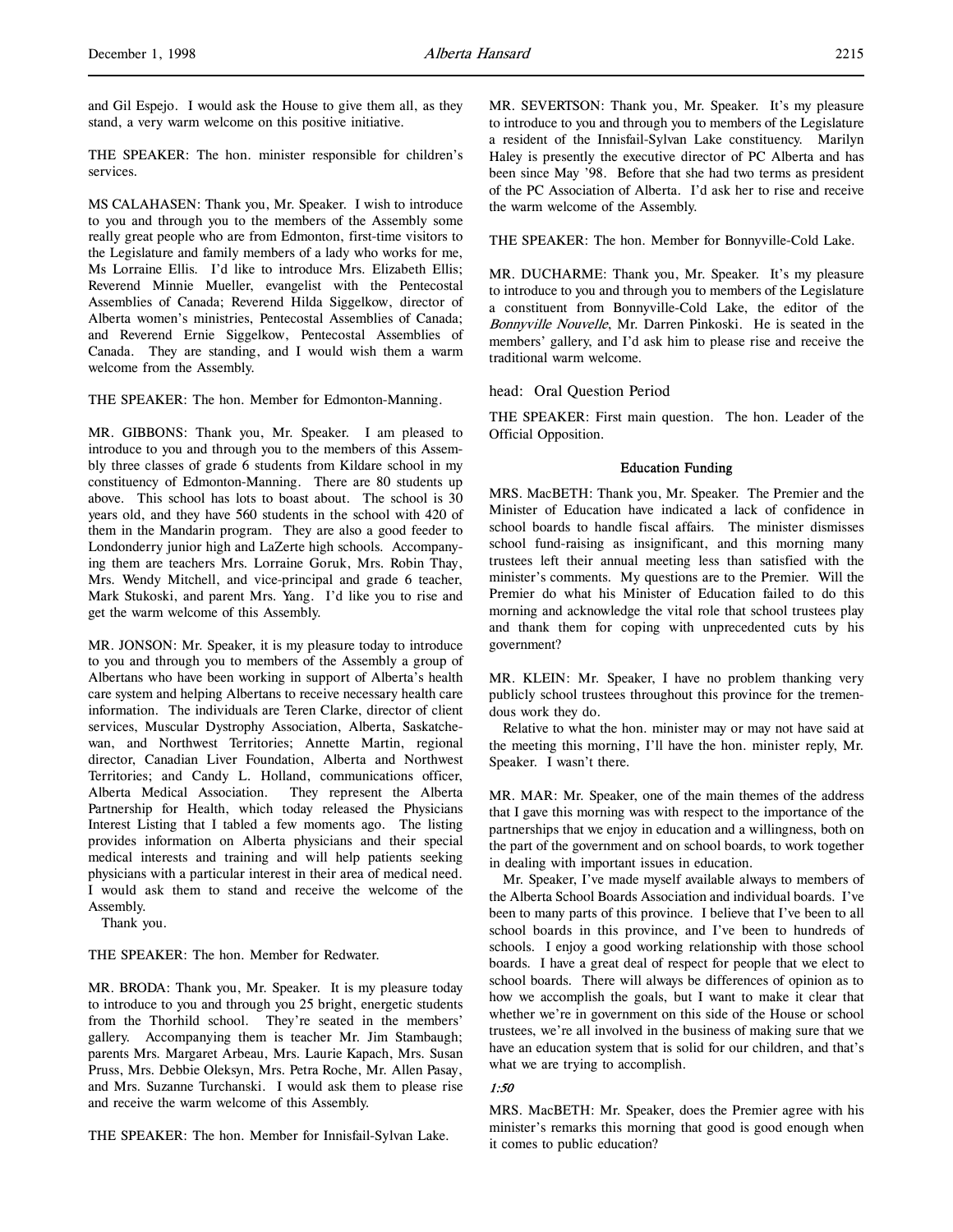MR. KLEIN: Well, Mr. Speaker, I wasn't at the meeting this morning when the hon. minister gave his address, but I can reiterate what the hon. minister has said, that he is vitally concerned about education. It has come to my attention and I have been advised that the Catholic board of education in the city of Calgary has indicated that this minister is the best minister they've ever had.

MR. MAR: Mr. Speaker, I merely wanted to clarify what it was I said this morning. What I said is that I wanted trustees to share the message with people in Alberta that our schools are more than good; they're very good and occasionally excellent. We don't want a system that's very good and occasionally excellent. What we want is a system that's excellent and occasionally only very good.

MRS. MacBETH: Mr. Speaker, what will it take for this Premier to believe public opinion, parents, teachers, and trustees that his government's funding policies are putting public education at risk?

MR. KLEIN: Mr. Speaker, I don't think for one moment that our funding policies are putting teachers or students at risk. When you look at what this government has done relative to restructuring education in this province -- we have taken literally millions of dollars out of administration and put those dollars into the classrooms. We have created a system that provides equity and equality for all students throughout the province. We have restored funding to ECS. We have committed significant dollars to special-needs students. We have committed significant dollars to early intervention programs, particularly with respect to literacy, to make sure that students can read by the time they reach grade 3. We have committed significant dollars to innercity schools. We have committed significant dollars to address the problems of sparsity and distance as it relates to transportation.

All of these programs go directly to the classrooms. Our commitment to education -- and this came out of the Growth Summit last October in Edmonton. We made the commitment at that time that education would be our number one priority, and it is.

Thank you.

THE SPEAKER: Second main question. The Leader of the Official Opposition.

# West Edmonton Mall Refinancing

MRS. MacBETH: Mr. Speaker, the government is on the verge of adjourning this all- too-short fall session of the Legislature, and Albertans still don't have the special report of the Auditor General into the West Edmonton Mall refinancing. My questions are to the Premier. Will the Premier commit that he will make it his business to release the special report of the Auditor General to the public the very day it is received by government?

MR. KLEIN: Well, Mr. Speaker, I don't have a problem, but I will take the advice of the Auditor General relative to how the report is going to be released. It may very well be that he himself will release the report. I have given an undertaking already that the report will be made public.

Mr. Speaker, relative to the hon. leader of the Liberal opposition's remarks vis-à-vis the length of the session, I would like to thank the Liberals for being so accommodating and making the session as short as it has been. Thank you.

MRS. MacBETH: Nice try. Nice try.

Will the Premier promise that his statutory declaration will be released in its entirety regardless of the timing or the conclusion of the Auditor General?

MR. KLEIN: Mr. Speaker, that is entirely up to the Auditor General. I understand that he has asked a number of individuals for statutory declarations. What he wants to release is entirely up to him. Certain questions I know were asked of me. I don't know what was asked of other individuals. Those questions were contained in 16 pages. I answered them truthfully and honestly. I forwarded that statutory declaration to the Auditor General, and he will take that into account along with all the other evidence provided in preparing his report. As to how he wants that report released, I will follow his guidance.

MRS. MacBETH: Mr. Speaker, will the Premier promise Albertans that if political interference is identified in the Auditor General's report, he will immediately call a public inquiry?

MR. KLEIN: Mr. Speaker, again, that question has been raised time and time and time again. I have indicated publicly on a number of occasions and I will indicate here for the edification of the opposition Liberals, because obviously they haven't been listening, that if the Auditor General so recommends, we will take the appropriate action.

THE SPEAKER: Third main question. The Leader of the Official Opposition.

MRS. MacBETH: I've designated the Member for Edmonton-Glenora.

THE SPEAKER: The hon. Member for Edmonton-Glenora.

# Three Sisters Resorts Inc.

MR. SAPERS: Thanks, Mr. Speaker. On September 16, 1993, the former Deputy Minister of Economic Development and Tourism wrote to the president of Three Sisters Resorts Inc. The letter was tabled yesterday. I quote from that letter.

I know that there is work yet to be done in terms of securing the remaining financing . . . If this letter is of assistance to you in positioning your proposal for financing to the appropriate institutions, please feel free to use it accordingly.

My questions today are for the Premier. What is the relationship between the \$5 million line of credit approved by the Banff branch of the Treasury Branch to Three Sisters Resorts in December 1993 and that letter from the deputy minister?

MR. KLEIN: As far as I know, Mr. Speaker, absolutely none. There was no reference to any specific financial institution in that letter. The bottom line of the letter -- and I just don't have it in front of me. Here it is. The last line of the letter says very simply, "If this letter is of assistance to you in positioning your proposal for financing to appropriate institutions, please feel free to use it accordingly." There was no instruction, no direction of any sort to take it to a particular or specific financial institution.

MR. SAPERS: How often, Mr. Premier, do deputy ministers write comfort and promotion letters for businesses trying to arrange financing from the Alberta Treasury Branch?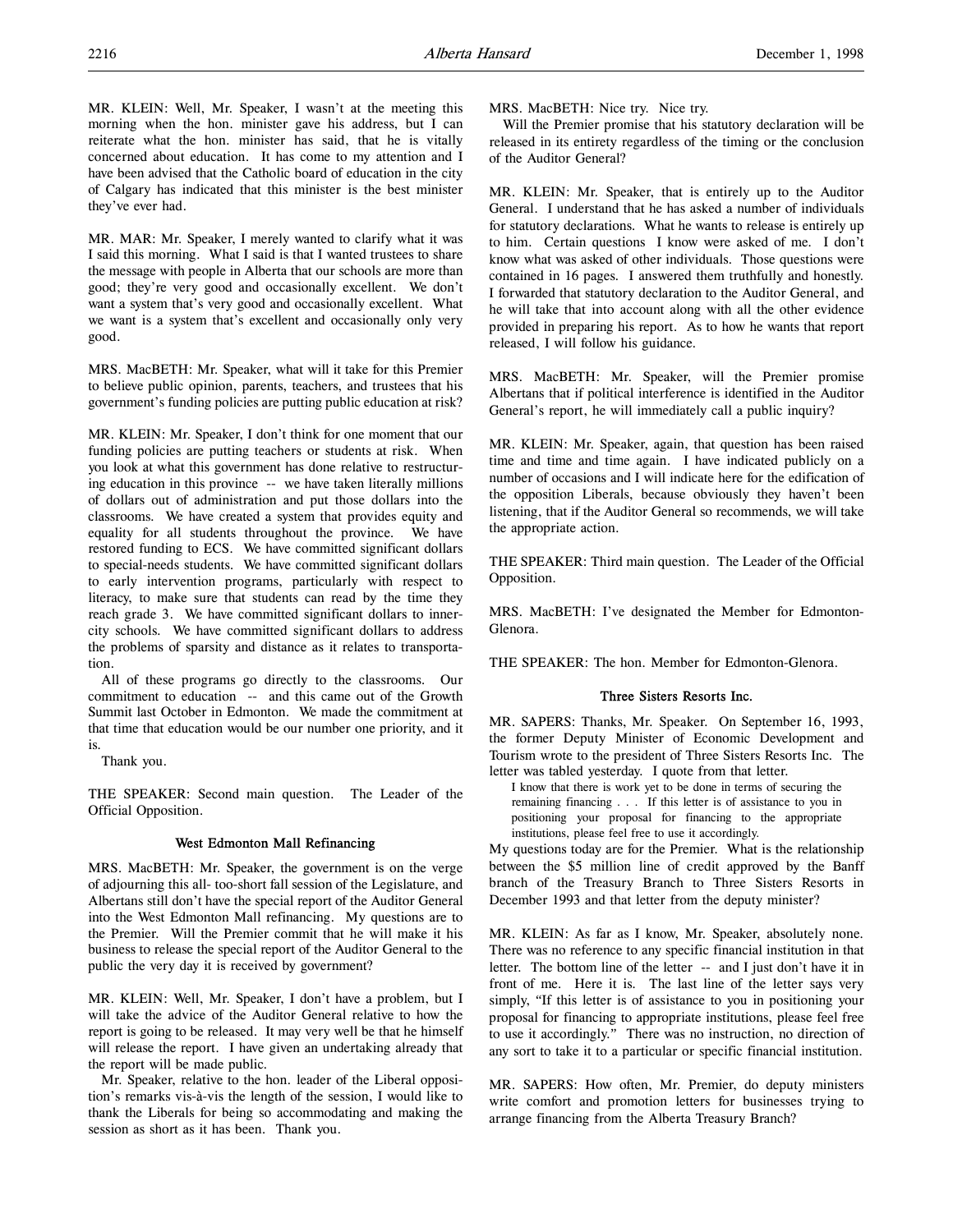MR. SAPERS: Mr. Speaker, given the claim of the former deputy that the government provided no grants to Three Sisters, will the Premier explain the \$1.118 million given to the resort during the '93-94 fiscal year by the department of economic development?

# 2:00

MR. KLEIN: Mr. Speaker, that grant was given through the tourism development assistance program. It was given not only to Three Sisters to help prepare their environmental impact assessment, but it was given to the West Castle resort project as well. As I understand it, it was a perfectly legitimate grant under an existing program at that particular time. Those programs no longer exist, and such a grant would not be made today.

# Speaker's Ruling Questions about Noncurrent Issues

THE SPEAKER: Hon. members, this is question period to deal with current matters, essentially, in the Assembly. We have another process in the Assembly called Public Accounts, and Public Accounts deals with an overview of a particular department's budget in the following fiscal year. The Speaker is a former member of Public Accounts and can recall a discussion on this matter going back three or four or five years ago. So perhaps a review of public accounts might be essential as well.

The hon. Member for Edmonton-Strathcona, followed by the hon. Member for Lac La Biche-St. Paul.

# Education Funding

#### (continued)

DR. PANNU: Thank you, Mr. Speaker. Due to this government's underfunding, many school boards in Alberta are being forced to run huge deficits. Recent financial statements show that the Calgary and Edmonton public school boards alone have had to take out \$70 million in bank loans to stay afloat. To the Premier: would the Premier admit that his government has balanced the province's books on the backs of every school, child, teacher, and school trustee in this province? If not, why not?

MR. KLEIN: No, Mr. Speaker, we have not balanced our books on the backs of children in school or the teachers or the education system generally. I pointed out just a few moments ago to the opposition Liberals that we have indeed made substantial significant reinvestments in education and plan to make even more.

I'll have the hon. minister supplement.

MR. MAR: Well, Mr. Speaker, I have addressed this question in this House before in response to members from both sides of the House, and I wish to reiterate that we have had significant reinvestment in the area of education. In particular we have put money where it matters the most, and that's the classrooms.

I want to point out that from 1994-95 to the current year of 1998-99, we have reinvested \$400 million into the instruction block for education. From the years 1996 through to the year 2000, we'll be reinvesting about a half a billion dollars, roughly a 15 percent increase, far greater than the rate of inflation and the

rate of growth of the number of students together, in specific areas like special needs, which school boards consistently came back with as an area where they spent more money than we gave them grants for. We asked them: approximately how much more are you spending? There answer was about 30 percent. That's why with respect to special-needs students we have increased most areas of special-needs grants by 30 percent.

So, Mr. Speaker, we are doing things in a different way. We are targeting dollars to those areas that need it the most. We don't expect school boards to balance their budgets to the penny each and every year. Yes, while it's true that a school board, for example, like Edmonton public might have a projected deficit of \$11 million or \$12 million this year, expressed as a percentage of their overall budget of nearly half a billion dollars, we can understand why they might not come in to the penny. I express confidence in our school boards that they will be able to deal with these deficits and that our reinvestment will help them deal with those particular situations.

DR. PANNU: Thank you, Mr. Speaker. What advice would the Premier have for the Calgary board of education in dealing with their financial crisis other than to layoff teachers, increase class sizes, or roll back staff salaries?

MR. KLEIN: Well, Mr. Speaker, certainly we aren't asking them to lay off teachers or do anything else, but we are asking them to use all possible diligence to examine their expenditures and find, if possible, ways to reduce those expenditures and do like we had to do as a government. We had to learn to think differently, and we had to find new and more effective and more efficient ways of doing things.

I would like to remind the hon. member that when we underwent massive restructuring of government, including the whole governance model and the way we deliver educational services, Mr. Speaker, we had a \$3.4 billion annual structural deficit and that if we had kept on spending the way we were, we would be bankrupt. Instead of looking at savings, real dollars that we can now reinvest in important issues like health and education, at this very moment we would be facing bankruptcy as a province. [interjections]

THE SPEAKER: Hon. members, let's just continue to move, please. I have a list of 19 hon. members who've advised me they want to raise a question, so let's just keep moving with a little more brevity.

Hon. member.

DR. PANNU: Thank you, Mr. Speaker. How can the Premier justify letting MLAs get steady salary increases each year tied to average weekly earnings and then ask Calgary schoolteachers to accept a salary freeze as a result of the government-induced funding crisis in Calgary?

# Speaker's Ruling Questions outside Government Responsibility

THE SPEAKER: Hon. Premier, please.

The hon. member knows full well that decisions made with respect to remuneration for Members of the Legislative Assembly are made by an all-party committee called the Members' Services Committee. It is not the government that makes these decisions. In fact salaries for cabinet ministers, members of Executive Council, are not set in the province of Alberta by members of the government. They are set by the all-party Members' Services Committee.

Do you want to say something in answer to that one?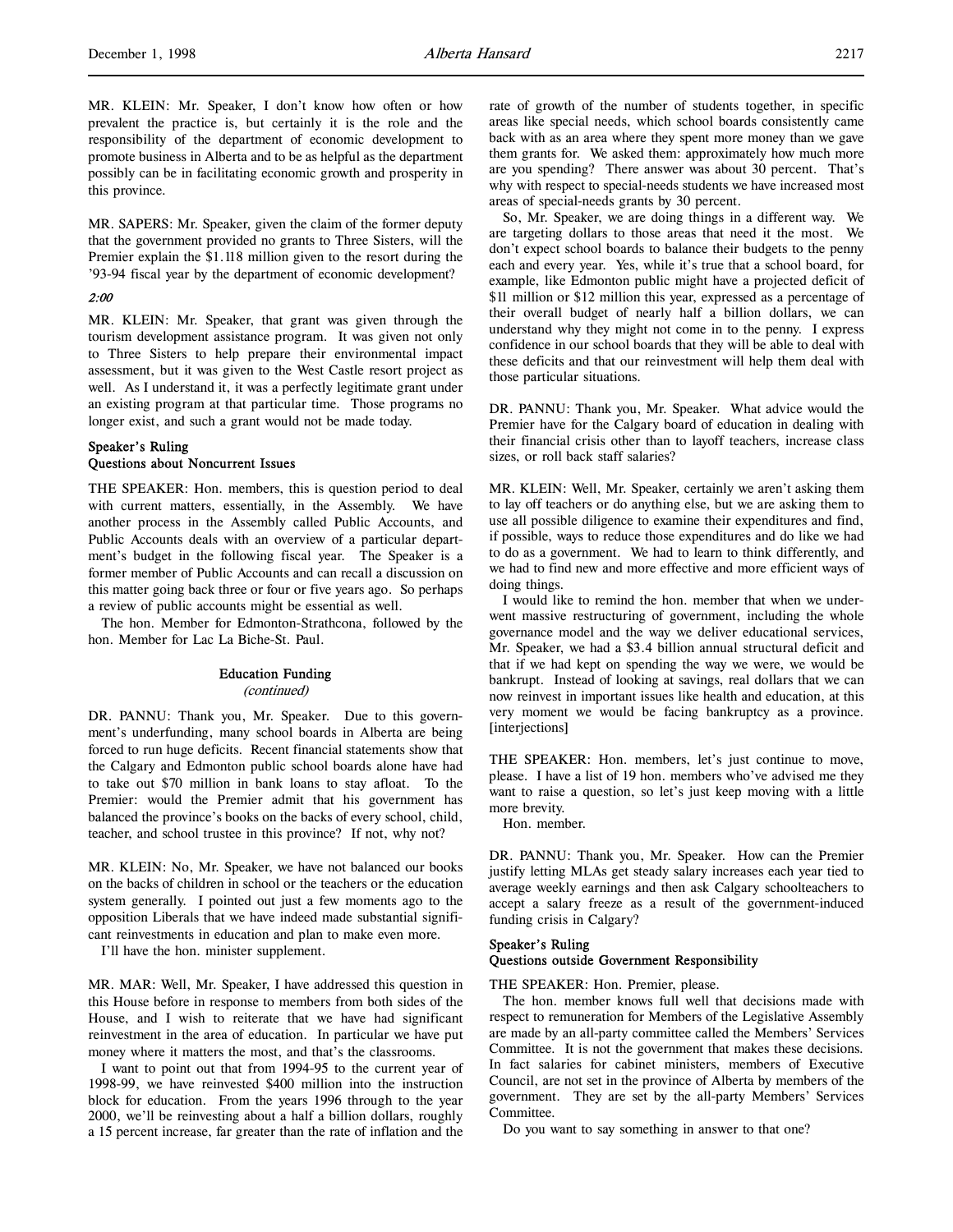MR. KLEIN: Well, Mr. Speaker, you said it all. Thank you.

THE SPEAKER: Well, I did not mean to be in the debate here. I just meant to clarify and keep this going.

The hon. Member for Lac La Biche-St. Paul, followed by the hon. Member for Edmonton-Mill Woods.

# National Unity

MR. LANGEVIN: Thank you, Mr. Speaker. [interjections]

THE SPEAKER: Okay. The hon. Member for Lac La Biche-St. Paul has been recognized. He has the floor.

MR. LANGEVIN: Thank you, Mr. Speaker. Once again last night we witnessed on TV the election of yet another sovereigntist government in the province of Quebec. The people of la belle province gave us their election option. We have seen the Lévesque government, the Parizeau government, and now the Bouchard government all with the same separatist agenda. Aside from the separation issue Alberta and Quebec have long been strong partners in negotiation of federal/provincial arrangements. My question is to the Premier of this province. In the aftermath of yesterday's election is the Calgary accord an option that we can look at?

MR. KLEIN: Well, Mr. Speaker, the Calgary accord is always an option we can look at, and I would hope that the government of Quebec would adopt, like all the other Legislatures have adopted, the Calgary accord, because it is a very good statement relative to what it means to be Canadian and what it means to be an equal partner in the federation.

With this election behind us I think we can now get back to the business of improving Canada for Albertans as well as all Canadians. We do want to see success on the social union talks. Those talks really go to the heart of article 7 in the Calgary declaration that talks about co-operative federalism. The election does not change our position on any of these issues. In fact, it strengthens our resolve. It is as important now as it ever was to demonstrate that Canada can evolve for the benefit of all Canadians and in accordance with the Calgary declaration.

So we will continue to ask the federal government, along with our provincial counterparts, to take seriously its commitments to flexible federalism and to co-operation on the social union. Through this we would also like to see a clear direction on fiscal federalism whereby the federal government stops its unilateral use of federal spending powers in areas of provincial jurisdiction.

MR. LANGEVIN: Mr. Speaker, being Canadian first is the only option to keep Canada together. Mr. Premier, how can we convince those in Quebec who have a separatist agenda that being Canadian first would be good for their province also?

## 2:10

MR. KLEIN: Well, you know, fundamentally not too much has changed in Quebec. Basically we have a mirror image of the government that we had in 1994 in Quebec. While I'm sure that all of us would have preferred to have seen the election of a federalist government in Quebec, we have been through this before. We will continue our efforts to convince the people of Quebec, not the political leadership, because we know what the agenda is, that indeed it is in their interest to stay part of this great family of Canada.

Mr. Speaker, it's interesting to note that the popular support for

sovereignty, the support for sovereignty amongst the people of Quebec, is actually lower now than it was during the Parizeau election of 1994.

MR. LANGEVIN: Thank you, Mr. Speaker. Again to the Premier: on the social union talks, how quickly can the province move on this issue?

MR. KLEIN: Well, Mr. Speaker, I know that my office has been contacted by Mr. Romanow, who is chair of the Premier's council until Mr. Bouchard, as a matter of fact, takes over in August of 1999. He has asked for a conference call of all the Premiers on Friday to map out a plan of action as to how we pursue this whole matter of the social union.

I can tell the hon. member this: that the federal government requested that we not talk about this issue and raise it and give it profile during the Quebec election. Well, now that the election is over, I think we can start to make some progress on this particular matter. I've talked to the Prime Minister about it. He has indicated that the federal government is willing to co-operate, not on all points but on many of the points. Prior to the February or March budget, whenever the federal budget is tabled in 1999, we hope to have some resolution to this issue.

THE SPEAKER: The hon. Member for Edmonton-Mill Woods, followed by the hon. Member for Edmonton-Beverly-Clareview.

#### Education Funding

#### (continued)

DR. MASSEY: Thank you, Mr. Speaker. Cash-strapped schools are turning to user fees and fund-raisers to make up for government underfunding. The Minister of Education is in denial, indicating that local funds are merely flow-through dollars for cafeterias, lockers, and the like. My questions are to the Minister of Education. If that's the case, then why have school-generated funds gone up by 625 percent in the Peace River school division, 840 percent in Westwind, and doubled to \$10 million in Edmonton Catholic?

MR. MAR: Mr. Speaker, individual school boards have their own policies with respect to appropriate amounts that will go into fundraising or with respect to school-generated funds. It ranges widely, not only among and between school jurisdictions but also among and between schools. So, for example, the Peace Wapiti board's average is \$45 per student per year. In speaking with students and parents in the Peace Wapiti school division, they seem to think that they're not missing out on anything.

The highest ones in the province are Elk Island. In Elk Island the school-generated funds amount to about \$480 per student per year, but, Mr. Speaker, we should note that that does not equate to fund-raising. What happens is that all of the money that may be generated by a school division for things like cafeteria receipts, school uniforms for sports teams and such -- those are all added in together. In looking at the particular case of Elk Island school division, they have to answer questions of their constituency of voters as to why school-generated funds are so high. But in looking at the actual numbers, about half of it is with respect to cafeteria receipts, and another portion of it relates to school uniforms for sports teams. The actual amount for fund-raising out of that \$480 per student is about 5 or 6 percent, and a very small portion of that goes towards things like software.

So, Mr. Speaker, there may be increases in individual school boards or at individual schools, depending on the policy that the school board has put in place, but ultimately we give school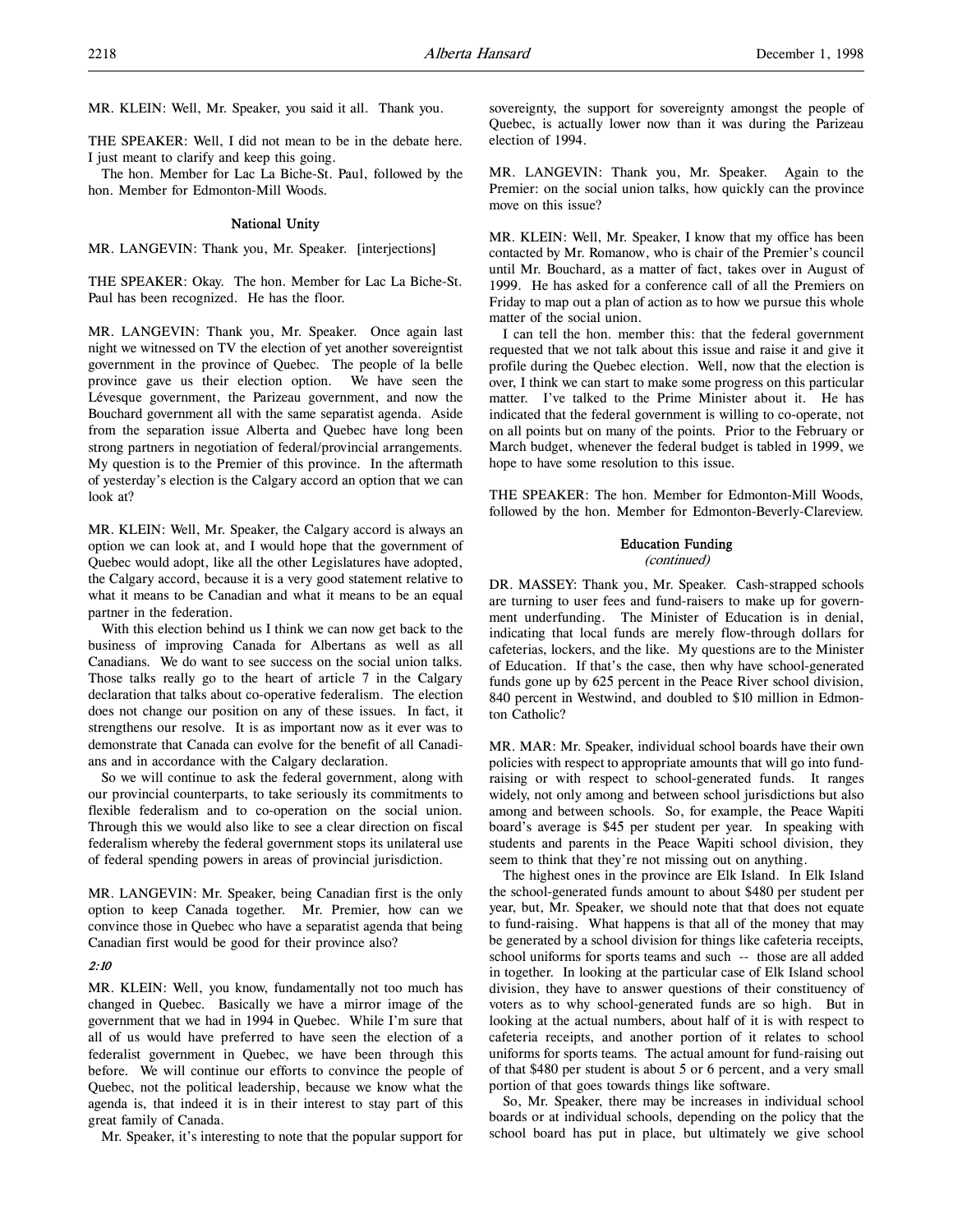boards the flexibility to establish policies for those schoolgenerated funds.

DR. MASSEY: Thank you, Mr. Speaker. My question to the same minister: if schools were adequately funded, would schoolgenerated funds have increased over 300 percent in the last three years?

MR. MAR: Well, Mr. Speaker, schools are appropriately funded in the province of Alberta. There will always be an unlimited list of good things that you could do if you had more money. There is no doubt about that.

But I note that in the satisfaction survey that we do of parents, 88 percent of parents in the province of Alberta are satisfied with the quality of education. In excess of 90 percent of students themselves who were surveyed say they are satisfied with the quality of education. Of course there are more things that you could do. In making sure that our students are prepared for life after high school, whether they go into the postsecondary system or directly into the workplace, we believe we have a very good education system that is occasionally excellent and that we should start judging the quality of our education system based on outputs and not on inputs.

DR. MASSEY: My question is to the same minister, Mr. Speaker. When will the minister implement the Auditor General's recommendation that there be more accurate reporting so that we can know exactly how much money schools are being forced to raise?

MR. MAR: Well, Mr. Speaker, we have a very good set of books in the province of Alberta, and we do ask school boards to provide audited financial statements at the end of each year. So with respect to the value of school-generated funds, we think we have fairly accurate numbers, and in the province it roughly amounts to something around \$120 million per year. That has been a relatively stable figure over the last five years.

THE SPEAKER: The hon. Member for Edmonton-Beverly-Clareview, followed by the hon. Member for Edmonton-Glengarry.

## Fletcher's Fine Foods Inc.

MR. YANKOWSKY: Thank you, Mr. Speaker. We are hearing some good news today regarding the former Maple Leaf packing plant located in the constituency of Edmonton-Beverly-Clareview, which I am privileged to represent. My constituents and Edmontonians are, of course, overjoyed at the prospect of a new meat-handling facility bringing much needed jobs. My constituents and I want to thank everyone, including Edmonton's Mayor Bill Smith, Fletcher's, and the department of public works for ensuring that Edmontonians continue to have a viable meat packing and processing industry. My questions are all to the Minister of Public Works, Supply and Services. Could the minister give this Assembly some further details regarding projected construction start and completion times?

MR. WOLOSHYN: Well, Mr. Speaker, the construction schedule is basically to start as quickly as we can get the site ready for it. The projected opening when the facility will be operational is the fall of 1999. So roughly a year from now it should be operational. I would like to add that it's going to be a first-class processing facility.

MR. YANKOWSKY: Thank you, Mr. Speaker. How many and

what kind of jobs will be available as the plant comes into production?

MR. WOLOSHYN: Mr. Speaker, initially when the plant opens, there should be a projected 150 jobs. These will be of the of the semiskilled and skilled variety to do with the processing of pork primarily. Again I would like to stress that this is hopefully just the beginning of a greater presence of this company in Edmonton.

MR. YANKOWSKY: Thank you, Mr. Speaker. I understand the site is 47 acres. What is planned for the remaining 20?

MR. WOLOSHYN: Mr. Speaker, we've had an ongoing dialogue with the city of Edmonton, and certainly their administration and the mayor have been very helpful in finalizing this. The member is quite correct in saying that 27 acres of the 47-acre site will be going to Fletcher's for their operations. The city of Edmonton will benefit from the other 20 acres. When the paperwork is finalized, they'll be receiving it for \$1.

THE SPEAKER: The hon. Member for Edmonton-Glengarry, followed by the hon. Member for Wetaskiwin-Camrose.

## 2:20 Seniors' Programs

MR. BONNER: Thank you, Mr. Speaker. To the minister responsible for seniors: when was membership finalized on the committee charged with reviewing the impact of an aging population, as announced in the Speech from the Throne?

MRS. McCLELLAN: Mr. Speaker, I'd have to check on the exact date, but it was within the last two to three weeks that the membership was finalized on that committee. I can certainly give the actual date to the member and would be happy to pass him a note with that information.

MR. BONNER: To the same minister, Mr. Speaker: can the minister inform the House when the committee first convened and how many times it has met to date?

MRS. McCLELLAN: Mr. Speaker, my understanding is that the committee has had one organizational meeting. They have had a second session, and it's important to note and to recall that when I made this information available -- and I believe I discussed this in the House in this session. The committee is charged with a number of requests. The first one is to look at short-term issues, the issues that are paramount for seniors at this time. Secondly, they are to look at long-term concerns and impact of an aging population on government programs and policies. This goes out to the year 2015, and I would expect this information to be available for a seniors' conference which will be held in the fall of 1999, coinciding with the International Year of Older Persons declared by the United Nations. My further expectation from that committee is that a final report will be tabled with the minister early in the year 2000 after the seniors' summit.

MR. BONNER: Thank you, Mr. Speaker. To the same minister: can the minister guarantee that the full and complete findings of this committee will be reported and not shredded should her government not agree with the findings, like they did with the last seniors' report?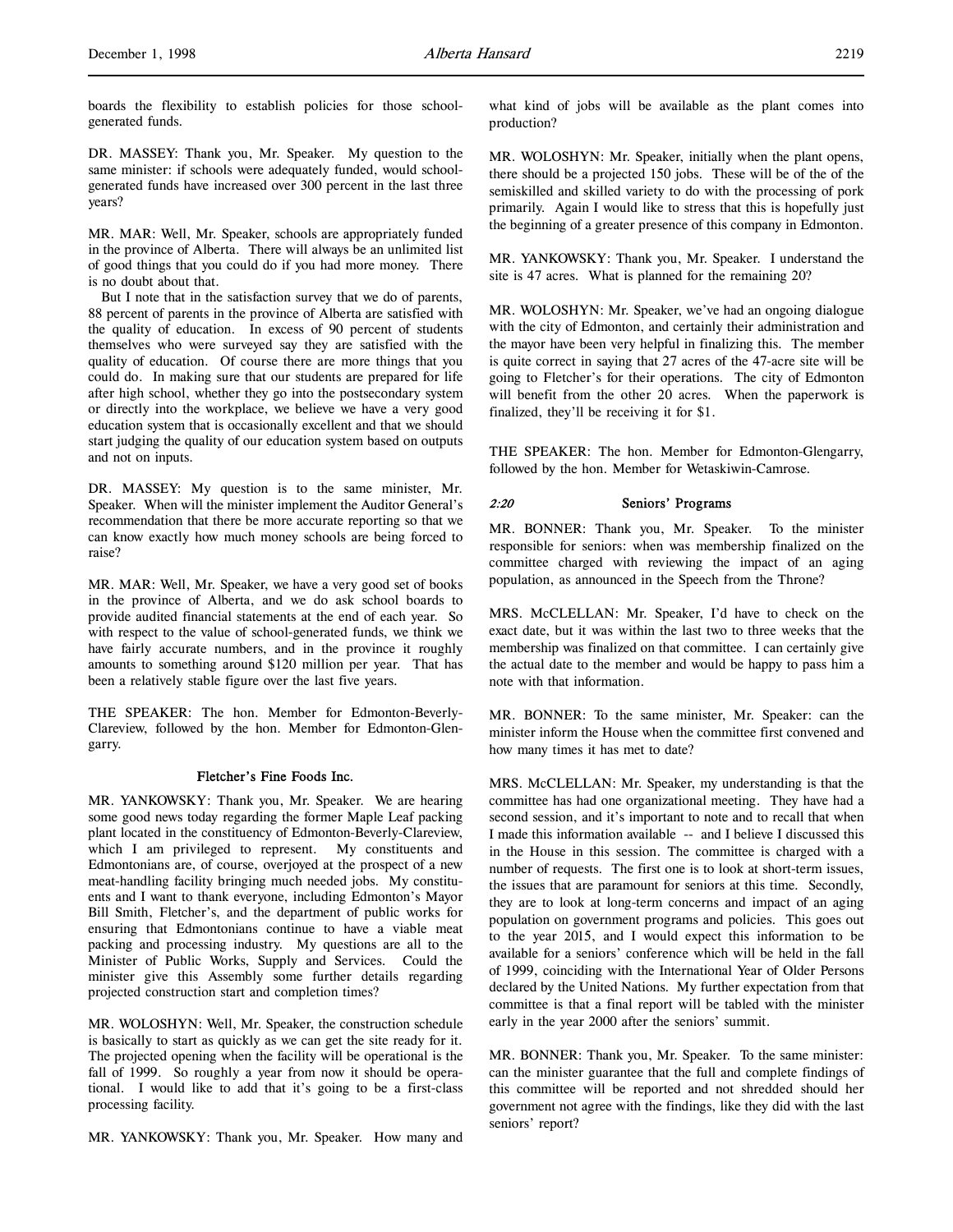Mr. Speaker, this government, this ministry has a record of acting on the advice it receives from seniors. I think the hon. member does the very distinguished membership of this committee a total disservice by his suggestions. I have every confidence in this committee, its leadership and its membership, that they will in fact look at the best interests of seniors, the programs that are of importance to seniors to enable them to live in dignity and independence in this province. I and my colleagues in government look forward to a positive working relationship with this committee.

THE SPEAKER: The hon. Member for Wetaskiwin-Camrose, followed by the hon. Member for Calgary-Buffalo.

# Educational Consortia

MR. JOHNSON: Thank you, Mr. Speaker. There are six regional consortia operating in the province that provide regional in-service programming and professional development for members of our education system. These consortia were given funding and a three-year mandate ending August 31 of this year. My question is to the Minister of Education. Does the provincial government continue to support regional consortia? [interjection]

MR. MAR: Mr. Speaker, I heard one member say that this was a good question, and it is. When the regional consortia were set up in 1995, they were given a three-year commitment for funding that included infrastructure funding and program funding. The guideline for the consortia, when they were established at the outset, was that there would be an opportunity for them to have consideration given for further infrastructure funding after three years but that after the three-year period they were expected to operate on a full cost recovery basis.

Well, Mr. Speaker, good work is being done by the consortia, and as a consequence we provided consortia with infrastructure funding for a fourth year in the amount of \$133,000. This will give, in my opinion, additional time for those regional consortia to make the transition to being self-sustaining in their operations.

MR. JOHNSON: More specifically, what were the consortia set up to do, and how do we assess their effectiveness?

MR. MAR: Mr. Speaker, the consortia have a number of different purposes, not the least of which is to support the continuation of board education plans, school plans, and, of course, the government's three-year plan for education. They also provide a coordinated and collaborative model for the delivery of ongoing professional development. They've also been set up for the purpose of implementation of school- based decision-making in school councils. So there are a number of purposes that they serve, and I'm happy to say that each consortia provides an annual report and audited financial statements.

In terms of the results they achieve, Mr. Speaker, from September of 1996 to August 1997 consortia provided 244 programs to over 13,000 participants at an average fee of less than \$30 per person. I think it speaks well of the collaborative model where education partners -- universities, colleges, school superintendents, the ATA -- have worked with this enabling structure for professional development for teachers, support staff, administrators, and parents.

MR. JOHNSON: My final question to the same minister: is there any overlap or duplication of in-service programming of the regional consortia with the in-service programs provided by the professional arm of the Alberta Teachers' Association, or are the programs and services complementary?

MR. MAR: Well, Mr. Speaker, because of the collaborative nature of how the consortia work, they work with all of these partner associations: as I indicated, the school superintendents, the Alberta School Boards Association, the Alberta school business officials association, the Alberta home and school association, and also of course, the Alberta Teachers' Association with the universities and with the Department of Education. As a result of this collaboration and co-ordination, there is no duplication.

Since beginning operations in 1996, the consortia have become both a regional and provincial professional development resource, one that we on the government side receive many responses in strong support of. These consortia do connect schools, school councils, the Alberta Teachers' Association, and, Mr. Speaker, through that collaboration, they do avoid duplication.

THE SPEAKER: The hon. Member for Calgary-Buffalo, followed by the hon. Member for Calgary-Fish Creek.

## Telephone Health Care Advice

MR. DICKSON: Thank you, Mr. Speaker. Throughout the entire term of office of this government we've seen strong support for an expanded role for private health care, whether it's private clinics or private hospitals. The apparent goal is to shift the cost of health care onto the backs of Albertans. Now Calgarians are confronted with extra fees and charges if they access medical advice by means of a 1-900 phone number. My question is to the Minister of Health this afternoon. What specific action will this minister take to ensure that patients are not charged for primary health care advice given over the telephone?

MR. JONSON: Mr. Speaker, it would appear that in Calgary some practitioners have become aware of a program or a service which has been established in eastern Canada, in New Brunswick. As you know, New Brunswick is currently ruled by a Liberal government. Nevertheless, they have had a service offered to all parts of Canada, as I understand it, providing medical advice. I believe they charge \$3.95 a minute, and a person can ring up and ask questions and receive medical advice. That particular service is an uninsured service, outside the Canada Health Act, and evidently there is some interest in that type of service in Calgary.

# 2:30

However, Mr. Speaker, if this particular proposal in Calgary is dealing with normal required follow-up service to a patient who has been treated within the public health care system or has seen the doctor, this would be, I think, deemed an insured service, would be covered, and handled appropriately.

MR. DICKSON: My follow-up question to the same minister would be this: given that an increasing number of family physicians, particularly in Edmonton and Calgary, are no longer taking new patients, how is this minister going to ensure that this new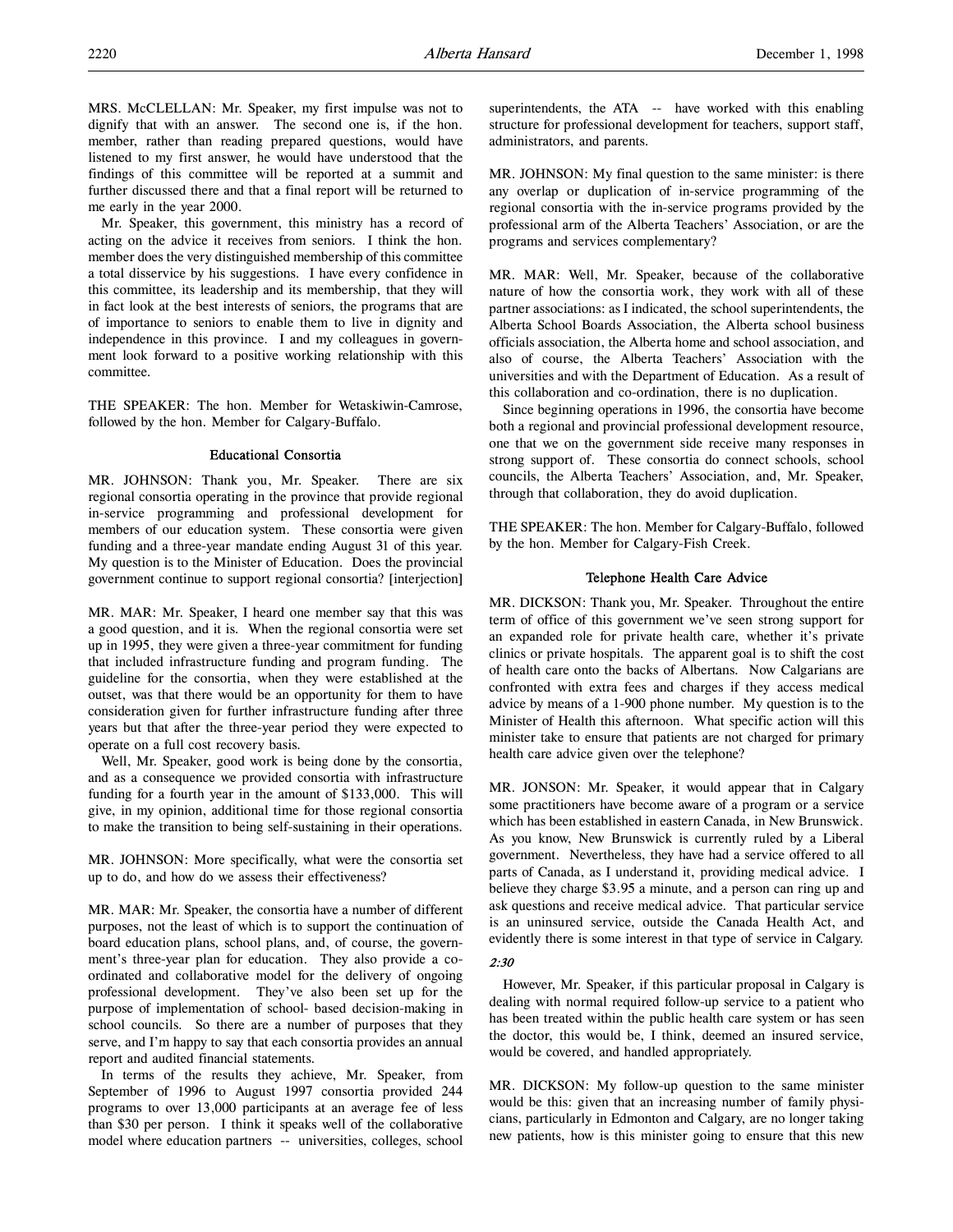service being provided in Calgary doesn't further curtail access when Calgarians need access for primary health care?

MR. JONSON: Well, of course, Mr. Speaker, I know that we're not currently debating it, but Bill 37 would have much improved the situation with respect to dealing precisely in legislative terms with events of this particular type. Nevertheless, we will do what we can, and certainly we will investigate the situation. We will refer the matter to the College of Physicians and Surgeons, if it has not already been referred there, and follow up to make sure that there is nothing occurring here that is deliberately designed to be detrimental to the public health care system.

MR. DICKSON: Well, beyond generalities, my final question to the minister would be this: what specific, concrete action are this minister and his department going to take to ensure that the service is adequately monitored and that Albertans can be sure that this isn't a further bar or impediment to getting medical advice when they require it?

MR. JONSON: Mr. Speaker, I do have to emphasize that the piece of legislation I referred to was designed to provide the legislative mechanism with its attendant regulations to deal more precisely and thoroughly with these types of cases. However, because this government is very supportive of the principles of the Canada Health Act, of a good public health care system in this province, we will do everything we can to ensure that the individual's access to health care is not being inhibited by this particular type of action. I mentioned the referral to the College of Physicians and Surgeons. We will look at the existing legislation, although I do not think we have the precise powers that we need in this regard. But we will look at the formation of policy and every other alternative.

THE SPEAKER: The hon. Member for Calgary-Fish Creek, followed by the hon. Member for Edmonton-Rutherford.

## Law Enforcement

MRS. FORSYTH: Thank you, Mr. Speaker. My questions today are to the Minister of Justice and the minister of transportation. My first question is to the Minister of Justice. We have a perfect opportunity to show that our government is serious about crime in this province. Bill 1 is a first, and our new Traffic Safety Act shows that again we are taking a stand. There are people who obey the rules, but there are some people who exploit the cracks in the system and pull ahead every time. Would the minister consider the seizure of a motor vehicle if police believe the vehicle is being used to transport persons to a bawdy house, procuring, and other offences in relation to prostitution?

MR. HAVELOCK: I think I can answer that, Mr. Speaker.

THE SPEAKER: The point is that in question period we don't seek legal opinions.

MR. HAVELOCK: Mr. Speaker, I believe it's a general enough question regarding the issue of prostitution, if you'll allow me to address it. If I step over the line, then I know you'll make me go back over the line.

Certainly, although the opposition obviously has no interest in the issue, Mr. Speaker, we're very concerned about prostitution in this province, especially as it impacts young people. At the meeting of federal, provincial, and territorial ministers Alberta in conjunction with Manitoba actually pushed for an amendment to the Criminal Code which would allow for the seizure of motor vehicles from johns charged and convicted of prostitution and related offences, and we're prepared to look very carefully at any measures in this area.

Now, in Manitoba, Mr. Speaker, legislation has been enacted to permit the seizure of motor vehicles used in prostitution-related offences. We are monitoring the success of that. It does give rise to some problems; for example, the cost of seizing and storing vehicles, possible conflict between provincial law and federal jurisdiction pertaining to criminal law. Also, the Manitoba law has not yet been tested. Nevertheless, difficulties like that should not preclude us from doing what is right and taking a hard look at this issue.

In addition, there is a federal/provincial/territorial working group comprised of justice officials that have been working on a report. We expect that report will be coming out shortly. What I would like to do, Mr. Speaker, is carefully review that report before Alberta takes a look at implementing legislation along the lines of what the member is suggesting. However, philosophically I do support pursuing this matter. I think it's a good concept, and we should take a very serious look at it. We want to see how it's going to impact in Manitoba, but I think it's a good concept, and we'll certainly consider it.

MRS. FORSYTH: Thank you, Mr. Speaker. My second and third questions are to the minister of transportation, and these questions can be done under the Highway Traffic Act. Would the minister consider taking away driver's licences from johns convicted of communicating with a prostitute under the age of 18?

MR. PASZKOWSKI: Thank you, Mr. Speaker. Anything we can do to prevent or to stop teenage prostitution we certainly have the obligation to look at. From my perspective at least, if there's something that we can do to help eliminate teenage prostitution, we will certainly as a department do everything in our power. We'll co-operate with Justice. We'll work together to try and eliminate teenage prostitution.

MRS. FORSYTH: Thanks, Mr. Speaker. Jumping to another subject now, given the recent amendments for impaired driving, would the minister consider, for people caught under a Criminal Code suspension under the Highway Traffic Act, increasing the fines, which currently are \$2,000, from \$5,000 to \$50,000 plus all costs for towing and impoundment?

MR. PASZKOWSKI: I assume the hon. Member for Calgary-Fish Creek is referring to yesterday's announcement from Ontario on the increase in fines for drivers caught driving while under a Criminal Code suspension. The program also includes a new impoundment program that may indeed seize any vehicle driven by a suspended driver for a minimum of 45 days. Currently in Alberta for anyone caught while driving a vehicle with their operator's licence suspended for a Criminal Code offence, indeed the vehicle is seized for 30 days. We're looking at expanding that to 60 days. In fact, that's part of their proposal that we will be bringing forward.

This is something that's very critical and something we have to take time and assess, because we're getting so many repeat offences where the people are lending vehicles, where people are using the same vehicle while their licences are suspended. It's a problem, because that licence has been suspended for a reason, and we have to deal with that issue, and we have to deal with that problem.

This morning we dealt with another issue, and that's the whole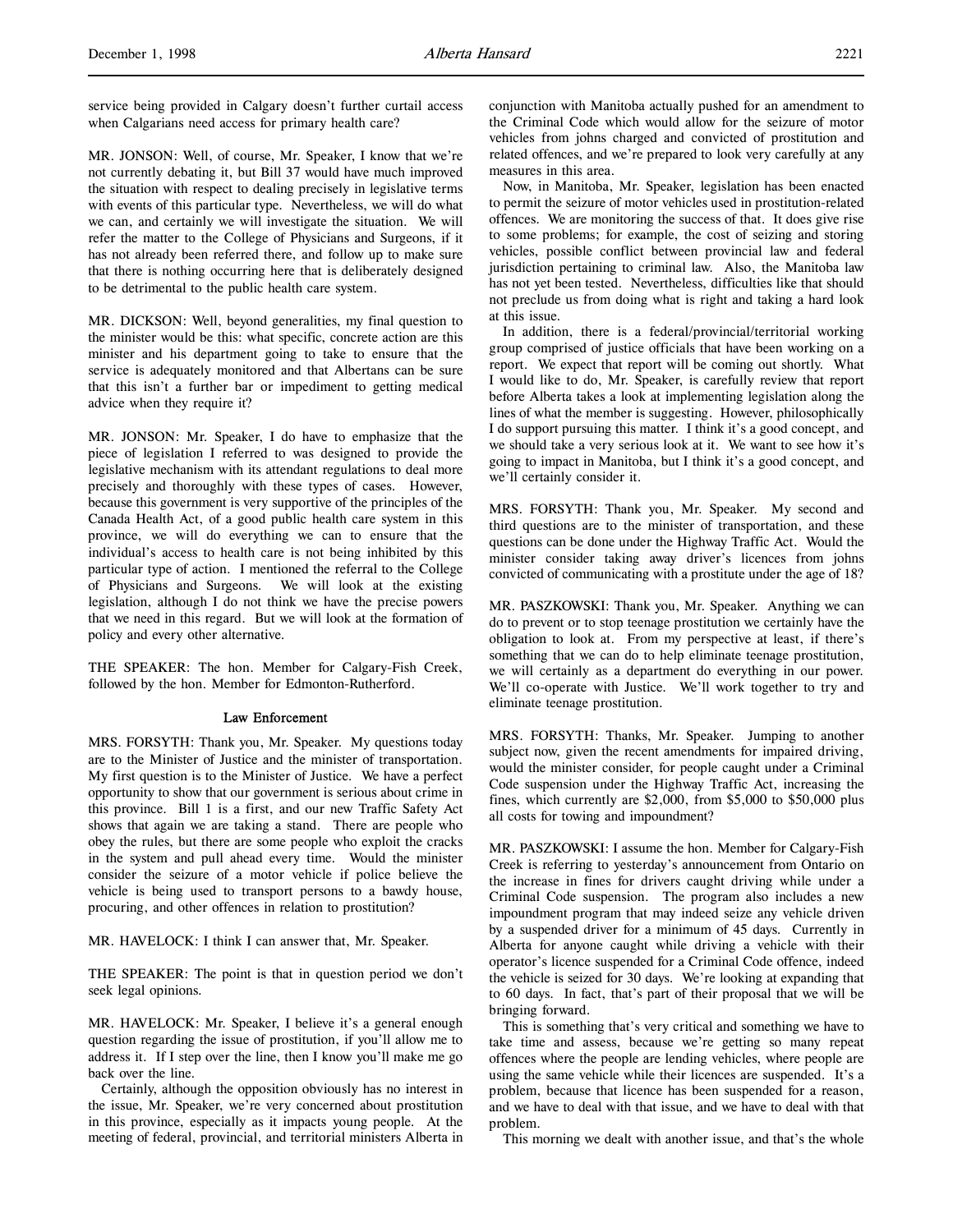issue of drinking and driving. Very critical. I'm very proud of the children that came all the way from Fort McMurray this morning to be part of this. That is true conviction. That is something we really want to be proud of, and we have to be proud of the people who came from Fort McMurray to express their concerns. The poem that was read this morning was something that really, really will move all people to tears, as it did the group this morning. That is truly something that we have to do, because our highways are not safe.

We lost 400 and some people to fatalities on our highways last year, and that's not right. We lost over a hundred drinking and driving last year. Of those hundred many were innocent, thirdparty people who actually had nothing to do with drinking and driving. They were the innocent third party, Mr. Speaker. We have to find ways of dealing with that. That's why we're looking at extended suspensions, multiple suspensions for those who have actually been suspended the first time. The second time will be 60 days, and if indeed that doesn't teach the lesson, then we may have to look at other ways of dealing with that particular element. This is critical. It's important to the safety of the lives of Albertans, and we don't know who that next Albertan may be who may be affected.

THE SPEAKER: The hon. Member for Edmonton-Norwood, you were rising on . . .

# 2:40

MS OLSEN: A point of order.

THE SPEAKER: Okay. We'll deal with that.

# Speaker's Ruling Brevity in Question Period

THE SPEAKER: Hon. members, today we had 11 sets of questions, which is above the norm, but I want to let hon. members know that the hon. Member for Edmonton-Rutherford, the hon. Member for Little Bow, the hon. Member for Edmonton-Manning, the hon. Member for Bonnyville-Cold Lake, the hon. Member for Edmonton-Gold Bar, the hon. Member for Calgary-Glenmore, the hon. Member for Edmonton-Calder, the hon. Member for Calgary-Cross, the hon. Member for Edmonton-Castle Downs, the hon. Member for Calgary-Bow, and the hon. Member for Lacombe-Stettler remain on my list. That's the longest list we've had, by the way, in all of 1998. But the point is that while 11 sets of questions is a little bit above the norm, brevity is also a good requirement, because all hon. members should have an opportunity to raise their questions. That's a failing of the Speaker, and the Speaker apologizes to those individuals for not being able to be recognized.

We'll be moving on to Members' Statements in 30 seconds from now, and we have several today. We'll proceed on this basis: first of all with the hon. Member for Calgary-West, then the hon. Member for Edmonton-Riverview, then the hon. Member for Calgary-Fort. We'll recognize the first one in 30 seconds.

In the meantime, an hon. member has asked for the opportunity to revert to introductions, and I'm sure you'll agree with me that that would be appropriate.

head: Introduction of Guests

## (reversion)

THE SPEAKER: We'll go, then, with the hon. Member for Edmonton-Glenora.

MR. SAPERS: Thank you very much, Mr. Speaker. I am delighted to have you join me and encourage all members of the

Assembly to welcome a group of very determined students from Glenora elementary school, accompanied by a no less determined group of parents and their teacher. Neither schedules nor rain nor sleet nor snow will keep them from visiting this Assembly to see democracy in progress. This group of half a dozen adults and some three dozen students have made it their first priority to be here today as they could think of nothing more important to occupy their time this afternoon than to spend it with us. So I would ask the grade 6 class from Glenora elementary school and their parent-sponsors Jeannie Birch, Gordon Englis, Margie Davidson, Brenda Blakely, Sheila Greckol, Denise Assaly, and Tara Jones to please stand and receive the very warm welcome of this Assembly.

head: Members' Statements

### 2010 Winter Olympics

MS KRYCZKA: Mr. Speaker, today the Canadian Olympic Association announced that Vancouver/Whistler has been selected to represent Canada in bidding for the 2010 Olympic Winter Games. I'm sure all members of this Assembly join me in congratulating our neighbours in British Columbia and wishing them well as they continue through the international bid process. However, my purpose in rising today is to congratulate the enthusiastic and hardworking members of Calgary's 2010 bid committee. Well done.

Even though Calgary was not chosen to represent our country in the international bid process, Albertans should feel proud knowing that the Calgary team put forward an excellent bid on behalf of the province. I'm sure that the extremely high quality of bids made the Canadian Olympic Association's task of selecting a host city very difficult.

Calgary has a tremendous legacy of world-class athletic facilities, proven, devoted, and hardworking volunteers, and the experience and know-how to host a wonderful event. The city proved this during the 1988 Olympics and many other times before and since. Anyone who has participated in any of the major events Calgary has hosted would agree that Calgarians really know how to welcome the world.

On behalf of all Albertans and this government I would like to congratulate the bid committee chair, Patricia Trottier. Patricia has demonstrated extraordinary commitment, patience, and determination throughout the bid process. Patricia worked hard to build a talented bid committee, who put together a solid, highquality bid. I want to acknowledge the excellent work done by each committee member: Jim Dinning, Murray Edwards, Dr. Gene Edworthy, Robert Ellard, Ann MacDiarmid, John Mitchell, Reid Morrison, John Richels, Terry Royer, and Douglas Young.

Calgary's bid committee displayed leadership, class, and good sportsmanship throughout the bid process, which is what sport is all about. The committee and the bid reflected many of the qualities of the province of which we are most proud: Alberta's strength, its warmth and hospitality, and the can-do attitude of its people. I extend my heartfelt congratulations to this team.

THE SPEAKER: The hon. Member for Edmonton-Riverview.

## Children's Services

MRS. SLOAN: Thank you. Across Canada progressive reforms to address the needs of vulnerable children have been undertaken. The Saskatchewan Children's Advocate, established in 1995, is an independent officer of the Legislative Assembly. In 1997 a decision was made to further its independence by having the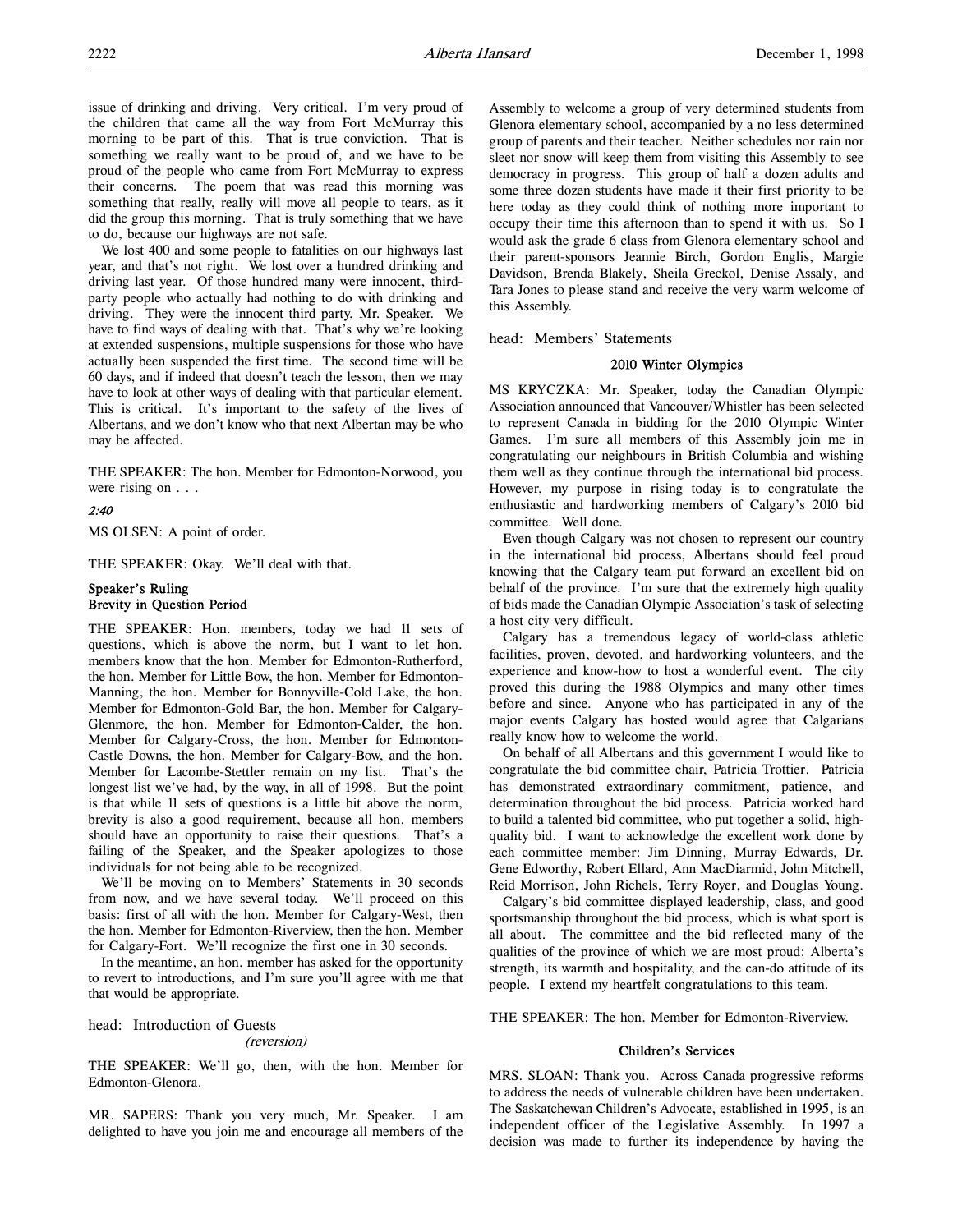Last month the Newfoundland Ministry of Health and Community Services introduced a bill entitled An Act Respecting Children, Youth and Family Services, replacing the current Child Welfare Act. This legislation was strongly recommended by frontline child welfare staff, and the new act validates the recommendations. Highlights include a framework to support youth and families, services to 16 and 17 year olds, an arm'slength minister's advisory committee, and a new regional custody review committee, including participation from previous child welfare recipients.

In Alberta such initiatives do not exist. The Children's Advocate is indebted to the government for its office budget and must have permission to release information. Children are allowed to fall through the cracks due to underfunding, lack of resources, and staff turnover. Frontline staff are ignored and blamed for the problems. Alberta continues to ignore 16 and 17 year olds, allowing them to live in limbo until age 18, when they are unceremoniously dumped into the real world, left to fend for themselves without skills and abilities to succeed. This Alberta advantage sounds more like Alberta abandonment when compared to the progressive initiatives undertaken by other provinces.

THE SPEAKER: The hon. Member for Calgary-Fort.

## Conquering Cancer Campaign

MR. CAO: Thank you, Mr. Speaker. Cancer does not discriminate. It can affect anyone. The Alberta Cancer Board is mandated by the Alberta government as the provincial health authority responsible provincewide to provide cancer treatment, research, education, and prevention. To fulfill its responsibility, the board set out to establish the Alberta cancer research endowment fund through the Alberta Cancer Foundation. Earlier this year the Conquering Cancer campaign was launched to raise \$60 million to provide secure, stable, long-term funding for research. A goal of \$30 million is to be reached by the community and the corporate sector, a total they are now working towards, having been matched by the Alberta government. The \$26 million mark has just been reached due to this kind of fund-raising initiative. Success is near, thanks to numerous volunteers across the province giving their time and energy to support the campaign.

The corporate world has also recognized the importance of this initiative. This can be witnessed in the partnership formed by Enbridge Inc., who is underwriting the administration costs of the Conquering Cancer campaign to ensure that every dollar raised will go to the research. Other key corporate citizens that have shown their support, to name just a few: TransCanada Pipelines Limited, Syncrude, Canadian National Railway, the Royal Bank financial group, and many more.

On November 13 we were all proud Albertans as we made international news with the promising new cancer-attacking virus unveiled by Dr. Patrick Lee at the University of Calgary medical school. Albertans and their government are very proud and appreciative of our scientists. Dr. Lee's continued work in this area was made possible through funding provided by the Alberta

Cancer Board. The endowment research fund will provide the resources for such life-impacting and leading scientific work to continue here within our province.

I am confident that with the support of individual Albertans, corporate citizens, and government, the Alberta Cancer Board will meet its critical responsibility to 2.8 million Albertans in the fight against cancer.

Thank you.

# 2:50

THE SPEAKER: The hon. Member for Edmonton-Norwood on a point of order.

# Point of Order Brevity in Question Period

MS OLSEN: Thank you, Mr. Speaker. I'd like to refer to Beauchesne 417, "Answers to questions should be as brief as possible, deal with the matter raised and should not provoke debate"; as well as *Beauchesne* 410(7), "Brevity both in questions and answers is of great importance"; and 410(8):

Preambles to questions should be brief and supplementary questions require no preambles. Supplementary questions should flow from the answers of Ministers.

Mr. Speaker, nobody in this Legislature understands the horror of impaired driving more than myself, having policed for 14 years and attended many, many, many accidents in this city where death has occurred. I recognize this is an important subject. However, it took the minister two minutes and 50 seconds to answer the question on driver's licence suspensions. The question, I might add, appears to be a little bit of game playing, considering we're closer to the end of the clock. See, I understand the game to talk out the clock, but this is not a basketball game. This is an opportunity for the opposition to question the ministers on their responsibilities and hold them accountable.

So, Mr. Speaker, I put to you that a violation has occurred under Beauchesne 417, and I would request that this forum be used to hold the government accountable and the ministers accountable by the questions that have been asked and that the game be left in the gym.

Thank you, Mr. Speaker.

MR. PASZKOWSKI: Mr. Speaker, this is an issue of grave importance. This is an issue where we probably had 300 people in attendance in Edmonton today for the kick-off of a campaign. We probably had as many in Calgary, dedicated volunteers. This is something very meaningful to me and to the people of Alberta. We had people that came, 10 schoolchildren that came all the way from Fort McMurray who dedicated two full days to this particular cause. To have someone suggest that this is a game is embarrassing to this Legislature, and I apologize for that type of approach.

This is very, very important to those poor people that are affected through accidents who are totally innocent. To have someone suggest that this is grandstanding, to have someone suggest that we're grandstanding to get the message out - everyone has clearly recognized throughout Alberta that education is the key component. We can't have enough enforcement officers out there. Surely to God the hon. member must recognize that, as an ex-enforcement officer. It's not possible to have that kind of enforcement out dealing with those kinds of issues. Education is the key component, and to get the message out is so critical. If I have sinned because I've tried to get the message out, then I'm guilty.

THE SPEAKER: On this point of order?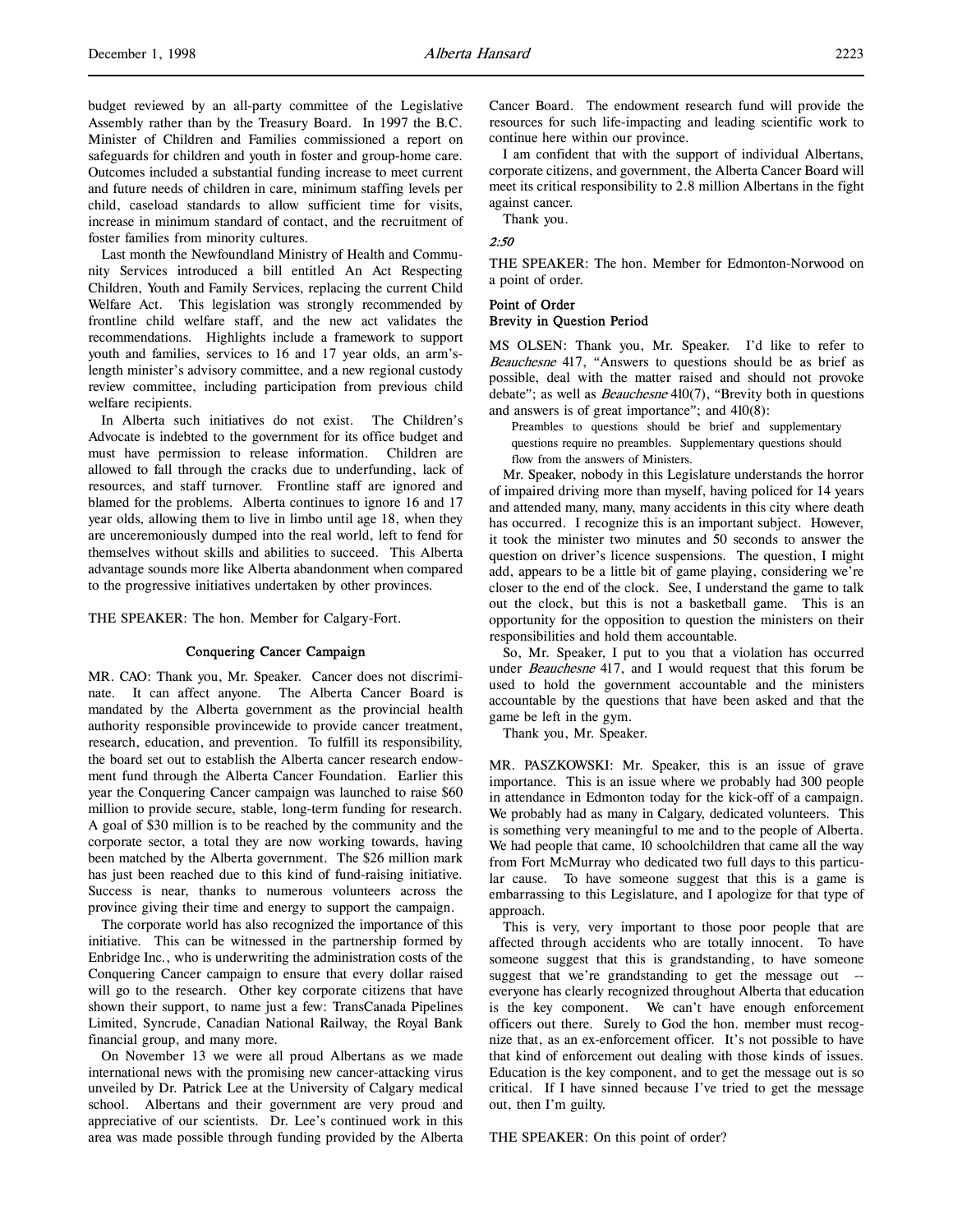MRS. SOETAERT: On the point of order, Mr. Speaker. The minister has a golden opportunity to do a ministerial statement. In fact, I would respond positively to some of the initiatives that have come forward, certainly from the students from Fort McMurray. However, the appropriate time in question period is to be used to hold the government accountable. My colleague from Edmonton-Norwood already said that this is a serious, serious topic and is in no way undermining that. But the reality of question period is to be succinct, to have succinct answers from the minister, and is not an opportunity for a ministerial statement, which you can still do on TV, on camera, earlier on in the program.

Thank you, Mr. Speaker.

MR. HANCOCK: I rise as well to speak to this point of order. I think my colleague the Minister of Transportation and Utilities spoke eloquently about the need to be complete in your answers as well as succinct. The question of brevity is certainly one of subjectivity. One has to determine how long an answer is necessary to appropriately answer a question. That's a job, Mr. Speaker, which I submit you do very well on a daily basis, and you remind us on a daily basis when you believe answers are too long. So it's absolutely unnecessary to continue with a point of order of this nature. In fact, there is no point of order, because if you had determined that the answer was too long, you would have cut off the minister.

THE SPEAKER: The hon. Member for Calgary-Fish Creek on this point of order. I hope we all remember what the point of order was.

MRS. FORSYTH: Well, Mr. Speaker, I'd just like to say a few words in regards to what the Member for Edmonton-Norwood was talking about when she talked about the minister's answer. Quite frankly, it was my question, and I liked the answer, what he had to say. It was something I wanted to hear. So I don't think there is a point of order.

THE SPEAKER: Anybody else want to participate on this point of order?

Well, hon. members, today we had 21 individuals who notified the chair that they wanted to participate in the question period. Normally we'll deal with nine to 10 questions. Today we dealt with 11 sets of questions. You've heard a request from the chair, a plea from the chair go out: brief questions, brief answers.

The hon. Leader of the Official Opposition has heard that plea from the chair. Her questions have been brief. Not all the responses are as brief, as the hope had been from the chair to allow all hon. members to participate, because after all this is the question period, and the purpose is for all hon. members to participate, not just for a handful of hon. members to participate.

The hon. Member for Edmonton-Norwood rose on a point of order today, and she cited a couple of citations. In particular she said *Beauchesne* 410, and 410(7) says that "brevity both in questions and answers is of great importance." That was her point of order. She might have also referred to Beauchesne 408(2), which says that "answers to questions should be as brief as possible, should deal with the matter raised, and should not provoke debate."

Well, the questions raised by the hon. Member for Calgary-Fish Creek were actually pretty brief, but the supplementaries did not necessarily tie in exactly with the original question raised, and certainly nothing in her question was said that should provoke debate. She was seeking information with respect to that.

The hon. Member for Edmonton-Norwood might also have looked at *Beauchesne* 417, which says that "answers to questions should be as brief as possible, should deal with the matter raised, and should not [again] provoke debate." Again, "Answers to questions should be as brief as possible, should deal with the matter raised, and should not provoke debate."

The importance of this issue is not the subject of the point of order. All issues are important. The chair views all questions raised from all members to be of equal importance. No questions are better, no one question better than another question. An hon. member would not stand in this Assembly if he or she did not believe that what they were saying was important and was significant. So it is not the importance of the issue, again, in the point of order. It is the rules and the applications of the rules. I heard no suggestion that anybody may have said of grandstanding or anything else. So, you know, hon. Member for Edmonton-Norwood, you've come as close as anyone in finding a legitimate point of order.

Now, having dealt with the point of order and having said to the hon. Member for Edmonton-Norwood that she's found the correct citations to deal with it, the fact of the matter is that we've now passed it.

I think the point that the hon. member wanted to raise is the one of brevity and the one of consistency with respect to questions, so I applaud all members who did participate in this exchange with respect to the point of order. I think the point has been made. Certainly I appreciate the response of the hon. Minister of Intergovernmental and Aboriginal Affairs and Deputy Government House Leader, who has certainly used the word "brevity" once or twice, I do believe, in the comments that he made. As a leader in Executive Council, in his government, where his colleagues will be responding, I'm sure that he will want to reinforce his commitment, again, in the days to come in the same way that other hon. members will want to reinforce their commitment to brevity in questions so that in fact the 16, 17, 18 hon. members who come here to participate will have a chance to participate, and there will simply not be a participation in question period reserved for the general consensus that three should be given to the Leader of the Official Opposition and one to the second party leader, but to have all hon. members truly participate.

So thank you all for your great understanding with respect to the subject at hand.

head: Orders of the Day

|       | head: Public Bills and Orders Other than |
|-------|------------------------------------------|
| head: | Government Bills and Orders              |
| head: | Third Reading                            |

#### Bill 215

## Highway Traffic Amendment Act, 1998

[Adjourned debate November 25: Mr. Broda]

THE SPEAKER: The hon. Minister of Transportation and Utilities.

MR. PASZKOWSKI: Thank you, Mr. Speaker, and I'll certainly try and be brief here.

# Speaker's Ruling Speaking Time

THE SPEAKER: Well, no. Hon. minister, please sit down. We've now come to another part of the routine. You now have 20 minutes. Nobody is asking you to be brief. The rules allow you 20 minutes, so wax eloquent.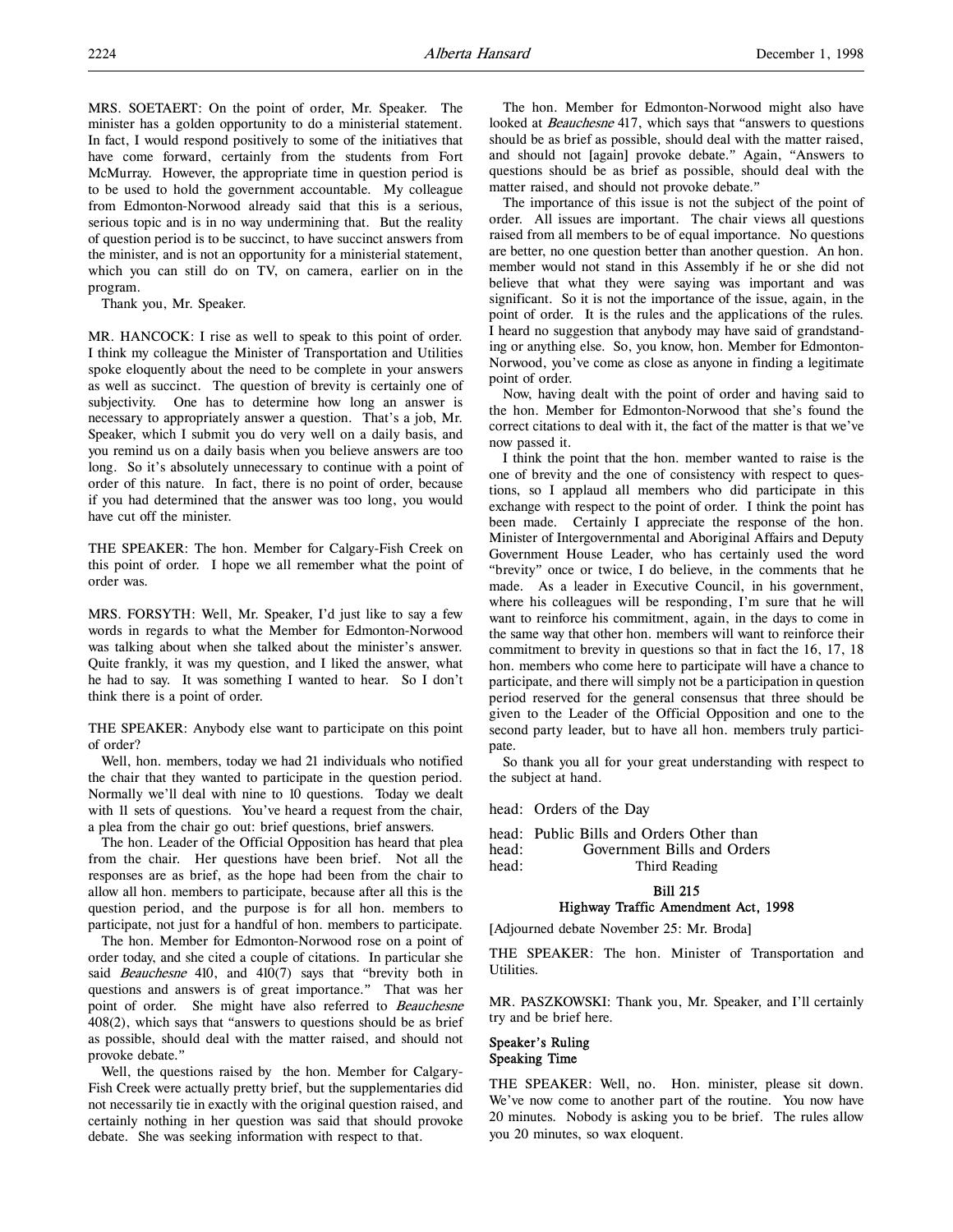## 3:00 Debate Continued

MR. PASZKOWSKI: Thank you, Mr. Speaker. I'll try and do a brief 20 minutes.

First of all, I want to thank the hon. Member for Redwater for bringing forward this bill. This is an important bill. It is, again, a safety bill. It's one that deals with the leading edge of technology. It's one that deals with the new ways of enforcing safety. We're dealing with an issue of critical importance, an issue where we statistically recognize that the majority of urban accidents happen at intersections, and that's not acceptable. We have technology that we can utilize, technology that will benefit, and consequently the onus is upon us to utilize that new technology that's there. Certainly the hon. member has worked very hard in the development of this particular private member's bill. I strongly support him in his initiative and, again, look forward to the passage of this bill. I would encourage all our colleagues in this House to support this bill.

There are many reasons, and certainly the hon. member has laid out the majority of those reasons. Again, from Alberta Transportation and Utilities' approach to traffic safety this is a key ingredient. AT and U this past summer held many public meetings throughout the province. We had meetings in Grande Prairie, Fort McMurray, Barrhead, Edmonton, Red Deer, Calgary, Lethbridge, and we heard a very common concern from those people who took the time from their everyday activities to share with us their concerns about the safety needs in this province as far as traffic is concerned.

The public and the Alberta Association of Chiefs of Police are concerned about the number of collisions, particularly that occur at intersections and in urban settings at red lights. The resulting costs to individuals, their families, the health care system, and society as a whole are far too great. The onus is on us to do everything in our power to see that we work with the public and to see that we indeed achieve a better way of getting our children to school and from school and that people, when they leave home to go and do a day's work, are indeed able to come home safe and sound as well. I heard this concern again for the support of Bill 215 in the fall when I met with the Alberta chiefs of police at Taber. This is something that indeed we have recognized as well.

Secondly, Bill 215 reminds Alberta drivers that society won't tolerate the willful disregard of traffic control signals. Given how difficult it is to police all intersections at all times, drivers will know that the deployment of red-light cameras will increase their odds of getting caught.

Red lights exist to regulate traffic at busy intersections. Just try to imagine what it would be like to have intersections without lights at them. Can you imagine the confusion that we would have? Yet despite the advantage of traffic control lights, there are drivers who absolutely refuse to heed the red light and choose to run the light, to race against the light, and that is where pedestrians walking across are at risk. We can't allow that.

Most drivers aren't bad drivers. The traffic safety initiative recognizes this and has targeted their messages to hit home with drivers who simply need a bit of brushing up on their skills. We need to remind drivers about the rules of the road and help them break some of the bad habits that we all generate as we travel through life's way.

The conventional policing methods for combating those running red lights are very difficult. Witnessing and apprehending drivers who run red lights takes up a lot of time, and it's very, very difficult for the enforcement officers to be able to catch these people and to get them off the road. With this new type of technology that we have, it helps in solving the problem. It frees

police officers to make the best use of their time and reduces the danger of attempting to pull over and ticket offenders who choose to run red lights. It's the best use of limited resources without having police officers there to take the time to provide the ticket. Safer, more efficient: these are things that make technology useful. As I mentioned, the onus is upon us to benefit from the modern technology that's coming forward.

In early April of this year Strathcona county installed the first red-light camera in Alberta as a test site. During the first 48 hours the camera detected 113 red-light infractions. During the first hour of operation at this test site there were 25 infractions. That's nearly one red-light infraction every two minutes. Not acceptable. The city of Edmonton also installed a test site last September, and during their first month of operation it recorded 315 infractions. Obviously, we do have a problem.

As you've heard from other speakers, installing red-light cameras, as has been done in other jurisdictions, reduces the incidence of infractions. In fact, the numbers show significant reductions. Considering the numbers we've seen in the test sites in our own area, reduction certainly will work here as well.

There are many reasons for police officers to pull over drivers on our roads. Stopping drivers who've just run a red light imposes a risk to our police officers, to pedestrians, as well as to the drivers. Ensuring that drivers are caught in a safe manner and that every driver is caught who runs a red light, particularly at high-risk intersections, is the best use of our resources.

As Minister of Transportation and Utilities I support Bill 215, the use of red-light camera technology to enhance the safety of our people, and certainly would solicit the support of all my colleagues in this House.

THE SPEAKER: The hon. Member for Spruce Grove-Sturgeon-St. Albert.

MRS. SOETAERT: Thank you very much, Mr. Speaker. You know, I do think this is good legislation, and I was actually not going to respond today and just let it go through third reading because I know there are people out there waiting for this piece of legislation to go through so that fines can be established and the action can keep going. But in question period today I heard the Premier say that the Liberals are letting legislation go through too quickly, and I thought: that just won't do, so slow it down. So I do want to speak a bit about this bill.

MR. DUNFORD: I'm sending *Hansard* around this afternoon.

MRS. SOETAERT: I hope *Hansard* is sent around because they'll see how much participation there is by this side of the House and how there is absolutely zippo from the other.

So on the bill, Mr. Speaker. I was actually at the location in Edmonton where the new camera is located. It's a good thing I know that location now. But I was there. [interjection] Thank you. Somebody is paying attention.

MRS. NELSON: Did you go through a red light?

MRS. SOETAERT: No, no, no. We were just testing it out that day. It was research on my part as the transportation critic.

I was at the media event where the police were there and different interested people in the community and the Member for Redwater. It was a very good education. They had lots of media availability, lots of posters, lots of information, lots of TV cameras. Interestingly enough, one TV camera person came up to me and said: what are you doing here? I said: well, I support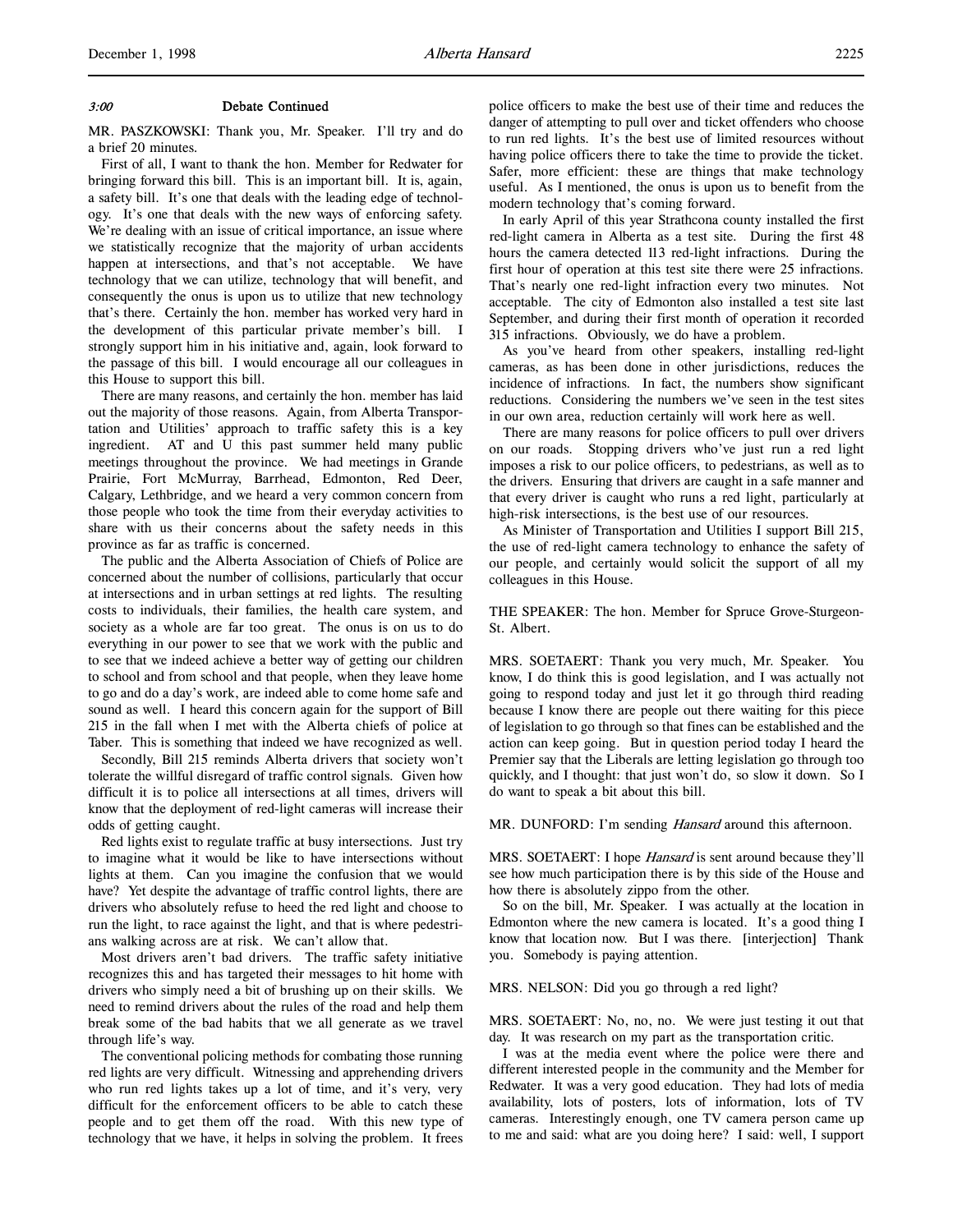this legislation that's going through. She said: well, that's not news. It wasn't news. So I wasn't interviewed, of course, because I actually supported something that this government was doing.

MRS. NELSON: That should have been news.

MRS. SOETAERT: It should have been news that we agreed on something. But as my dear friend Senator Nick Taylor always says: you know, the media only reports the . . .

DR. WEST: Senator?

MRS. SOETAERT: Yeah. My good friend Senator Nick Taylor, who I'm very proud of. He used to comment about your veterinary experience, as I recall, Mr. Minister, but that's an aside.

# Speaker's Ruling Relevance

THE SPEAKER: Hon. member, please. There is a private member's bill before the House. It does have a serious subject matter. I would imagine that the hon. member has moved it and brought it to this point in time because he does believe very strongly in it. So relevancy is important to the contribution that you've been making this afternoon.

MRS. SOETAERT: Thank you, Mr. Speaker, and I will be relevant because I, too, support this bill, as I have said. The information that I would like to get out to the public is that we do support it, and that is newsworthy, yet that doesn't seem to hit the news. So that's where my train of thought was going, but I can appreciate that I will continue speaking to the bill.

# 3:10 Debate Continued

MRS. SOETAERT: Anyway, I have noticed that since that camera's been in place, you kind of keep a sharper eye as to how people are driving through the streets. Certainly in winter conditions I think everybody needs a course in driving after that first snowfall or two, because they are not, I would say, the best of drivers after that first snowfall. A few people, instead of going slower, are zipping through those red lights. So I very much support this bill. It would be really grand if there were a camera at every intersection. It really would be. Imagine what careful drivers we would all become. That would be something that maybe, if funding allowed, would happen.

So I am committed to this. I am pleased to see this bill go through. I think it's very important that it go through before this fall sitting ends. I commend the member for bringing this forward. I think there's been a lot of work done on it, and I do think that the more people know about this the better. Regretfully it was kind of buried in a back section of the paper the next day that it came out, but it was there. So hopefully people see it and are aware of it and the implications of running red lights or zipping through at the last minute.

Mr. Speaker, I do support this bill. I am pleased that it is there, and I hope that if the message gets out, people will drive with greater caution. The fines can be set so that people have a second thought as they zip through, and then innocent people who are part of an accident just because of somebody's careless driving -- maybe that can be prevented.

So, Mr. Speaker, with those few words, I do support this bill, and I am glad to see it in third reading.

THE SPEAKER: The hon. Member for Calgary-Currie.

MRS. BURGENER: Thank you, Mr. Speaker. I appreciate the opportunity just to make some comments in third reading as chairman of AADAC. While this bill is technically crafted in order to deal with red-light violations, I think the intent of the bill is also to recognize that we have on the road people who do take advantage of the rules of the road and put in harm's way average citizens, pedestrians, and members of the community.

Mr. Speaker, I would share with you that speed and traffic violations, as was spoken to a little earlier by the Minister of Transportation and Utilities, are exacting a terrible toll on our population. In my work as chairman of AADAC touring this province, I can share with you that one of the most serious issues that is raised with me is the tolerance of substance abuse and driving in our communities and the fact that we don't seem to have a way to get that message out that driving while you're impaired, drinking and driving, social drinking and driving, is not appropriate. One of the aspects that this legislation will bring to bear is that there will be some scrutiny of people who have taken the opportunity not only to ignore the laws with respect to alcohol, not only to ignore the laws with respect to speed, but also to not respond to the recognition of what a red light means at an intersection.

Mr. Speaker, it is critical when you figure that most people coming to an intersection with a red light on the opposite side of them can obey that signal, but if you don't wait for a few minutes and make sure the intersection is clear, you're at risk. That causes a slightly different approach to every intersection. Theoretically, when it's green, you go; when it's red, you stop. It challenges the role of pedestrians. It challenges the role of couriers and bicycles and every other aspect of transportation.

So, Mr. Speaker, I have a concern as to the violations that the hon. minister spoke to. A considerable number were shown in the reports that came out of Sherwood Park. It's a serious piece of legislation, and I share my colleagues' concern that it gets the notoriety it deserves in order to awaken people's concern around the issue of speeding and driving and traffic violations. So I felt it was my obligation to deal with this in my other capacity, as chairman of AADAC, and to support the member in third reading. I look forward to supporting the vote.

Thank you.

THE SPEAKER: The hon. Member for Edmonton-Castle Downs.

MS PAUL: Thank you, Mr. Speaker. I, too, would like to rise and commend the hon. Member for Redwater for bringing this Bill 215 forward. I did speak to this bill, I believe, in second reading during the spring session, and I'm in full support of it. I think it is timely to bring, unfortunately, the red-light process to the driving skills that are noted in the city of Edmonton and probably all across the province. When you're driving, especially in winter conditions, people have to be conscious that, no, you do not run red lights. I mean, it's worth your life trying to get down here first thing in the morning, especially during rush hour. You see a green light, yet you still have to hesitate. Obviously everybody is colour-blind, because green doesn't really mean green and red doesn't mean red anymore. A lot of the people that are driving the streets nowadays just sort of dismiss the fact that red means stop.

So I applaud the member. It is a very serious piece of legislation. As two members have already pointed out, it's probably not getting the notoriety that it deserves. I'm very pleased to support it, and I hope that the rest of the members in the Leg. will do so as well.

Thank you.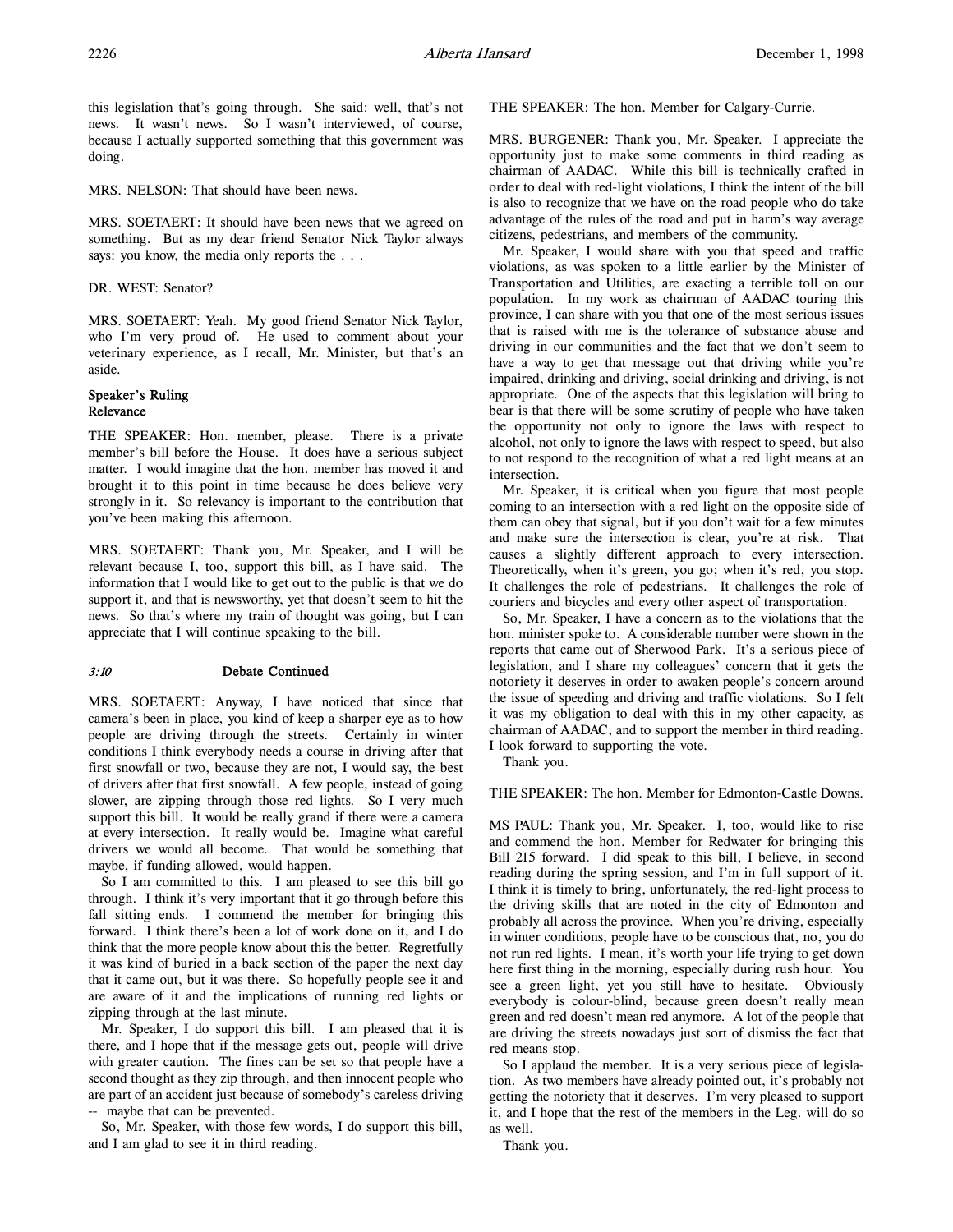MR. DICKSON: Mr. Speaker, I support the bill, but I have a concern that I'd attempted to raise before at second reading and that I think has not received enough consideration, and it's simply this. I'm perfectly happy to see photoradar employed in terms of fining people who run red lights, but I think the mover misunderstood my comments last time, because when he responded later at the end of that session when I raised my concern, his comment was that the technology is old, that there's nothing very new about it. While I may have put it clumsily or awkwardly and wasn't clear, I'll try one more time.

The only issue I have is that we're too casually, too cavalierly providing for affidavit evidence to come in. In fact, the default mode now becomes affidavit evidence coming in to prove the Crown's case rather than affidavit evidence being used in extraordinary situations. I supported affidavit evidence being used when the Member for Calgary-Cross was sponsoring amendments to deal with, I think, the provincial court offences act or whatever it was. The reason I supported the affidavit evidence there is because the courts in this province have had lots of opportunity to consider the defences in terms of different speed-detection devices.

Contrary to the assertion by the mover of this bill, if he can point out to me a single judicial decision on the effectiveness or the certainty or the accuracy of the photoradar machine used in this adaptation, I'd be interested to hear it, because my sources tell me that there has been no judicial assessment, that there's no body of decisions that sort of address the issues in terms of photoradar apprehending people running red lights.

So it's not a point about how long the technology has existed. The question is whether we have the requisite degree of satisfaction and comfort that the accuracy of these machines has been tested where it can probably best be tested, in the courtroom, where at some point some expert has given some evidence in chief and has been cross-examined and there's some judicial determination. That hasn't happened, hon. member, through the Speaker, to my knowledge. That hasn't happened. That's what's missing.

I'm very concerned that we just sort of in a very casual fashion remove the requirement that the Crown has to prove their case by witnesses giving viva voce, or live or oral, evidence. That's a concern I still have. I think that if we're prepared to do it for this, you know, I expect the next argument is: why wouldn't we use affidavit evidence for all manner of summary conviction offences? Why would we ever need to require a police officer to come to court to give evidence? If we're prepared to say that the threshold is so low that just because it's for ultimately a good purpose, we just sort of sweep away these rights that have been part of our system of law for centuries, then I'm not sure where the safeguards are the next time somebody comes along and says that there's some other mechanical application that is used as evidence to prove somebody has committed an offence.

So I support the thrust of the bill and I support the bill on balance, but I have to register that concern and make it clear that, in my view, this is an extremely dangerous precedent. It's not that the issues will be seen by most people as being perhaps hugely important, but I think this is one of those things that we'll look back on and recognize as a marker, that we've taken affidavit evidence in a criminal or quasi-criminal process a further step down the road, which is far further than it's been used before.

Thanks very much, Mr. Speaker.

THE SPEAKER: The hon. Member for Redwater to close debate.

MR. BRODA: Thank you, Mr. Speaker. I'm very pleased to see the attention that Bill 215 has had from both sides of the House and also the support that has been granted towards the bill, and I would certainly encourage everybody to vote for this bill. I think, as I noted earlier in speaking to the bill, it has a lot of merit and is something that's worth while.

With that, Mr. Speaker, I would like to close debate and call the question. Thank you.

[Motion carried; Bill 215 read a third time]

|       | head: Public Bills and Orders Other than |
|-------|------------------------------------------|
| head: | Government Bills and Orders              |
| head: | Second Reading                           |

# 3:20 Bill 218 Environmental Bill of Rights

[Adjourned debate November 25: Ms Carlson]

THE SPEAKER: The hon. Member for Calgary-East.

MR. AMERY: Thank you very much, Mr. Speaker. It's with pleasure that I rise today to speak to Bill 218, the Environmental Bill of Rights, sponsored by the hon. Member for Edmonton-Ellerslie. As the Member for Edmonton-Ellerslie has discussed, this bill proposes a formal framework of public review and input on any legislation, regulation, or instrument which may have an impact on the environment. This is a very broad piece of legislation and one that duplicates many of the protective and efficient measures already established by this government. It also adds a number of cumbersome administrative requirements. For these reasons I cannot advocate that this bill be supported by this Assembly.

Mr. Speaker, the principle of sustainable development appears to be the foundation of this bill and is a valid argument for protecting our environment. However, much of what the bill aims to do is already being done by this government. As a whole the bill is unacceptable as a piece of legislation because it would work in opposition to the mandate given to this government by its electorate and, as a result, fails to benefit Albertans. We as Members of this Legislative Assembly have a responsibility to respond to what the people of Alberta have said are their priorities and to make them the priorities of this government. The problem with the bill is that it simply does not agree with what Albertans have repeatedly said they want. As elected representatives this is reason enough not to support it.

Mr. Speaker, I would like to remind everyone in this Assembly exactly what Albertans said they wanted from this government. They wanted fiscal accountability, followed by reinvestment in priority areas such as education, health care, and infrastructure. Keeping this in mind, I would like to address three particular components of the bill that either do not sit well with the mandate given to this government by the people of Alberta or that are already being addressed by the current policy of this government.

The first component I would like to address is the proposal to create the new position of environmental commissioner, appointed by the Auditor General. This position would be one with extremely broad powers to act in matters relating to the environment. This idea is simply inappropriate when viewed in the light of what this government has been working on so diligently to reduce overlap and duplication. Currently there is already a director within the Department of Environmental Protection who handles the approval process for projects that will impact our environment. This streamlined, one-window approach to approval is supported by the Environmental Protection and Enhancement Act. The director is responsible for co-ordinating and integrating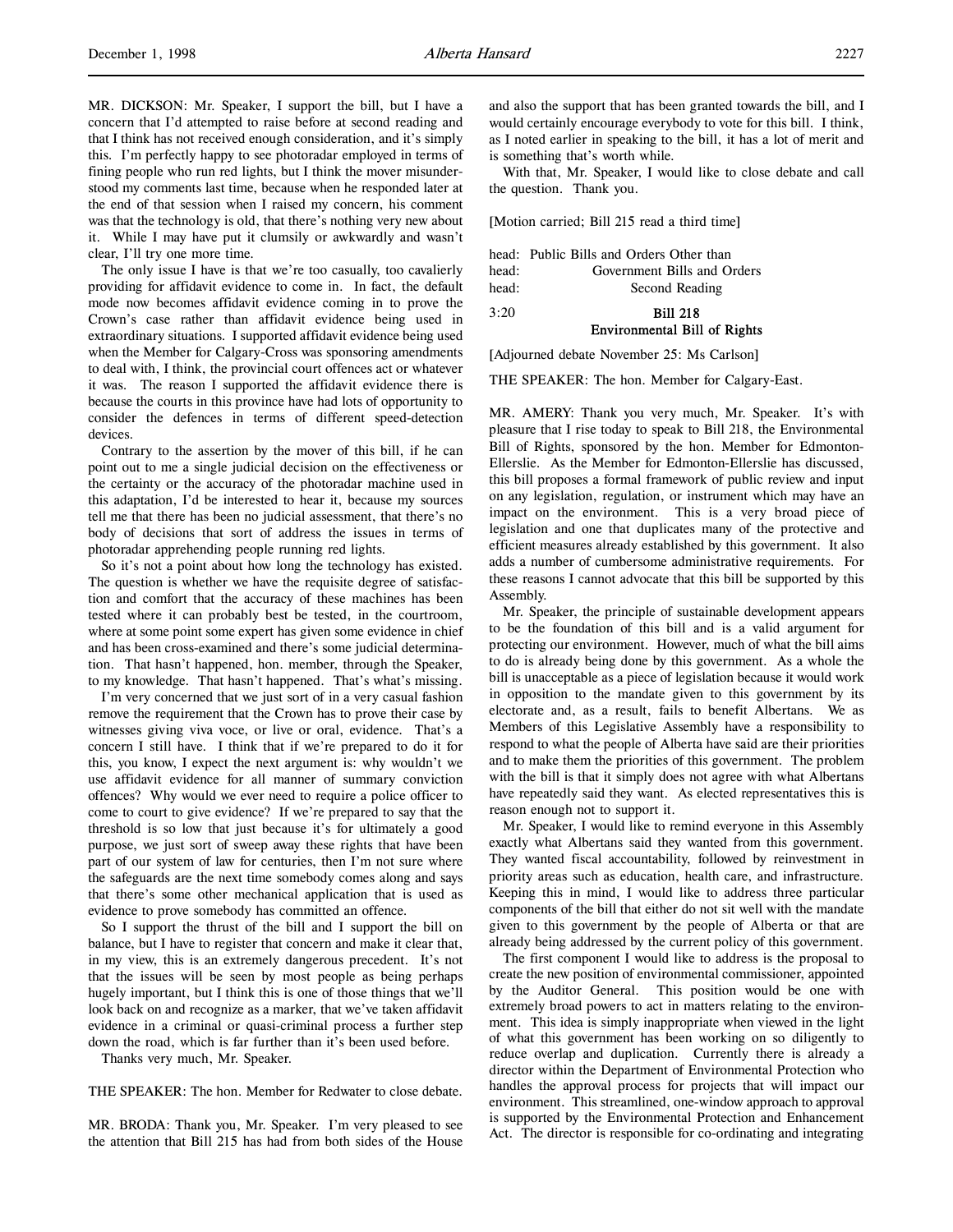the review of the potential impacts of proposed projects on the environment. I see no reason to duplicate these efforts.

It appears that much of the job description of this environmental commissioner would be to review and write letters and to insist that the minister play a part in this massive letter-writing and responding campaign. Mr. Speaker, normal communication channels provide adequate consideration and response times for all personal correspondence received by the Alberta government and the departments. In addition, the current approval and enforcement process made available through the Department of Environmental Protection provides a rigorous review of all projects that could impact our environment.

I would like to elaborate on this process briefly, Mr. Speaker, to show how thorough it is in evaluating proposed industrial projects that could cause an adverse effect on the environment. Industrial projects that could impact the environment must apply for an approval from Environmental Protection. Following a detailed review, approval may or may not be issued. When an approval is issued, it contains terms and conditions specific to that project that are needed to protect the environment. This approval process ensures that a project is environmentally acceptable before it can proceed.

Mr. Speaker, the environmental assessment process is the method used to assess the potential effects of proposed projects on the environment. This legislated process is clear and consistent for proponents and for the public. The Environmental Protection and Enhancement Act and accompanying regulations set out in detail what activities require approval as well as the process for obtaining these approvals. Approvals are required from Alberta Environmental Protection to ensure that proposed projects which could adversely impact the environment are reviewed. After a detailed review by the department, a decision is made as to whether an approval will be issued or renewed. This process is very thorough in ensuring that proper measures are taken to protect the environment.

The second issue, Mr. Speaker, I would like to raise regarding the bill is that this is a very broad piece of legislation covering activities that are likely to impact upon the environment. This bill cannot be accepted by this Assembly because it proposes to legislate powers that are so broad and sweeping that it would essentially tie the functioning of this government to a bottom line of sustainable development. I don't think there is anyone here today who would deny the importance of not only sustainable development but also of preserving our environment for future generations. The Alberta government has made a commitment to preserving our natural heritage. Preservation is one of the three pillars of the provincial strategy of this government. However, this legislation would eliminate within this strategy the delicate balance among the three goals of people, prosperity, and preservation.

The reason this province thrives as it does is because of the balance that this government has sought to maintain between these three goals. This balance is what makes the government's strategy so effective, Mr. Speaker. The quality of life of Albertans is dependent upon the achievement of these three goals. Even if we were to consider removing the balance between the three goals in our provincial strategy, I would suggest that the people component of the strategy would be of greater importance to Albertans than the preservation component. Albertans are a priority for this government, and the focus on preservation in the provincial strategy is to maintain a high-quality environment while not unnecessarily reducing the quality of life for all Albertans. People are our first priority. The government's strategy provides for a healthy balance of our goals and objectives, a balance that the people of this province project.

THE SPEAKER: I hesitate to interrupt the hon. Member for Calgary-East, but the time limit for consideration of this matter has now expired this afternoon.

head: Motions Other than Government Motions

#### 3:30 Women's Shelters

515. Ms Paul moved:

Be it resolved that the Legislative Assembly urge the government to provide more support for women's shelters, for shelter programs, and for spousal violence follow-up teams to ensure that abused women and children are not being turned away from these lifesaving services.

THE SPEAKER: The hon. Member for Edmonton-Castle Downs.

MS PAUL: Thank you, Mr. Speaker. I am very pleased to be standing and speaking to a motion that I brought forward, Motion 515, support for women's shelters. I really have given this motion a lot of thought over the last while. It was written last spring when we were in session, and quite a bit had transpired just before this was written in a personal manner that I'm not going to really get into at this time in speaking to the motion. I think it's appropriate that I just say that not only does this motion address the issue of domestic violence in this province -- and hopefully this province can become a leader right across Canada -- but it addresses the personal aspect and the horror that I went through during my domestic violence for 10 months -- or 10 years. I wish it was 10 months, but it was 10 years.

The motion addresses a number of concerns and issues that have been brought to me by women in abusive relationships, by women who have phoned me from right across Canada after my story hit the paper. In fact, I was on national television last week and did mention that this motion will be coming forward, and I think there is some expectation that Alberta will take a leading role. I have the commitment of a national celebrity, so to speak, from the *Dini Petty Show* in Toronto. She shook my hand and said that she would be more than willing to help us promote, speak about, and encourage everybody to talk about domestic violence right across Canada. She also committed to ensuring that fund-raising capacities and organizations will be put in place. For her to make that pledge on national TV was something that is very, very compelling, and it's wonderful for her to do that.

So, Mr. Speaker, with those few opening comments, I did prepare some text that I will address with respect to the motion. I am aware that the motion has been amended. I've been privy to the amendments, and I'm in agreement with the amendments that have been made. They address the basic intent of what I was trying to get across, not only from working in a women's shelter as a crisis intervention counselor but also taking part in the support programs that are available to women in that setting and also the spousal violence team that assisted me through my whole year and are still with me as we speak today.

Mr. Speaker, in the amendment I have to point out that the words "women's shelters" have been changed and "appropriate support" has been put in its place. I'm hoping that that appropriate support will include providing a shelter, perhaps in terms of more financing if it's necessary, bringing a shelter into a town or another city or a community when appropriate. I'm sure that the hon. member across the way will explain the intent.

In the fall of this year the provincial government announced a funding increase of \$1 million to the amount of \$8 million of funding, so now we're up to \$9 million. This level of funding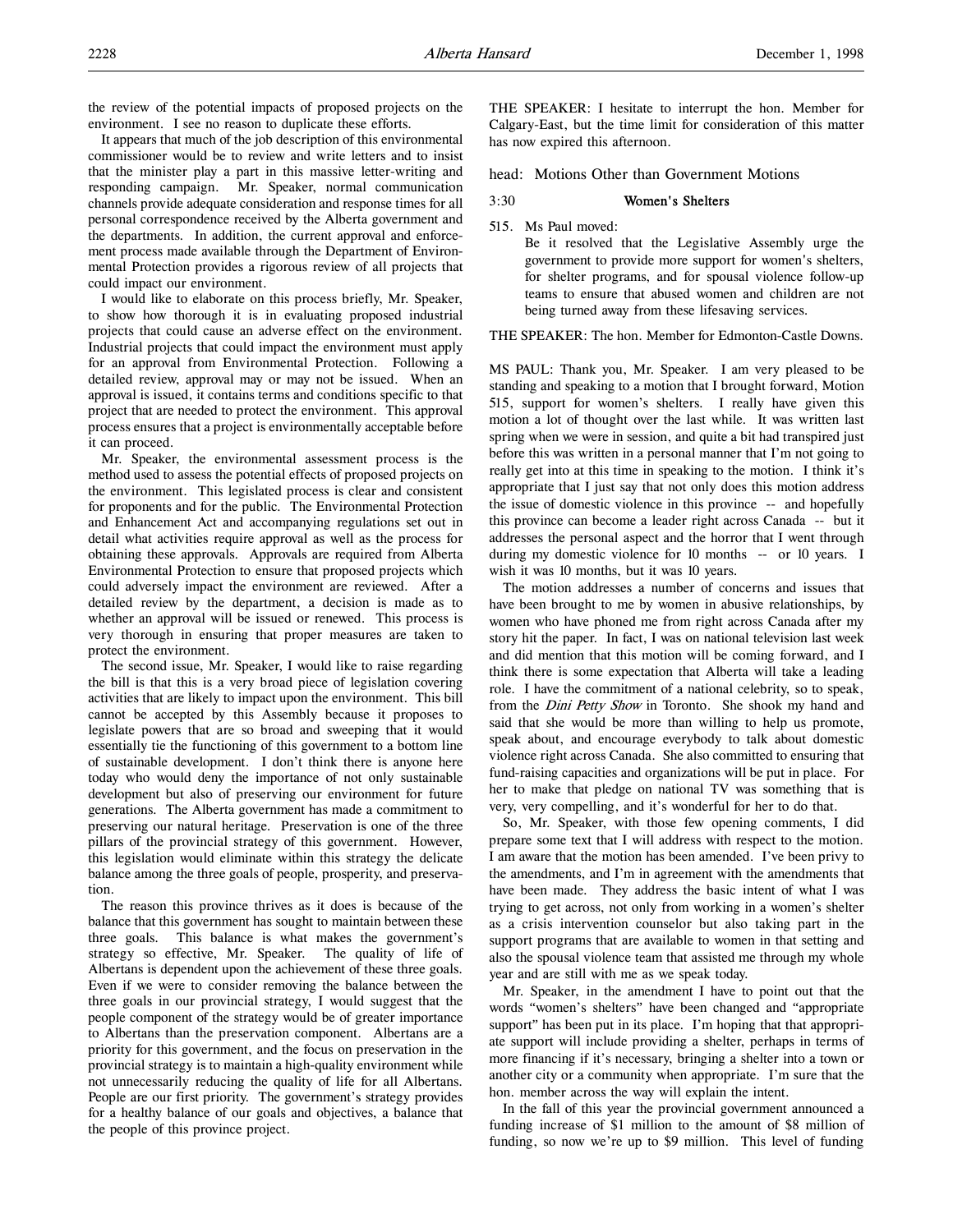remains at 1985 levels while the funding for staffing also remains at 1985 levels. In 1985 shelters assisted 7,000 women and children. In 1997 shelters assisted 13,000 women and children, almost double the amount from 1985. These shelters are expected to provide effective services for almost double the people with the same funding.

In a province that boasts about the Alberta advantage, women and children seeking safety from abusive situations are lacking the help they need to ensure survival. We aren't talking about a new car or a nice home. We are talking about basic safety, making sure that they will live to see tomorrow. In 1996 the estimated number of turnaways due to shelters being full was 8,436. The government states that the Department of Family and Social Services assisted 3,941 people. If this is true, then 47 percent of the people turned away are unaccounted for. Where did these people go? Back to an abusive situation, to the streets? This government has offered no explanation.

In fact, in 1997 the government implemented a new reporting system by computer which has no provision for tracking turnaways due to a shelter being full. I can't believe this. Why is that taking place? Can we speculate where the people, where the families, the children that have been turned away are going? We need to know the numbers. According to government numbers, the length of stay of women and children needing help has also increased, thereby causing less people to be accommodated due to lack of space. The government needs to increase the funding to provide essential services, especially more shelters. In Edmonton and Calgary alone over 50 percent of the funds needed to run these shelters and additional programs provided by the shelters come from fund-raising. Does this not sound familiar? I think during our question period today we asked the Minister of Education the same question: fund-raising, fund-raising, fundraising.

This is clearly another case of downloading on the part of the government, and unfortunately in this area it's on the backs of women and children who are trying to heal. Shelters provide many services that are not covered by the existing funding structure. Examples of these services include outreach and follow-up programs, which I was personally involved in. I became the new beginners follow-up co-ordinator for a women's shelter in Grande Prairie. In order to receive a paycheque every two weeks, we had to fund-raise in order to cover my expenses. Community Development volunteer co-ordination positions and early intervention programs are also having to be funded. These are all essential in order to assist in saving lives and ensuring the safety of abused women and children.

The government claims that addressing family violence concerns remains a priority, yet almost as many women and children were turned away as were provided with service, according to the 1996 numbers. I can't quote you the 1997 numbers, as I mentioned previously, because the numbers are not available. Domestic violence continues to be a social problem in Alberta. In the first six months of 1997 police officers in Edmonton alone responded to over 2,400 family disputes. In October of this year at the Women's Emergency Accommodation Centre 2,058 women were admitted. That's only one month, and that's only one shelter.

In making my remarks, Mr. Speaker, I thought it would be appropriate to inform the House and the members that are here what we can do as either citizens or Members of the Legislative Assembly, because there are a lot of things that you have to be aware of in dealing with the issue of domestic violence. First, know the facts. People are abused in many ways. They are abused verbally, physically, emotionally, and sexually. Everything from calling someone stupid to breaking someone's arm can be considered an incident of family violence. Victims and their abusers come from every socioeconomic walk of life, from the rich to the poor, professionals and labourers, Christians and non-Christians alike. Statistics say that 1 in 8 women will be beaten by a male partner sometime during her lifetime. That means that 12 percent of women are victimized by men.

## 3:40

Second, support known victims. If you know a child, a woman, or a man who is being victimized, do what you can to support him or her. Support will most definitely include believing the person and can include calling a professional to intervene if necessary. In conversations with acquaintances, family, and friends, speak out against violence. Like a mold, family violence tends to grow well in the dark, in well-hidden places. Having it out in the open and discussing it is an effort that has the effect of bringing awareness to the issues surrounding the violence.

Finally, if you are being abused yourself, get help by telling someone what is happening to you. If the first person you tell does not and cannot help you, contact the police, the spousal violence team, your doctor, family members, and/or a friend. No one has to live in an abusive relationship, and with the help of all citizens, with all Members of this Legislative Assembly, with all persons across this country, we can extricate abuse from where it lives in families.

Do you know that violence or abuse is not an argument that has gotten out of hand? It is an issue of power and control. Abuse is no longer a private family matter. Aggression and violence are learned behaviours. Abusive individuals can learn nonviolent attitudes and behaviours if they choose to. Between 40 and 60 percent of abusive men witnessed their mothers being hit by their fathers during their childhood. Half of all Canadian women have experienced at least one incident of violence since age 16. Reportedly 1 in 50 seniors suffers from abuse, and 1 in 10 high school students have experienced some form of abuse in their dating relationships.

Drinking and using drugs are not the cause of violence in the family but can be a contributing factor. At some time during their lives 1 in 2 females and 1 in 3 males have been victims of unwanted sexual advances. Sixty-two percent of all women murdered in Canada are victims of domestic violence. Victims are not masochistic and definitely do not enjoy being abused.

Mr. Speaker, I have to make the comment that, as I mentioned, the amendment that is being brought forward has my support, and I will wait for it to be tabled.

In conclusion, Mr. Speaker, I was contacted when my story hit the paper by a woman who lives on Vancouver Island. She was abused for 10 to 15 years. She had to move out of the province she was living in. She deals with her abusive relationship and the healing process by writing poetry. Her mother lives in Hanna, Alberta; she's 82. She read my story in the Calgary Herald, mailed it to her daughter, who is under an assumed name. I would like to close by reading one of her poems that she wrote during her healing process. The book is called *Broken Teapots*.

#### Vigilant

They tell me I am no longer at war. How is it that I am no longer at war? I'm still angry. I'm still in pain. I still get afraid. I'm still grieving.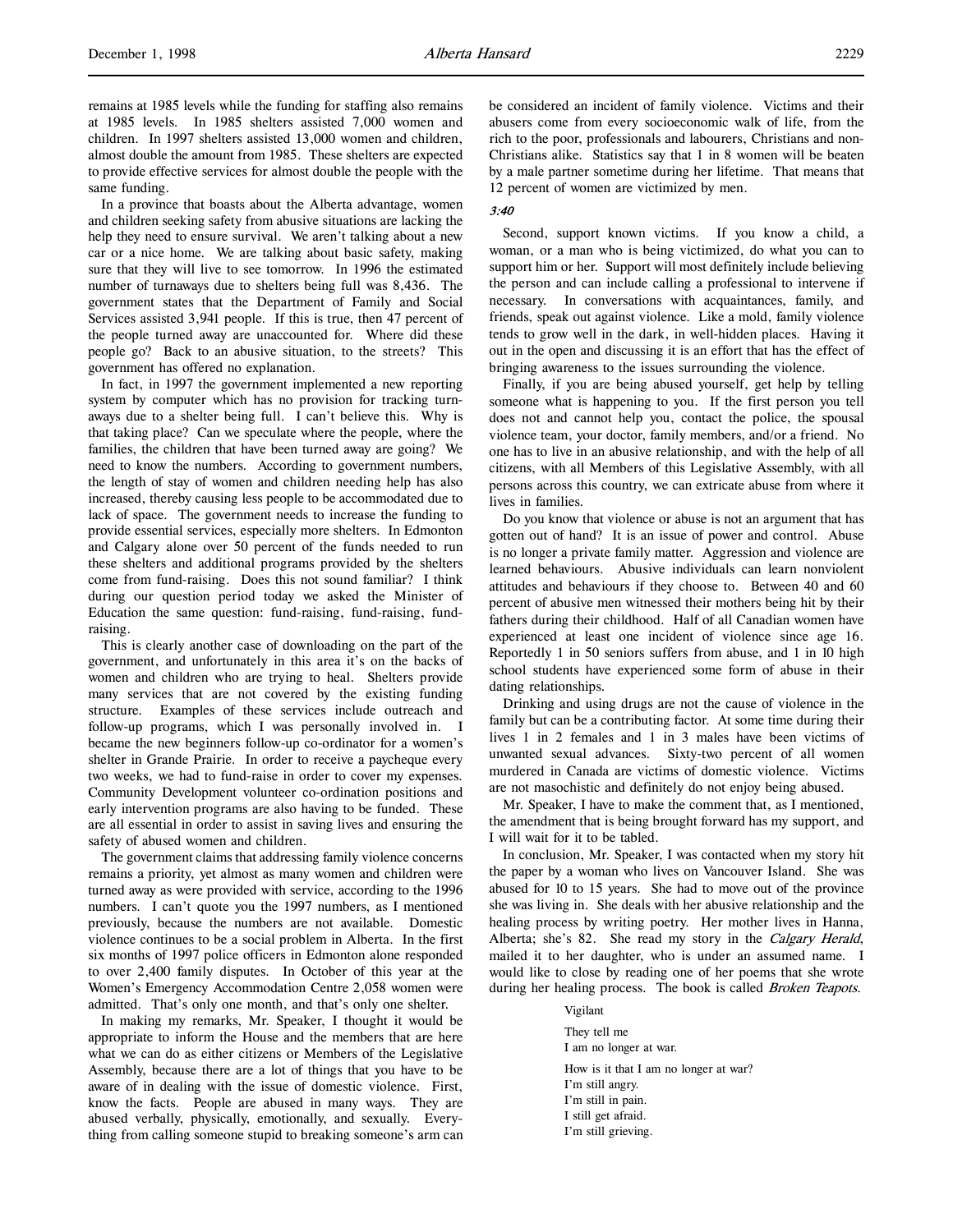I still awaken many mornings wondering what ways he will find next to hurt me. I try to remember every day That his power over me is really nothing but dust.

Friends tell me don't speak or think of it so much and get on with living, That I must learn I can live without fear. I don't believe I've ever known how.

This isn't a long lost skill, this is for me an unknown.

I have fought to free myself, questioned myself, found my way in a system they call Justice and I call Hopelessly in Denial. Nothing less than telling me he had dropped from the face of this Earth could make me feel truly safe.

They tell me I am no longer at war.

Show me this is truly peace and what does a warrior do when she is no longer at war?

Thank you.

THE SPEAKER: The hon. Member for St. Albert.

MRS. O'NEILL: Thank you, Mr. Speaker. I would like to table some amendments to Motion 515. While the pages are distributing those, I have a few words with regard to the motion.

Mr. Speaker, it is an honour for me to stand today and speak to Motion 515, sponsored by the courageous and honourable Member for Edmonton-Castle Downs.

[The Deputy Speaker in the chair]

Mr. Speaker, violence against women is a pressing issue in our province, as it is across the country and around the globe. In Canada alone it is estimated that 1 in 10 women are abused by their husband or partner. This is an alarming number. It is a painful realization that so many women have to face violence as a part of their daily lives. Statistics such as these are unacceptable, and it is our duty to help these women.

Mr. Speaker, concerns have been raised in the past regarding shelters and their ability to help those in need of their services. Alberta Family and Social Services has come a long way in addressing those needs. Alberta Family and Social Services provides funding to 17 women's shelters, seven rural family violence prevention centres, and two second-stage housing facilities. Approximately 95 percent of the \$8 million budget in 1997-98 was allocated to shelters. In 1997 the women's shelter program, including two federally funded shelters, provided protection for 5,212 women and their 6,232 children. In total, shelters received 71,332 calls for information, referral, or crisis intervention.

The 1998-99 budget for family violence prevention is \$9 million, and about 95 percent of the program's budget is allocated to shelters and other family violence prevention initiatives. In fact, in consultation with specialists knowledgeable in family violence and those administering shelters, \$1

million in new money was allocated to accommodate families in shelters. Mr. Speaker, this is a 12 percent increase from 1997- 98, and the department is currently looking to increase this amount by another 11 percent to equal \$10 million in 1999-2000. This funding is targeted towards enabling shelters to continue to provide assistance to more victims.

Having said that, Mr. Speaker, I'd like to note that this government recognizes that simply allocating more money isn't the only answer. We have recognized the need for ensuring that those dollars will be used in the most efficient manner. In the city of Edmonton alone the department covers roughly 60 percent of shelter budgets, with the remaining funds being generated by fund-raising and donations. At this point I would like to applaud those who work at and those who work for WIN House and Lurana Shelter, which many of us are very familiar with.

The office for the prevention of family violence provides a provincial focus for family violence crises and prevention services in Alberta. The office also tracks the use of women's shelter services, distributes prevention and educational materials, and provides training to government staff and the community about the dynamics of family violence. The office also chairs the Interdepartmental Committee on Family Violence. This committee launched the implementation committee for the Protection against Family Violence Act. This new legislation is expected to be proclaimed in early 1999 and will serve to provide victims of family violence with the help they need. These are only some of the ways this government has worked to help victims of violence.

# $3.50$

The intent behind Motion 515 is commendable indeed. As I said before, it is our duty as representatives of the people of Alberta to work to keep victims of violence out of harm's way. This is especially true in the home, which should be a place of safety and comfort, not a place of violence. Women and children have far too long been victimized by those whom they should be able to trust, and for those reasons I fully support the intent behind this motion, which is ultimately to promote a safer family environment.

However, I have to wonder if this motion goes far enough. Does it account for all victims of violence? Does it reach all of those who need our help? Mr. Speaker, though violence against children is addressed to some degree, I think a focus that should be stressed in this motion is family, and that focus on family includes men.

Mr. Speaker, when we think of men in relation to domestic violence, most will automatically think of them as the abusers and the aggressors, and this is quite often true, but it is certainly not exclusively the case. There has been debate surrounding men and domestic violence. It is argued that violence against men is often an act of self-defence by a woman who has long been abused by that husband or partner. In many cases this is the correct assessment of the scenario.

Another side of the argument says that violence against men is a less serious problem, because violence against women has been supported by societal norms which condone, excuse, and often perpetuate violence against women. Mr. Speaker, this is an indisputable fact. Women who are victims of violence are often as much victims of years of acceptance of abuse by society. However, we cannot deny that men who are victims of domestic violence are also victims of societal pressure. Men who are victims often refuse to recognize it themselves because they consider it a weakness to be battered by a woman.

The focus of many initiatives concerning violence should be on violence within the family, regardless of gender. Programs, initiatives, bills, and motions should reflect the need to help these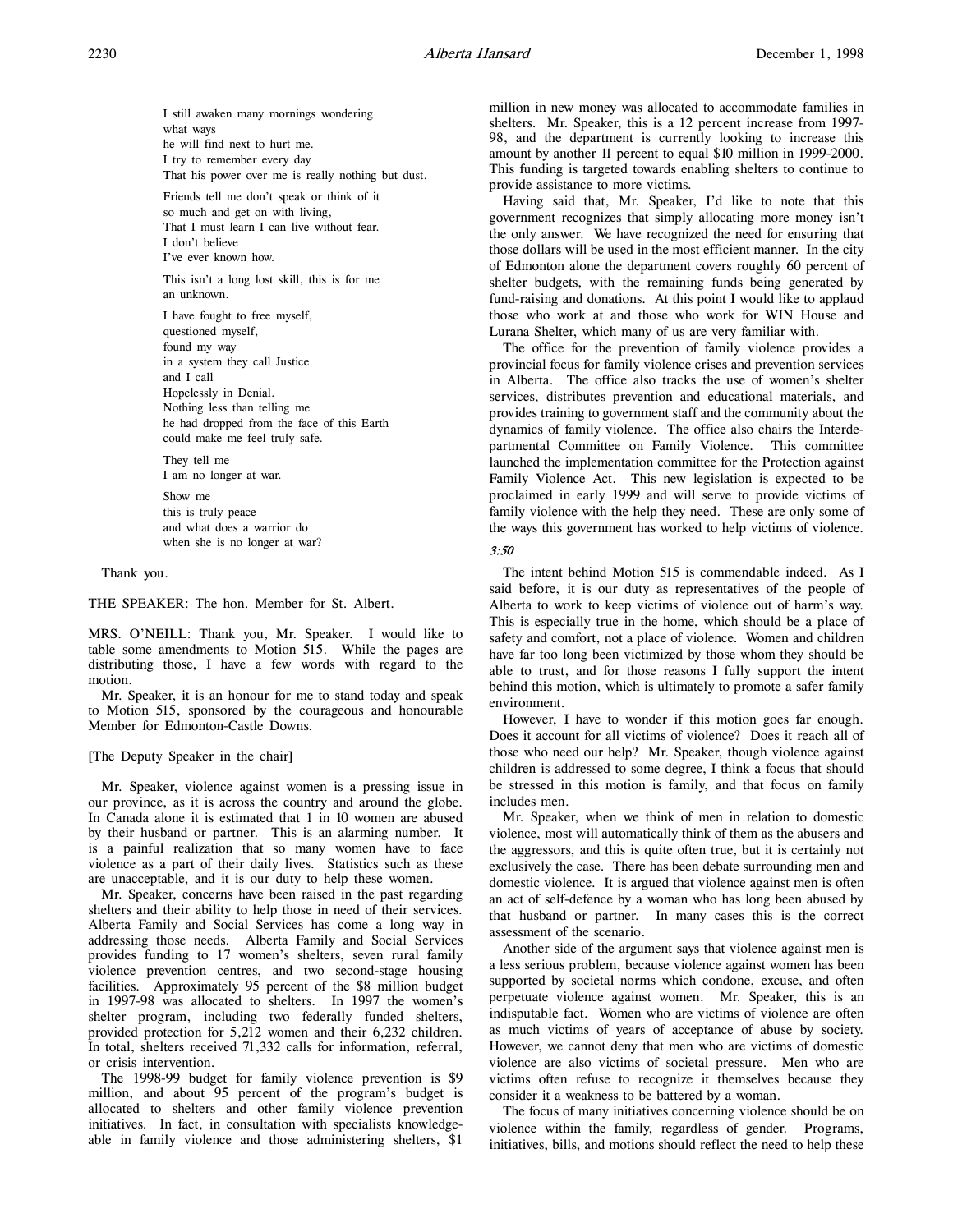people, because they are victims of a terrible crime, whether they are women, children, or men.

I'd like to stress, Mr. Speaker, that I fully support the intent behind Motion 515 and its eagerness to bring support to victims of family violence. However, in light of the comments I've just made, I would like to propose the following amendments to Motion 515. Be it resolved that Motion 515 be amended (a) by striking out "more" and substituting "appropriate"; (b) by striking out "women's shelters, for" and substituting "victims of family violence through"; (c) by striking out "for" immediately before "spousal violence"; and (d) by striking out all the words that follow "to ensure" and substituting "a range of support services is provided for abused women, children, and men." The amended Motion 515 will read as follows:

Be it resolved that the Legislative Assembly urge the government to provide appropriate support for victims of family violence through shelter programs and spousal violence follow-up teams to ensure a range of support services is provided for abused women, children, and men.

Mr. Speaker, in looking at the motion as brought forth by the hon. Member for Edmonton-Castle Downs, the amendments I have brought forth serve to clarify some issues of importance. Through these amendments I do not intend to change the intent of this motion. I believe these changes will make a big difference in the motion's ability to bring what is needed to all victims. For example, the funding provided may be more, but is it enough and is it directed in the right areas? For the support given to shelters to be effective, it must be appropriate for the circumstances of clientele, geographic location, and respective community programs and responses.

Replacing "women's shelters" and substituting "victims of family violence" does not change the intent behind the motion, which is to provide help to victims of violence. However, what the amendment does is set the focus on the victims who may largely be women but who are also children and men. In this way we include the concept of the family, as all members may be victims of these horrible crimes.

Mr. Speaker, therefore we suggest to insert "a range of support services is provided for abused women, children, and men." Again, this amendment is a small one but includes anyone who feels they may be a victim and ensures that a variety of services is available for them to get all the help they need to remove themselves from the abuse and continue on with their very precious lives.

Mr. Speaker, Motion 515 brings to light a very grave problem in our society that cannot be neglected by legislators. I commend the hon. Member for Edmonton-Castle Downs for bringing this issue to light, however painful it has been. I believe the amendments to Motion 515 that I proposed do not detract from the original intentions of that hon. member but only enhance it and bring more victims into a place where they can hope to get the help they both need and deserve.

On that note, Mr. Speaker, I would urge all members to vote in favour of Motion 515 with the amendments I have proposed. Thank you.

THE DEPUTY SPEAKER: The hon. Member for Spruce Grove-Sturgeon-St. Albert.

MRS. SOETAERT: Thank you very much, Mr. Speaker. I have some concerns about the amendment, because there's no doubt that no matter how many shelters we have, there's still one pie that it's all divided into and "appropriate" can be changed any way that a certain minister may deem fit. I'm disappointed in that. However, I have spoken with the Member for Edmonton-Castle Downs, and we can live with this amendment for a couple of reasons, because the whole point of this is to bring awareness. November is domestic violence awareness month, and this motion helps to do that. So even though I'm not totally thrilled with the amendment, we'll live with it, because it's important that this be debated in here and discussed with a certain level of maturity.

There are no jokes to tell, and there are no funny stories about violence. We have a problem in our society and one that we must deal with. If we're to do our part, then part of it is speaking to this motion. I commend the hon. Member for Edmonton-Castle Downs for bringing this forward. It's a brave move on her part, and I'm proud of that.

I've been to many shelters across this province, and I've seen dedicated staff and positive people, and I just admire that they can continue to work at this. It's heartbreaking work. It's very difficult work, and on top of all this difficult work add to that fundraising every other night. Certainly if we're talking about stats and how many people have used the shelters and those who have been turned away, there's obviously a need for more funding. So I would assume that by "appropriate" we mean "more."

I want the stats on '97, and I don't know why we don't have them, unless this government is trying to hide some pretty bad stats. I challenge the hon. members on the other side to make sure those are public information, the stats about the women and children and maybe men who've been turned away. I challenge that information to be brought here, because it's interesting we can't get those stats past 1996.

# 4:00

You know, a while ago I was in a small rural community, only about 800 people, and this person who works at a shelter was telling me that she was at a social function, and people were talking and they were saying: well, we've always supported that shelter in that big city, but nobody here ever uses it. That woman couldn't say anything because of her professionalism, but she knew -- she knew -- that there were women and children in that community who had used that shelter, yet that community denied that reality. So I think we have to acknowledge this problem, and I think we're getting there. Twenty years ago -- and I think everyone here can remember 20 years ago.

DR. MASSEY: Some better than others.

MRS. SOETAERT: Some better than others. Twenty years ago we actually acknowledged that there was a need for women's shelters, and the government and church groups, organizations got behind the shelters and got them going. I think that was a major step to openly admitting that we had a problem and that we needed to address it, that women and children needed help. Regretfully, now so much of their focus is on fund-raising.

I would like to see -- and I'm hoping this amendment addresses it -- follow-up teams to ensure a range of support services. I've talked to most of the shelters, and they may have enough money to run the physical operating of the building but certainly not enough for outreach programs, and that's a pity. That's where you get it right, in people's homes. That's where people learn skills to go on. I know that in my communities many of those turning points programs are very much supported by the community, but they are constantly fund-raising.

I think we have to talk in here about: how do we address domestic violence? This motion is part of us, and I think each one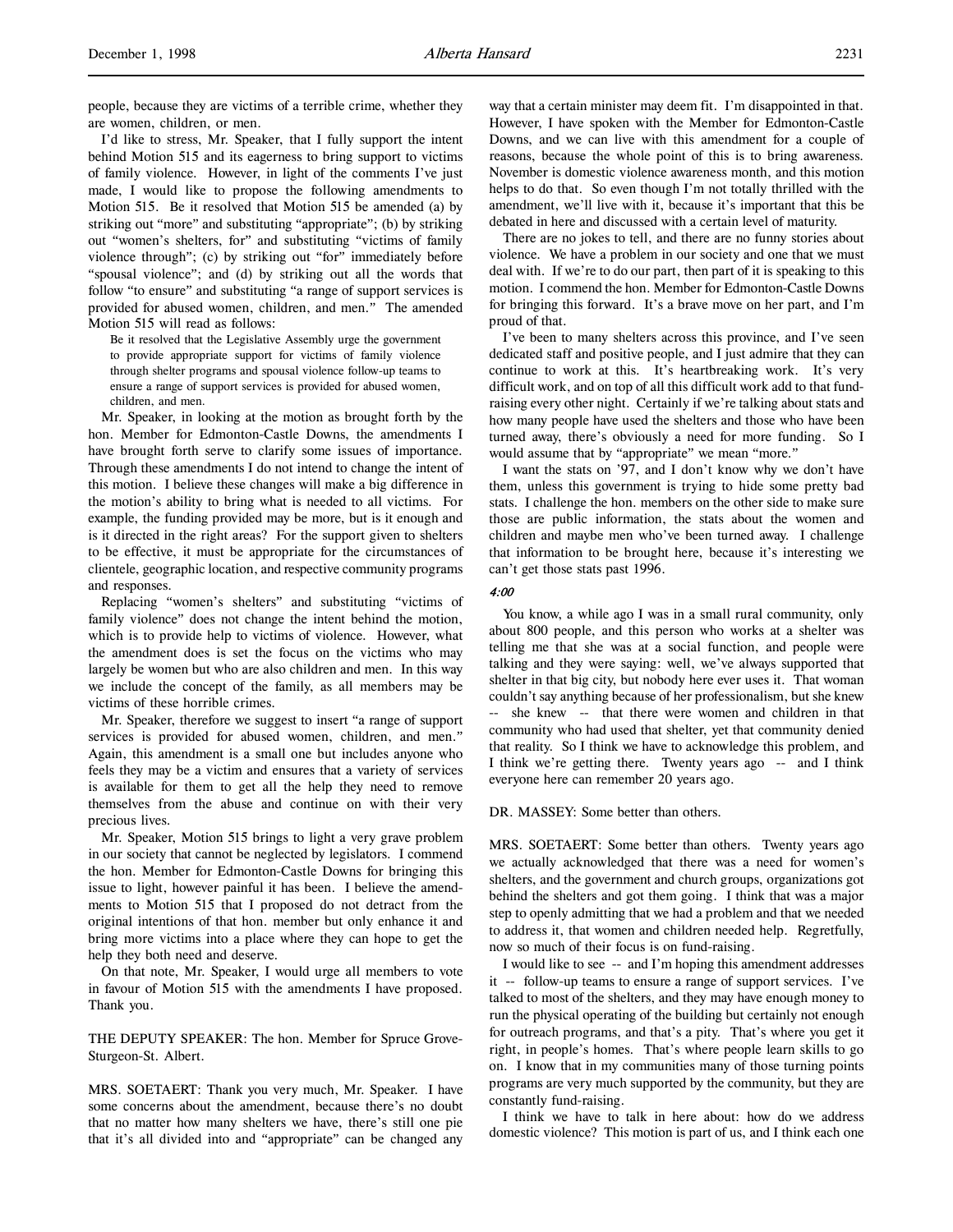of us -- we're in the public eye a great deal -- has to watch for signs of abuse. Do you know a child who never wants to go home? Is that child's mom never at a social function in your community? Does her child miss a great deal of school? Does her partner make fun of her in public or run her down, and does she never have enough money to do anything? Does she wear lots of heavy makeup and clothing that may cover any possible physical injuries? Is she extremely nervous around loud noises? Is she extremely fearful when something is dropped? I think we all have to be on the lookout for those signs so we can reach out to those who need us.

Violence against another person is about inequality, one individual dominating another. You know, men and women alike are guilty of laughing at women-hating jokes and racial slurs, and I think we as leaders in the community should definitely speak out against those kinds of jokes and comments. I think we have to stop believing in stereotypes, and we have to inform ourselves on the current realities of life for aboriginal and Inuit peoples. I think we as a society suffer. When one family suffers from domestic violence, we all suffer.

I know we are all working to make Alberta a safer place. You know, if you were a woman in a violent situation right now and you were on a game show and you had two doors to look behind, what would those two doors be? Behind the first door we have a home in a community. You and your children like the community, but your partner beats you once in a while, not all the time but once in a while. He does take care of the kids once in a while, so you can kind of survive that. Behind the second door you have a chance to get away from the abuse, but you will have no money. Often you must leave your community and start over again. You'll have a social worker to help you at bit. She'll be able to support you a bit, but that help is limited. Not much of a choice.

Well, I believe there has to be a third door, a door that says the law will protect you, that you have the choice of staying in your own home with protection or leaving to gain anonymity in a safe place, a door that says we will help you gain the self-esteem you need to be successful, a door that offers outreach to help you and your children and your partner. That's the third door I want to see. I do believe we're working towards that in legislation. I want to see it proclaimed. I also believe that this motion helps bring this issue to the floor yet again so that we can make the public aware that this cannot be something that continues in our society.

Everyone here has a moral and socioeconomic responsibility to create a society that has zero tolerance for violence. Domestic violence transcends all classes. It is devastating, it brings great personal pain and humiliation to the victim, and it is systemic. We need more than law alone. We need a wide spectrum of support from education, churches, health, social services, funding, and we definitely need everyone in this Chamber.

We cannot tolerate the moral and financial burden that domestic violence imposes upon us. I long for the day when zero tolerance for violence is echoed everywhere, when children know instinctively that violence is never acceptable. I think it is incumbent upon each one of us to support this motion.

Thank you, Mr. Speaker.

THE DEPUTY SPEAKER: The hon. Member for Calgary-Currie, followed by Edmonton-Strathcona.

MRS. BURGENER: Thank you, Mr. Speaker. I want to speak in favour of the motion and speak in favour of the amendments to the motion. I feel it's incumbent upon me as chair of the implementation strategy for the legislation on family violence to take the opportunity to assure this House and this member that the motion that has been tabled and the amendments which are being spoken to are indeed a priority of government. For those of you who

have been following how this issue has developed following the proclamation last spring, as you're aware, the commitment was made to deal with the implementation of the bill across the province with a high priority from government. May I say that the responsibility to deal with implementation had as much to do with education and awareness, which speaks to the very heart of the issue and the need for this motion to be before the House this afternoon, than just the simple issue of resources and specific resources, i.e. shelters.

I should let you know that the implementation strategy includes components of training and education. In that regard, there is a video that has been prepared that has been shared with the policing community as part of their Justice training session that occurred over three days earlier this fall. I might add that in addition to the RCMP detachments throughout the province, the major urban domestic violence units and the aboriginal policing community participated in that.

I can tell you that the aboriginal community has taken a specific interest in this because they have unique aspects to the violent situations in their communities, which are different from urban and rural scenarios and require specific attention and, in fact, in many cases specific bylaws for their own communities. The Métis have taken a serious interest in this as well, and the director of the office for the prevention of family violence, Jane Holliday, has taken it upon herself to meet with many of those aboriginal leaders.

Mr. Speaker, it would be inappropriate not to note the role of the court that is required. It is not just a question of bringing legislation forward. The cycle of violence is understood by those who are victims only after they have been immersed in it and are receiving some support. There is a whole education process for our courts, our lawyers, our judges. I've spoken to the Calgary chapter of the Canadian Bar Association. The legal profession has been involved in reviewing the regulations. Every one of those initiatives educates and makes people aware of the issues that are before us. In addition to that, the clarification of the protection orders has been vetted, and that is in the community process at the moment.

## 4:10

I think I shared with many of you that the communities themselves, under our education and awareness program, are meeting throughout the fall and into the spring, and it's not a delay strategy to prolong the proclamation. It's an education component. We have asked those communities, after viewing the material, after seeing the legislation in its final form, if they would identify amongst themselves where the gaps in services are. Those gaps, Mr. Speaker, may be shelter spaces. Those gaps more than likely are also transitional housing. Those gaps may be education. Those gaps may simply be cultural issues and some of the diversity issues. We are working with our strategy in the seniors' community. We have worked with a proposal to deal with multicultural issues, to look at translating the materials into six or seven key languages where we know that domestic violence is a problem within that community. Every one of those issues has been supported by the government. Resources are provided by the government, and they are in addition to whatever shelter aspects may come out as this issue comes forward.

Mr. Speaker, we also could just speak for a minute about the AUMA, the Alberta Urban Municipalities Association. In their resolutions before the floor a few weeks ago here they also identified this issue. We know that a number of bodies, whether they're school boards or municipalities or rural/urban districts or health authorities, have taken it upon themselves to be familiar with and identify the concerns and co-ordinate that.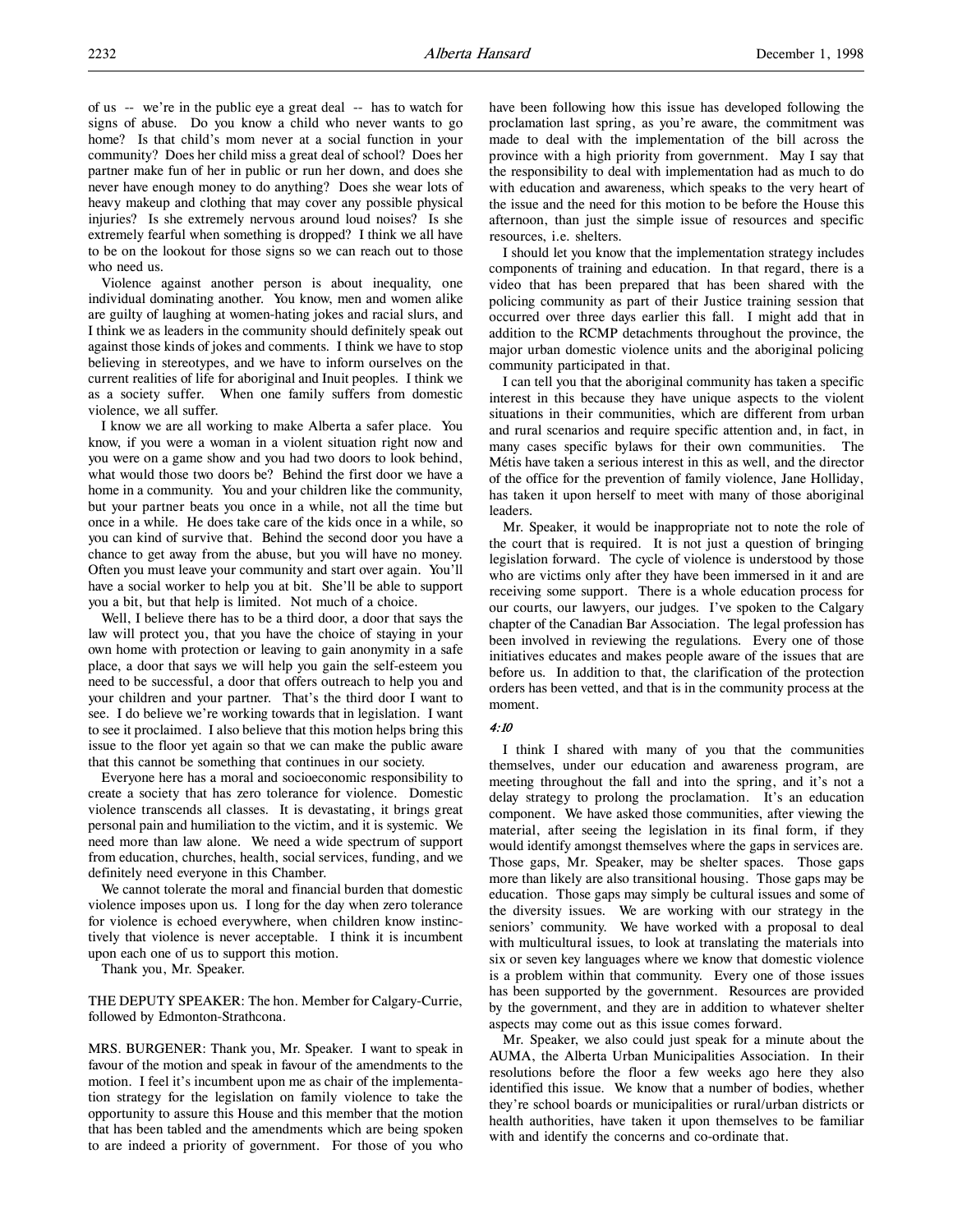The children's services initiative. We have a unique language in our legislation supporting the situation with young families and young children, and we work in partnership with the prostitution legislation for young people who are horrifically abused in those situations.

AADAC is a member of that implementation strategy, because treatment is necessary, not just the treatment for the psychological and physical abuse that families have been involved with but often the substance abuse that goes along with it.

I want to take a few minutes and speak a little bit about the men's issues that are there. We have shelter programs for men. It is recognized as a serious component.

## MR. YANKOWSKY: Where?

MRS. BURGENER: In Calgary. Sheriff King Home, my hon. colleague.

I would also say that one of the issues around the abuse for men has to do with the education and awareness of what their abuse looks like, how they can be reconciled to appropriate support for treatment and training. Some of those resources are not there. The legislation that was approved by this House has the capacity to speak to the victim in the situation, be they male, female, older, or younger. So, Mr. Speaker, it's a very comprehensive piece of legislation and recognizes the needs of the community to respect the fact that there is no gender bias in this issue.

Mr. Speaker, I want to just mention that as recently as a week ago I spoke at the FCSS conference, at one of the workshops, in order to educate those members of the community who deal definitely and specifically with family violence issues and in fact in part of my presentation encouraged those members who work on that issue in their communities, be they elected officials or bureaucrats, to make sure that their community knows the role that shelters, crisis lines, help lines, education material provide in this area.

We can't at all forget the evaluation component to this legislation. The issue about statistics was made a few minutes ago. I am not at all satisfied that at the end of the day we can count heads or count bodies or count access. What we're looking at is an evaluation model that's based on statistics so that we understand where the situation is, who needs help, what kind of help they're getting. But more important than that, Mr. Speaker, we also want to know where the legislation is working or is not working. If there is a resource or a community that has not got the support it needs, we want to be able to tap into that. So a fair amount of time has been put into evaluation.

We also want the evaluation issue to be dealing with ongoing policy so that, for instance, if we highlight an area where through cultural issues there is a shortfall in support, we can ensure that our policies are in place or the education component is in place. So the evaluation is an ongoing element not only on a statistical basis to provide resources but also to assist in effective policy.

Mr. Speaker, I think it's important, and the amendments have expanded the substance of the motion to incorporate that it is families who are involved in this: men, women, and children. We've heard some information about the number of women who are involved. I take nothing away from the tragic circumstances that many, many women and their children deal with. But it's absolutely important that we recognize that at the heart of this issue is the stability and the safety of our families and the children's initiatives. Some of our specific health-related programs that we're dealing with in the community, our mental health programs, education, training -- all of these are provided in a

core basis to look at addressing support for families, and hopefully through such things as education, self-esteem development, respect for children, respect for authority, and a better understanding in their community we will be able to eliminate, as the goal was mentioned earlier by one of my colleagues, the need for specific protection in this regard.

Mr. Speaker, I think I have spoken to all of the issues that I felt were important. In conclusion, may I just simply say that the amendments that have been brought forward and this motion that is in front of us talk about support in terms of shelter. It's specifically mentioned in the original motion. It's very important to me that in this whole process every element of public awareness will actually evoke and call people to get support and help before they're in crisis, before a shelter is the only option. The education around your neighbourhood and your community that you are at risk, that your situation is intolerable -- somehow we have to get people motivated to know that there's support out there and to seek it.

Mr. Speaker, we can never lose sight of the threat and the risk of these women and families. Therefore, please remember that the safety of those victims is most important. Staying in the home may or may not be always the best option, and seeking anonymity and shelter may or may not be always the best answer. We mustn't narrow our thinking on what this motion is supporting.

I want to commend the member who's brought it forward. I support the amendments that were brought forward, and I hope my contribution has helped us understand that there is strong support in this government for this issue.

Thank you, Mr. Speaker.

THE DEPUTY SPEAKER: The hon. Member for Edmonton-Strathcona.

DR. PANNU: Thank you, Mr. Speaker. I rise to speak on Motion 515. I want to thank my hon. colleague from Edmonton-Castle Downs for helping us break the silence here and outside this House on the issue of family violence, on the issue of violence against women and children.

The point has been made I think by my hon. colleagues that the incidence of family violence is not limited to the poor, to a particular religious community, ethnic community, occupational group, or a resident of a certain region or area. It's universal; it's widespread. It's not only universal and widespread; it's also historically grounded. There has been violence for a very long time, for ages, mostly perpetrated against women, female spouses in the family household. We are now beginning to talk openly as an educated, informed society about the problem, looking at its causes, looking at how to prevent it before family violence takes place, and how to provide support to the victims of violence.

#### 4:20

I must go on record here, Mr. Speaker, to note that I come from a family where a member of my family, my sister, became a murder victim in 1986. So I speak here as one who has looked at the problem of this violence from the side of the victims.

But I'm also a male. I speak here also as a male who recognizes that the gravity of spousal violence has to be understood, in particular by males. We must own up to the responsibility for the incidence of violence that takes place in the family setting, primarily against females at the hands of males. So I speak here as a male who acknowledges that particular facet of the problem.

Mr. Speaker, family is the most essential and the very first site where all of us learn to be human beings, where every child encounters the adult world. Family therefore is exceedingly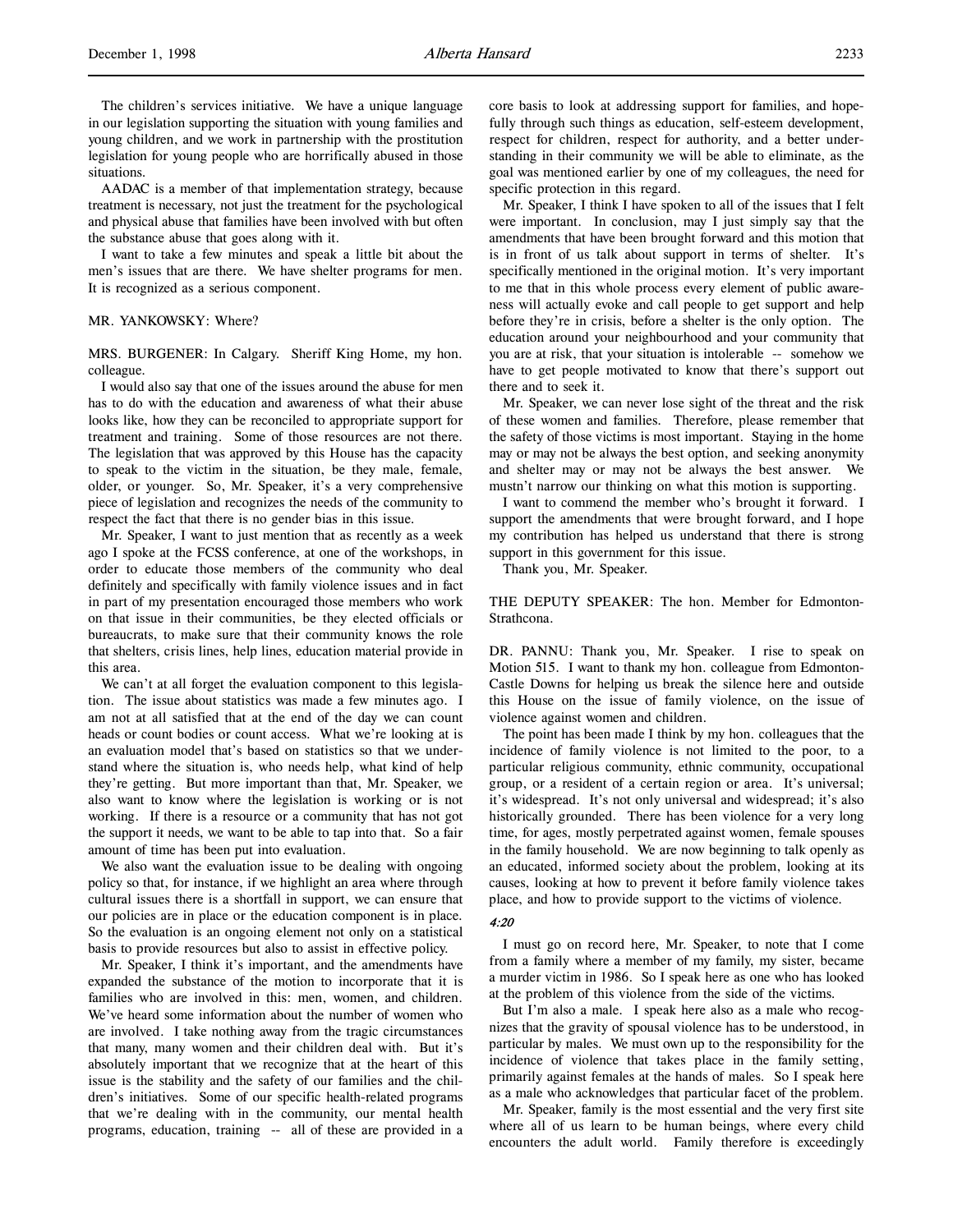important as a focus for our attempts if we want to prevent violence, if we want to provide help for children who witness violence when they're young, to provide them with help to learn to reject violence as something that is normal in resolving family disputes, differences, and the like.

In terms of prevention, the motion is extremely well intended because it deals with the victims first and foremost, and that's where I think we need to start. I fully agree that we need more support. My hon. colleague from St. Albert has amended the motion to make it read "appropriate support." I hope that by "appropriate" my colleague from St. Albert means that support should be both adequate and appropriate. Inadequacy of resources makes it impossible to provide appropriate support. The connection between the adequacy and the appropriateness, therefore, is an organic one, and it must be understood.

She was very kind to recognize and acknowledge that since 1985 there has been no increase in the budget for women's shelters. She also acknowledged that 95 percent of that budget goes to provide financial support for the shelters. That means there's only 5 percent left for preventive activities, whether these preventive activities are geared to the family level or the community level or wherever else. So I think it's important to acknowledge that resources are inadequate at this moment.

Inflation since 1985 -- I can't give you the exact figure. I'm sure it's more than 100 percent, so the real value of \$8 million today is perhaps \$4 million or less, so we have very, very reduced resources and a growing problem. So it's not just a matter of finding out how we can use the dollar more efficiently.

Of course, all of us would say that the dollar must be used most efficiently, that we must be most efficient in providing our services. There's no disagreement on that, but if we go past that, then we have to ask the question of adequacy. Is there enough there? My fear is that there is not, and I hope that the hon. Member for St. Albert acknowledges the problem of inadequacy, insufficiency of funds for dealing with the problem.

Mr. Speaker, in order to provide the services to either the victims or to families who need education in order to prevent the incidence of violence in the first place or to diffuse potential violent contacts and situations at the family level, we obviously need trained, professional, well-educated social workers who are also well paid. In 1985 a social worker with a university degree working in a shelter made about \$8.60. In 1998 the rate remains more or less the same. I stand to be corrected if I am misinformed about that. But to keep the funding so low as to . . .

THE DEPUTY SPEAKER: I hesitate to interrupt the hon. Member for Edmonton-Strathcona, but under Standing Order 8(4) I must put all questions to conclude debate on the motion under consideration.

#### [Motion on amendment carried]

THE DEPUTY SPEAKER: On the motion as amended proposed by the hon. Member for Edmonton-Castle Downs, all those in favour of the motion, please say aye.

## HON. MEMBERS: Aye.

THE DEPUTY SPEAKER: Those opposed, please say no. The motion has been carried unanimously.

MR. RENNER: Mr. Speaker, I am rising to seek unanimous consent of the House to waive Standing Orders, in light of the fact that there are only about three minutes left in the allotted time for

private members' business, and that we now move on to government business.

THE DEPUTY SPEAKER: Okay. May we have unanimous consent for the motion as moved by the hon. Member for Medicine Hat?

HON. MEMBERS: Agreed.

THE DEPUTY SPEAKER: Opposed? We have unanimous consent.

head: Government Bills and Orders head: Committee of the Whole

[Mr. Tannas in the chair]

THE CHAIRMAN: I'd call the Committee of the Whole to order.

# Bill 49 Appropriation (Supplementary Supply) Act, 1998 (No. 3)

THE CHAIRMAN: Are there any comments or amendments? The hon. Member for Edmonton-Highlands, followed by Edmonton-Mill Woods.

MS BARRETT: Thank you, Mr. Chairman. I spoke on this earlier, and I'm now concerned that some of the information I was given was at the very least unclear.

The money that is going to this new lab. I wonder if either the Economic Development or the Community Development minister can answer. We did talk about this a couple of days ago, but I believe that the minister's comments weren't recorded. We were doing it quite casually. What I'm concerned about is the money for this construction and development of this new lab in Calgary. Is that the total cost? What I have subsequently found out is that MDS Kasper, a private, for-profit laboratory, appears through CLS to have a monopoly relationship with the Calgary regional health authority in terms of provision of lab services. What I want to make sure is that the taxpayers aren't picking up the tab of a private, for-profit facility. Now, I am aware that the CRHA has declared that it's in partnership with the monopoly, as far as I'm concerned. So what I want to know is if MDS Kasper are contributing their share. In other words, are they matching these dollars?

## 4:30

I would like to point out that we have attempted to get the audited financial statements of MDS Kasper and have been wholly unsuccessful in our several attempts to do so. My concern subsequently is that taxpayers' dollars would be going into a private, for-profit company that, as I say, appears to have a monopoly on lab services in the city of Calgary yet do not wish to be financially accountable to the very taxpayers whose money they are pocketing day after day with every single test that's done.

I think that's my primary objection, and it may not be an objection if the information that I receive from either minister is, in my opinion, appropriate.

Thank you, Mr. Chairman.

THE CHAIRMAN: The hon. Deputy Government House Leader.

MRS. NELSON: Yes. Thank you, Mr. Chairman. In answer to the hon. member's question, this is in fact a partnership, and there will be funds coming from the Calgary regional health authority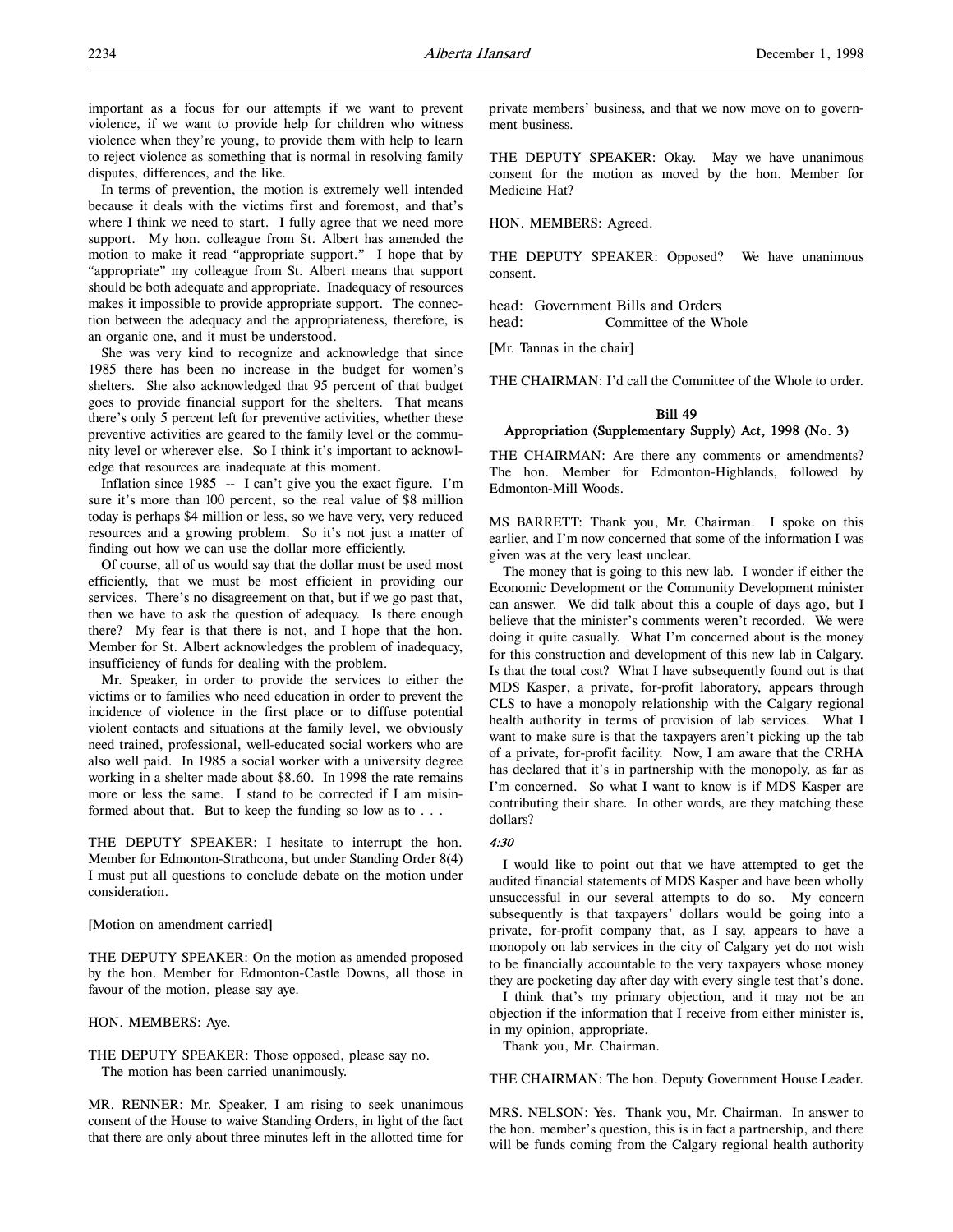By doing that, Mr. Chairman, what happens for the people under the Calgary regional health authority is that it ends up being a savings overall because they're merging into one facility as opposed to a number of leased facilities. So there's a saving of almost \$2 million due to the reduced costs from not having a number of facilities leased and the cost of running them and the cost of data gathering in a number of facilities. So it's for the benefit, really, of all the community, and it is under contract with the Calgary regional health authority.

THE CHAIRMAN: The hon. Member for Edmonton-Highlands.

MS BARRETT: Thank you. I just need one more thing clarified by the hon. minister. One minister was saying just a moment ago that it will be publicly owned. I need clarification that this facility will be publicly owned and that MDS Kasper has no ownership in this facility, either that or clarification as to whether or not MDS Kasper is putting money into the construction of this facility. Presumably, if they're in a partnership, it would be on a 50-50 basis.

Thank you, Mr. Chairman.

MRS. NELSON: Could I get back to the hon. member with clarification on that, Mr. Chairman?

#### MS BARRETT: Certainly.

MRS. NELSON: I'll do that.

THE CHAIRMAN: The hon. Member for Edmonton-Mill Woods.

DR. MASSEY: Thank you, Mr. Chairman. I'd like to make a few comments, if I may, about Bill 49, the Appropriation (Supplementary Supply) Act, 1998 (No. 3). The appropriation act is about more than money. I think it's a lot about and says a lot about government and government planning.

One of the first questions that comes to mind, of course, when there is a request for moneys that weren't originally allocated in the budget is: where did the planning that was undertaken at that time fail? The government has devoted a great deal of time, effort, and energy in promoting and fostering planning by departments, municipalities, school boards, and government agencies across the province. I think they take great pride in the institution of three-year business plans and advocating careful planning on the part of all of those who would spend public money. I think that effort is one that most people would applaud, but when there is a request such as the one before the Assembly now, it does make you wonder what happened to the planning process or if anything actually did happen to the planning process that could have avoided this kind of a request coming to the Assembly and not having it considered as part of the government's regular budget process. I guess the question it does raise is: what does the government know now that it didn't know last budget time that would lead to these requests?

I recall when visiting the municipalities conference a year ago and two years ago that the coming crunch in terms of infrastructure plans and funding was one that was made abundantly clear to those of us who went to listen. Municipalities were saying at that time that roads and services were going to have to be cut. I know that as long as two years ago in the municipality with which I'm associated, services like garbage collection for rural constituents were discontinued because the municipality lacked the needed funds. The municipalities have been telling us for a long time that they were underfunded. Certainly there may have been additional pressure because of increased growth, people coming into the province, but that, I think, only added to the problem that we already knew the municipalities had. I think we knew that at budget time, and it could have been accommodated at that time.

The health care funding. We have known for a long time that the kind of planning needed for health care has not been in place and that really what has happened is that the system is being funded on an ad hoc basis. I think it's claimed that these are pressure points that are responded to, but the fact of the matter is that there is no long-term planning. There is not the kind of systematic planning that allows regional health authorities and those involved in the system to make plans for the unexpected, let alone plans for the day-to-day operations, and to fund those plans at a level that is adequate.

I guess the one glaring request is the money needed for the north/south corridor. I can't believe that project can be treated as an emergent project by the government. That has been a project that has been contained in previous budgets, and I just can't quite understand why it would appear in front of us in the appropriation act, as it does now.

There's contingency money built into the budget. I was looking at the remarks from the Member for Lethbridge-East, and I think the member made the point that budgets are built with contingency funds. Surely those contingency funds would cover the costs, for instance, of the legal claims that the Family and Social Services department knew were going to be a coming liability. Again it raises questions about the kind of planning that has gone on and results in the request that the Assembly has before it today.

## 4:40

I read with interest the Provincial Treasurer's responses to criticisms about the lack of planning in the budget. I think he dismisses the request as being only about 2 and a half percent of the \$14 billion budget. He chose to use a legal metaphor in a rather facetious way to make himself, I guess, or make the government and these requests look good. He uses that legal metaphor by talking about being guilty. I think he used "guilty" a number of times in his address the previous evening and words like "accused" and used those words to try to indicate that really this was a good thing that the government was doing and that if they were guilty, they were only guilty of doing good work.

I think he could have also chosen some other metaphors to describe the action of the government. He could have chosen some metaphors from transportation. In that case we might have looked at a government that had lost the road map and didn't know what the destination was and didn't know how much it was going to cost to travel to the destination and had to keep writing home for more money. He could have chosen a medical metaphor, and then this appropriation act could have been seen as an excrescent to the budget, if you would, a disfiguring outgrowth of the budget.

So while the Provincial Treasurer chose metaphors that would make government action in this request look good, I think there are metaphors that could interpret the same action, the same phenomenon quite differently and probably more appropriately than the Provincial Treasurer has done.

I think we go back to the basic question, and it is one of planning. Certainly none of us expect the government or any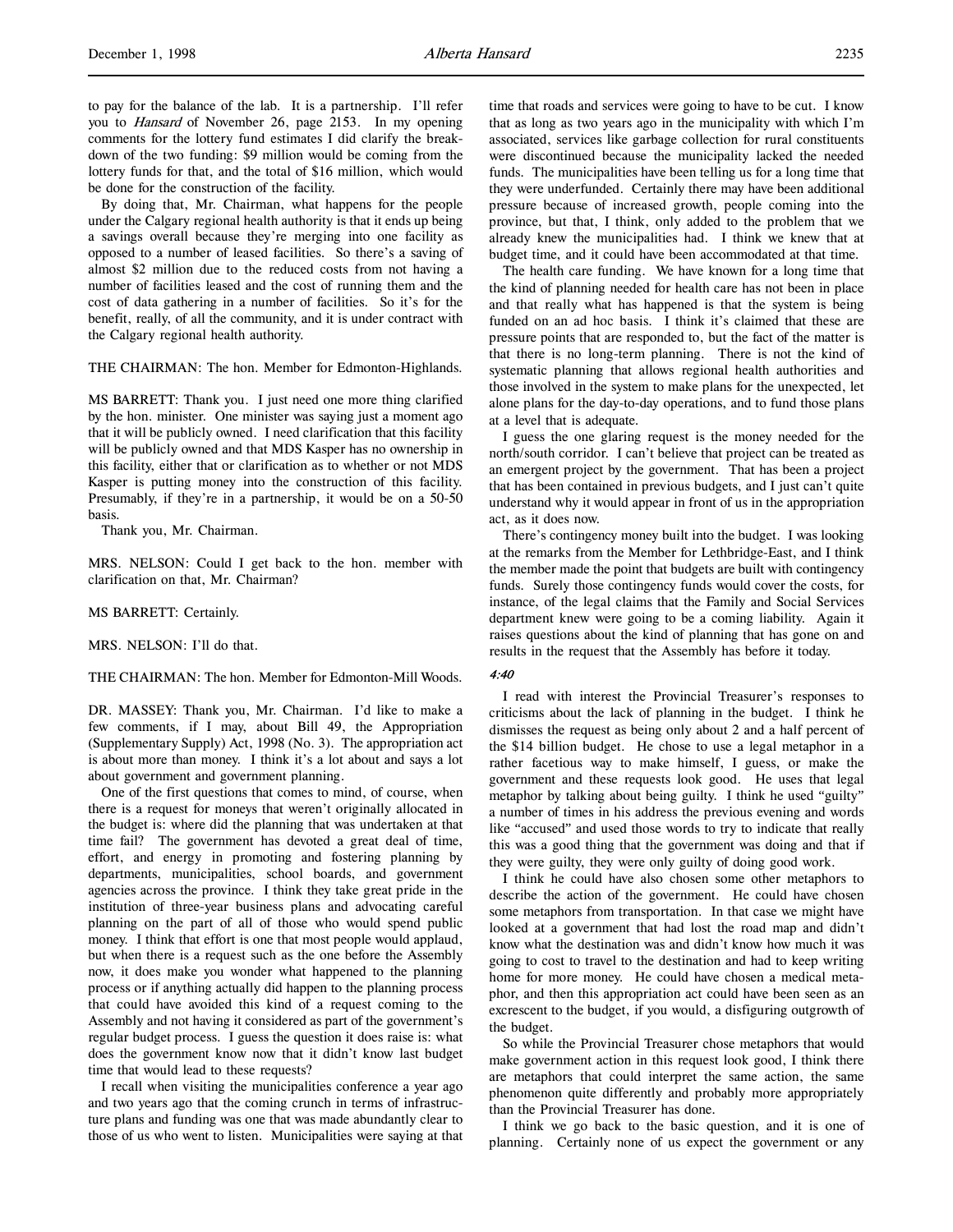other agency to plan always for the unexpected. They can plan to a certain extent by the use of their contingency funds, and that's been done in the past. Requests such as this have become more and more frequent, and this has just added to the list of the supplementary requests for funds, which have become sort of a habit in terms of their appearance before the Assembly.

With those comments, Mr. Chairman, I'd conclude my remarks. Thank you.

# THE CHAIRMAN: The hon. Member for Edmonton-Gold Bar.

MR. MacDONALD: Thank you, Mr. Chairperson. I would like to say a few words this afternoon on Bill 49. I always watch with interest, and particularly I read the business plans of this government, of each and every department. Some ministers are more proud of their business plans than others, it's apparent to me. But the business plan has become the guideline, and it's a step from one year to the next.

Here we have before us close to \$600 million: \$580 million dollars in supplementary supply. I don't understand the difference between supplementary supply in this case and special warrants. This is a lot of money, Mr. Chairman. It indicates to me that something is wrong, that our planning is off, that our business plans are not working. We can look at the major areas where additional spending is being requested. Of course, health care is going to receive \$225 million. Every member of this House knows that there was a lot of funding removed from the health care system. We would all hear the stories that it was necessary, that the system will be fine and everything will be normal, that the severely normal Albertans will have access to health care. This did not happen.

This \$225 million is a recognition that the health care cuts were too deep and too fast and in a lot of situations without proper, adequate thought. So suddenly we're near the end of this term, this legislative session, and we need these supplementary supplies, not special warrants. Supplementary supplies, they're called.

Now, this latest installment of supplementary supplies. Well, to put it mildly, there is not adequate mention of each government department. I know there are only five here, but it's a lack of planning. Even when we consider the volatility on the international markets of not only oil but natural gas and what they mean to the prosperity of Albertans, this is unacceptable. Minister after minister will talk about their business plans, their fine plans for the future, which obviously are not working.

I have serious concerns about this lack of planning in the government's budgeting process. We have to come back to supplementary supply time after time. This is, I believe, the third set of supplementary estimates in the past 10 months. The Legislative Assembly in this period has been asked to appropriate an additional \$1.5 billion -- \$1.5 billion -- and that is a great deal of money.

Now, I don't think we can support this latest installment of supplementary estimates without some explanation as to how this new spending will contribute to meeting the defined outcomes and performance criteria, such as reducing health care waiting lists, opening up hospital beds. There was a good start made -- and hon. members across the way recognize this -- with the reestablishment of the Grey Nuns hospital in the southeast section of Edmonton. This was a good start. But where was the planning? We knew last year whenever we were talking about red alerts and an ambulance going from one hospital to the next and the driver very concerned about getting caught in rush-hour traffic. We knew all this then, and that is the time that there should have been adequate funding put into the system. Here we are now: a dollar here, a million dollars here, a million dollars

over there. This is only adding to the confusion that all Albertans feel towards this government and its delivery of health care, Mr. Chairman.

Now, we have had, as I said before, four supplementary supply bills during the last 19 months. During the last 19 months, if we go from three to four supplementary supply bills, the amount increases from \$1.1 billion to \$1.4 billion. I would have to contrast this with the previous Treasurer. The previous Treasurer, I understand, had a little over \$600 million during his fouryear tenure as Provincial Treasurer. It is clear to me that with the \$1.5 billion in unbudgeted spending in 1998 alone this government -- and I'm repeating this again -- needs better budget management systems. For instance, the \$128 million in funding for our regional health authorities to address cost pressures and cost drivers in health care would be linked to specific outcomes if this government, as I said before, had an actual plan for the delivery of the publicly administered health care system.

Now, the Auditor General is always making very, very sound recommendations. He's made some very sound recommendations for the Department of Labour regarding the three-year business plans and how they should work. He has suggested that the Department of Labour look very, very carefully at the delegated administrative organizations. But here in his 1997-1998 annual report the Auditor General makes a series of recommendations about deficiencies in health care planning. For example, the Auditor General notes that the business plans and the budgets of the 13 regional health authorities were not finalized and approved by the Minister of Health until August of this year, even though almost half the business year was over.

# 4:50

Now, I can only say that in that \$1.1 billion that has come in the last 10 months there was no allocation for mistakes that were made in the promotion of shoddy building materials, untreated pine shakes, in the Alberta Building Code. I can only imagine, whenever this happens, what the supplementary budget will be then, because eventually the Alberta Building Code will have to accept responsibility for the active promotion of this shoddy, untreated product. Many, many homeowners are getting more and more frustrated with the government, because eventually what will happen -- if we've had \$1.1 billion in the last 10 months in supplementary supply, then this will be . . .

MR. SMITH: Point of order.

THE CHAIRMAN: The hon. Minister of Labour is rising on a point of order.

#### Point of Order Relevance

MR. SMITH: Mr. Chairman, citation: Beauchesne 459, relevance. Rarely is the member relevant to the proceedings in the House, but in this case he's certainly off the topic of Bill 49.

THE CHAIRMAN: The hon. Member for Edmonton-Gold Bar on the point of order, first of all.

MR. MacDONALD: Mr. Chairman, 459. I believe that I was discussing the supplementary estimates. I was discussing the fact that there was \$1.1 billion spent in the last 10 months, and we have to be very careful because in the future I can imagine that this is where the funding will come for untreated pine shakes.

THE CHAIRMAN: Within the bill itself, hon. member, we've got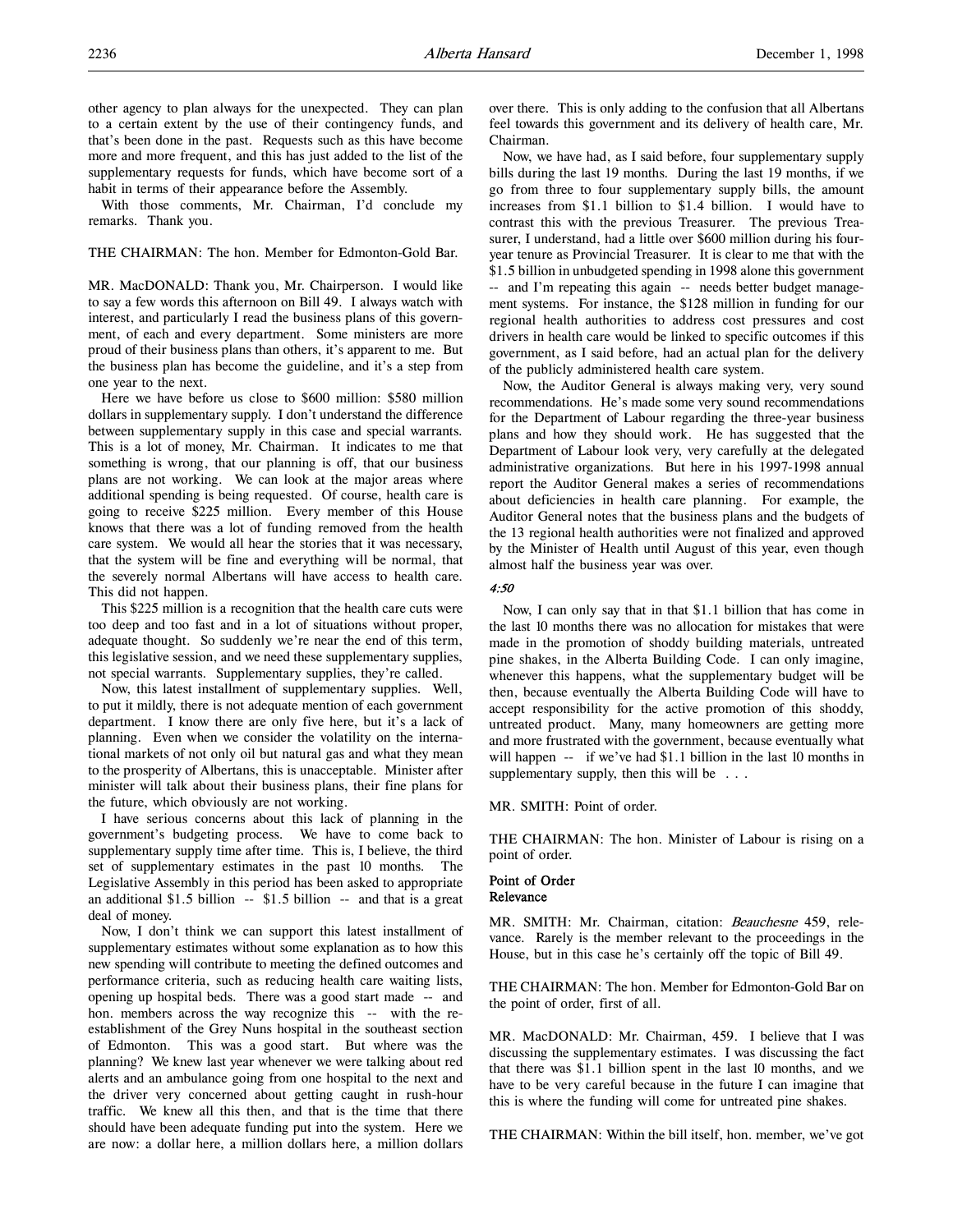Economic Development, Family and Social Services, Health, Justice, Municipal Affairs, and Transportation and Utilities. Which section do pine shakes fall under?

MR. MacDONALD: Economic Development.

THE CHAIRMAN: If that's the feeling of the hon. member and no one is arguing to the contrary, then . . .

The hon. Minister of Economic Development.

MRS. NELSON: Well, Mr. Chairman, clearly if the hon. member would focus on the presentation that was made last Thursday, in the presentation what was deemed under Economic Development is really what the lottery funds are being utilized for. There were specific targets there, and we clearly laid them out. If he would like to review *Hansard*, my opening comments from last Thursday, I'm sure that it will save you a lot of time looking for things that are not dealt with in this appropriation bill. So I would ask the hon. member to focus on the opening comments and realize what was involved in the elements there. The topic that he has raised was not part of that dialogue, and it is not what the House is being asked to deal with today. They are being asked to deal with specific funds: \$130 million for infrastructure, \$9 million for the Calgary lab services, and \$10 million to go to Municipal Affairs for the capital region area.

THE CHAIRMAN: Hon. member, it would appear that the Minister of Economic Development is saying that the pine shakes issue is not within her department. So only if you are advocating that it should be would it be in some way relevant. In the discussion that you've had so far it would appear that you have strayed a little bit. So if you could get back on the sections contained within the bill, that would be helpful.

MR. MacDONALD: Thank you, Mr. Chairman. I will talk about financial management. I will talk about fiscal responsibility. I will talk about responsibility to taxpayers, and I shall continue. Thank you.

## Debate Continued

MR. MacDONALD: This is a government, Mr. Chairman, that foolishly believes that they can use prior period adjustments for personal income taxes, more slot machines, liquor taxes, and user fees to balance this budget on a year-to-year basis. Where is this plan? There's \$580 million. There are 580 million reasons why we have a poor three-year business plan. If we eliminated the \$340 million in prior period adjustments for PIT, the \$60 million in extra user fees, the \$180 million in extra revenue from 2,500 new slot machines, we would be staring at a budget shortfall today, and this government would be back in the mode of making unplanned cuts to programs. I assume that would also mean various individual government departments, where we've seen full-time employees just cut. We know the services that Albertans are expecting for this, and they're not getting it. We look at many, many, many different departments, but the planning does not exist. Good long-term planning is absent, and we can explain this through these supplementary estimates.

This government has generated over \$7 billion in cumulative surpluses over the past four years and is 10 years ahead of the net debt targets established in the Balanced Budget and Debt Retirement Act yet is light-years away from dealing with the volatility of the nature of a resource-based economy.

Mr. Chairman, here's what the government's own revenue forecasting of July 1996 had to say: the size of the revenue

cushions is not large in relation to the province's total revenues and the variability in nonrenewable resources and corporate tax revenues; consideration should be given to alternatives which provide greater flexibility in covering large, unforeseeable, and negative short-term relative shocks while maintaining the laudable goal of keeping expenditures in line with sustainable revenues.

Now, further to that, Mr. Chairman, we have to consider where we're going in this province and what this signifies to us: Bill 49, Appropriation (Supplementary Supply) Act. We seem to think that money is growing on trees, and leap we go, and there's absolutely no planning, none whatsoever. This is unacceptable. It is unacceptable for a number of reasons, but I will allow my hon. colleagues a chance to express their views on this \$580 million supplementary supply.

With that, I am willing to cede the floor to one of my colleagues. Thank you.

THE CHAIRMAN: The hon. Member for Spruce Grove-Sturgeon-St. Albert.

MRS. SOETAERT: Well, thank you very much, Mr. Chairman. I have had the opportunity to speak to the supplementary estimates earlier but I don't think to Bill 49 specifically, so I'm looking forward to this. I think it's time that this government truly starts to plan. Every year they put out this big budget that says: we're going to pay down the debt this much; we're going to spend this much money here and this much money there. Then the public thinks: oh yea; aren't they wonderful? Then what they do is sneak in a few little supplementary estimates at the end of the year.

Who out in the public knows what kind of poor budgeting this government does? It's incumbent upon us as opposition to inform people about what a bungler this government is at budgeting. For example -- and I figured it out in the estimates because the minister was explaining it to me -- it goes through Treasury Board. Who's the biggest lobbyist? That's how I see it. The biggest lobbyist wins the prize.

# 5:00

MR. MacDONALD: The Health minister? Certainly not the Minister of Labour.

MRS. SOETAERT: The Minister of Labour. No, no. He doesn't win the prize. Who's responsible for women's shelters? Who's that under? Community Development?

AN HON. MEMBER: Social services.

MRS. SOETAERT: Yeah. Social services. That didn't win the prize. Where was the lobbying for that to go through Treasury Board so that the slush fund could pay for it in supplementary estimates? I have now figured out how this government budgets: who can lobby the loudest. So I'm going to talk to the minister of  $\ldots$ 

THE CHAIRMAN: The Deputy Government House Leader rising on a point of order.

# Point of Order Parliamentary Language

MR. HANCOCK: Yes, Mr. Chairman. I believe it is 23(l). There is no such thing as a slush fund. To suggest slush fund draws this House into disrepute, and the hon. member should be cautioned to use her language well in this House and not bring this House and all members of this House into disrepute by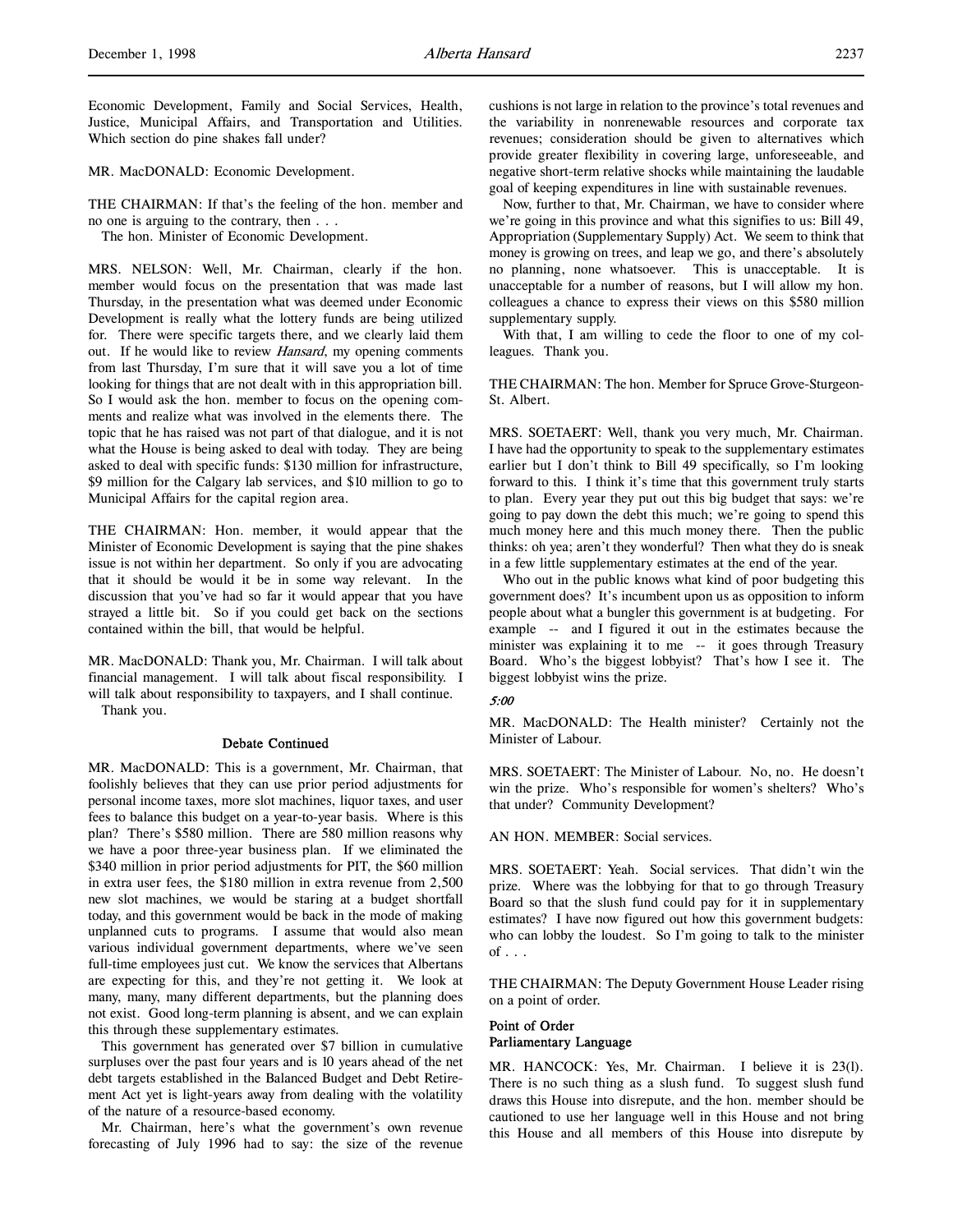talking about slush funds.

MRS. SOETAERT: On the point of order, I bet, Mr. Chairman, that the minister cannot explain the difference between a contingency budget and a slush fund. I mean, it's a nickname. It's quite accepted in this province that lottery dollars are there for the grab, and people have nicknamed it a slush fund. Long before my time in this Legislature people knew that this government used lottery dollars as a slush fund to spend where: oh, we got a little problem here. So I am only reiterating what people have said to me in my community.

THE CHAIRMAN: We are on a point of order, hon. member. It would seem that there is a significant difference in parliamentary terms between slush fund and contingency. Contingency is a governmental one. Now, you may argue that there are some similarities, but what I think the hon. member was referring to was 23(1): ". . . introduces any matter in debate which offends the practices and precedents of the Assembly." So if you could contain your remarks to live up to parliamentary practice that would be helpful.

MRS. SOETAERT: I'll contain my enthusiasm, Mr. Chairman, because I would never want to deliberately offend the minister of intergovernmental affairs.

DR. MASSEY: He's sensitive.

MRS. SOETAERT: He's very sensitive, and I wouldn't want to offend him. We'll call it fun money. No, I won't. I won't. I won't. Okay.

THE CHAIRMAN: The Deputy Government House Leader on a point of order.

# Point of Order Parliamentary Language

MRS. NELSON: Mr. Chairman, we're talking about providing services to Albertans with taxpayers' money, and for this hon. member to take Bill 49 and talk about fun money, I take exception. I think that if you want to be serious about the debate, you should actually stick to the bill instead of going off and trying to make political statements because, quite frankly, Mr. Chairman, a little earlier the previous member said something about us spending money. The only people I've heard whining about spending money is that side of the House.

THE CHAIRMAN: Hon. member, you rose on a point of order. The point of order is either one of two things. I thought at first that is was going to be 23(l), which your colleague had just referred to, but then you were also talking about relevance. So if we take the first one first . . .

MRS. NELSON: All of the above would be fine, sir.

THE CHAIRMAN: If we take the first one first, then I think that the hon. member has already been reminded: a rose by any other name. So if we could ask the hon. Member for Spruce Grove-Sturgeon-St. Albert to address her comments to the estimates that are contained in Bill 49 and not offend those who are wanting parliamentary words in here.

MRS. SOETAERT: Absolutely, Mr. Chairman. I would never,

never deliberately offend anyone, and I do thank you for that compliment of calling me a rose. Was that it? Maybe it wasn't. He's a little worried now.

## Debate Continued

MRS. SOETAERT: However, back to Bill 49 and how these supplementary supplies go through and how they are applied within the budget. I was saying, Mr. Chairman, that this is a poor process for budgeting. Now, I can understand a couple of dollars out. I can. I can understand a forest fire and needing emergency funding. I can understand pine shakes and needing immediate funding. But we are truly out half a billion dollars. Now, if you were budgeting for your family and you said, "Well, we're just out \$50,000 in this year's budget, but we'll just go to this lottery board in the sky and get it replaced," I don't think anybody could survive with that kind of household budgeting, ever. But somehow this government does that, and I would venture to say that that's not good enough.

I'm glad of some of these expenditures, and I've said that. Certainly in transportation. We said earlier in the year, where are you going to make -- you talked about the north/south trade corridor. You didn't put it in the original budget, so now we come here and we have to spend time talking about that. The big announcement is: we're going to balance the books; we're going to be ahead of the dollar; we're going to save money. But in reality we're just sneaking in supplementary estimates at the end of the month.

I don't think people in Alberta understand the true picture of how this government budgets, and that is why I am glad to speak to this bill. I have real concerns and I didn't get to ask specifically about the question of public dollars going to a private facility in health care, if I understand that correctly. I'd like that explained to me. I'm trying to find the exact spot.

Part of this is practitioner services, Ministry of Health, \$30 million for provision of estimated cost of Alberta's share for hepatitis victims. We saw that coming. That should have been planned for earlier. I mean, I'm glad it's there, but I just can't believe the inability of this government to foresee this earlier in the year when all these hepatitis C victims were in the paper. They were talked about. That certainly should have been something that was accounted for.

The \$130 million requested by the ministry of transportation to fund municipal infrastructure. I would venture to say that right at the beginning of the year that was poorly planned, and I do believe that the municipalities have carried the brunt of this government's flag waving that they're so wonderful. Now the government talks about reducing personal taxes. However, how many municipalities can say that? How many municipalities can say that? None. They're all talking about tax increases, but the government talks about decreasing taxes. The municipalities have to raise taxes. It's still the same pocket. It's still the same taxpayer.

What's missing in the whole budgeting process is certainly a regard for education. That's one thing I would have supported had there been sufficient money in here to help the school boards. How many of them are running a deficit now?

# DR. MASSEY: About 26.

MRS. SOETAERT: About 26 of them, 30 percent. A good 30 percent of them are running deficits, yet that was never accounted for, never planned in the original budget, not even in the backwards budget. It's not even put in now. So it's disappointing not to see that in Bill 49.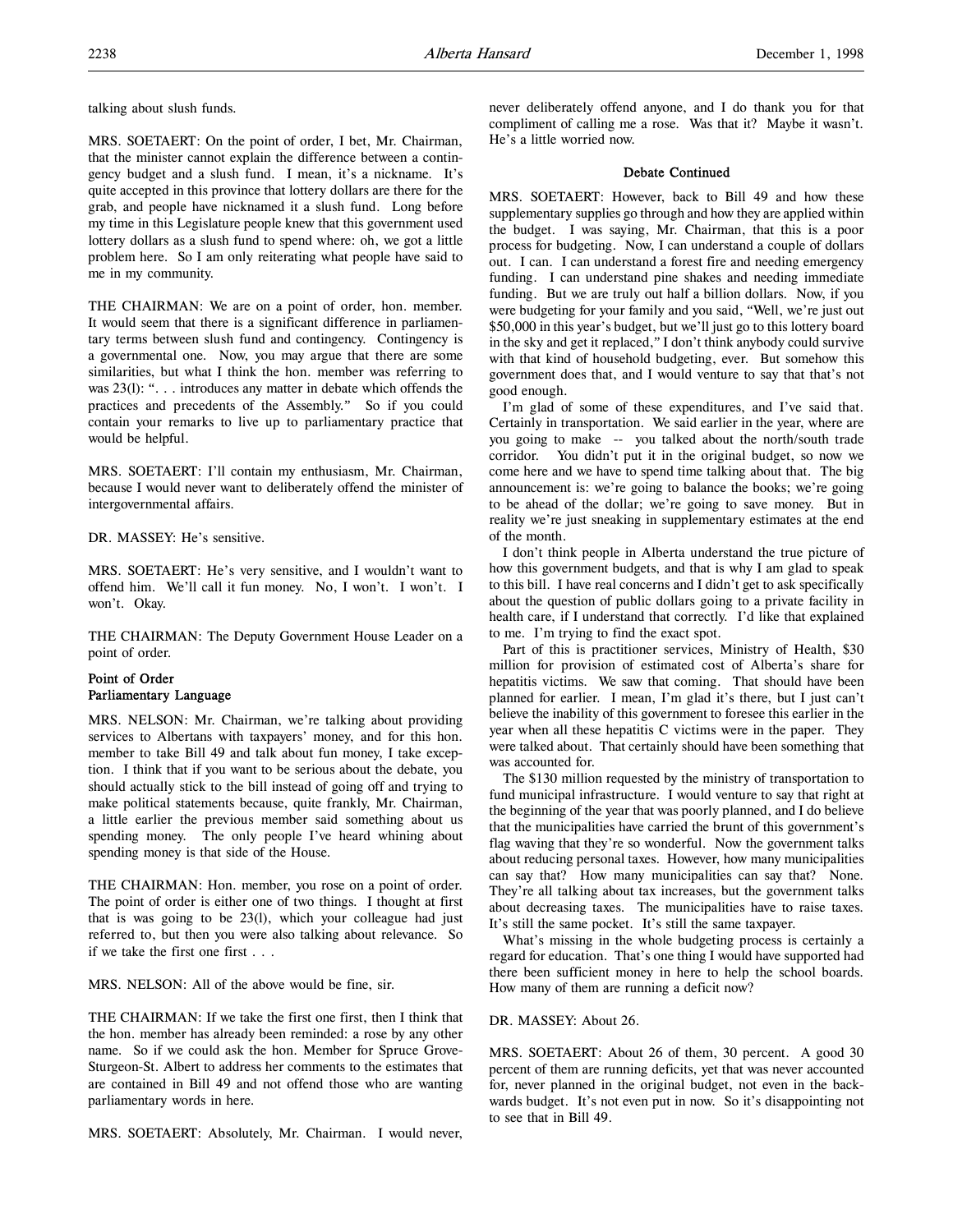MR. MacDONALD: And the health hazards from pine shakes.

MRS. SOETAERT: You're kidding. You're talking about health hazards from pine shakes?

MR. MacDONALD: From untreated pine shakes.

MRS. SOETAERT: From untreated pine shakes. People who are allergic to mold. That wasn't even mentioned in the Ministry of Health.

We should forewarn you. Actually we're going to help you in your budget planning for next year. We're going to warn you that pine shakes are going to be a big issue. You should plan dollars for that -- right? -- so that next fall we don't have to verbally attack the issue of pine shakes with this government, people suffering from asthma, moldy roofs, schools with moldy roofs that have children who have allergies. In St. Albert. Yup. So we're going to help with the budgeting process. A lot for that one next year. The government will probably be sued, and they'll have to plan for that.

In transportation may I recommend a few extra dollars? I was talking about the municipal infrastructure.

# 5:10

THE CHAIRMAN: The hon. Deputy Government House Leader rising on a point of order.

# Point of Order Questioning a Member

MRS. NELSON: Well, I think it's Beauchesne 482. I was wondering if the hon. member would share some of the wisdom that she's gained from being in here by supplying us, as we're doing the budgeting process starting now, with the opposition's forecast for the price of oil, the price of gas, pulp and paper prices, if they would give us a recommendation on corporate taxes and send that over. Would you entertain that question and give us those results, please?

THE CHAIRMAN: The hon. minister's rising with the object of asking a question, but the normal practice is to allow the member to say yes or no, and she hadn't said either of those. So the hon. minister will ask the hon. member whether she will entertain a question, and if she does not, there's no argument. She just proceeds forward.

MRS. NELSON: Mr. Chairman, I'm sorry if I overstepped my bounds, but I wanted to be sure that I gave the hon. member the opportunity to say yes or no.

THE CHAIRMAN: That's what I'm attempting to do.

MRS. NELSON: I wouldn't want to overstep my bounds, and hopefully she'll respond with some answers.

THE CHAIRMAN: The hon. Member for Spruce Grove-Sturgeon-St. Albert on the question. Yes or no?

MRS. SOETAERT: No. However, I did hear it, and if the minister would be willing to provide us with as much support staff as she gets and enough research dollars, you're darn right.

DR. TAYLOR: Come over, Colleen.

MRS. SOETAERT: Blah. No offence. He said, "Come over." I said, "Blah."

THE CHAIRMAN: Deputy Government House Leader, we have just finished the point of order.

MRS. NELSON: I've another one.

THE CHAIRMAN: Okay. Just a word of caution. When we have a number of repeated points of order, there comes the question as to whether or not this is a true point of order or whether it's harassment, so the chair will listen with interest. Ah, it's waived.

The hon. Member for Spruce Grove-Sturgeon-St. Albert, on the estimates.

## Debate Continued

MRS. SOETAERT: Yes. Thank you. In fact, actually I have an amendment that I'd like to present, Mr. Chairman, because of my belief in the fact that the public deserves to know how this process works, and I don't think they do. So I will make this amendment right now. I'll send the original signed copy to you. Shall I have two minutes for everybody to get it? Do you want me to wait a second, or shall I keep going? I'll wait a second.

Thank you, Mr. Chairman. Now, I'm making this on behalf of the hon. Member for Edmonton-Glenora, and this is how it's amended. The following is added after section 3: "This Act comes into force on Proclamation." That's not difficult to accept. And here it is, here's the clincher that I think some people might be afraid of, but I can always hope that they'll accept this amendment. "This Act shall not be proclaimed until 1 day of public hearings have been held in each of Alberta's cities with a population in excess of 30,000 persons." Now, it isn't that many cities, but it's a few, and the point of this amendment is that people will know the process.

Now, I realize the Minister of Economic Development is wrinkling it up and throwing it away, and that kind of hurts my sensibilities, Mr. Chairman, but I'm tough. I'm tough; I can take it. How many cities would this be? Really, how many cities would this be? Not that many, but you know, what it would do is it would educate people in the budget process, which is terribly flawed and terribly shoddy.

I'm going to speak to the amendment first. Yes? Oh, I'm sorry.

# Chairman's Ruling Decorum

THE CHAIRMAN: The chair is most anxious to hear the comments of the hon. Member for Spruce Grove-Sturgeon-St. Albert but has difficulty because we have quite a number of people who are carrying on lively conversations. Before naming any of these people who are carrying on their lively conversations, we'd invite them to go outside the Chamber.

Hon. members. Some of the hon. members are carrying on such a lively conversation that they don't even hear the chair. I wonder if the hon. members who wish to carry on lively conversations would please go outside and do so.

The hon. member for Spruce Grove-Sturgeon-St. Albert.

## Debate Continued

MRS. SOETAERT: Thank you very much, Mr. Chairman. I can't believe that people aren't just listening with bated breath, but that's the reality of the Legislature in Committee of the Whole, I'm sure.

The point to this amendment is truly public awareness. You know what? It would be an opportunity for the government to say: "This is how the process works. This is why we have supplementary estimates." I mean, you don't read anywhere in the paper where . . .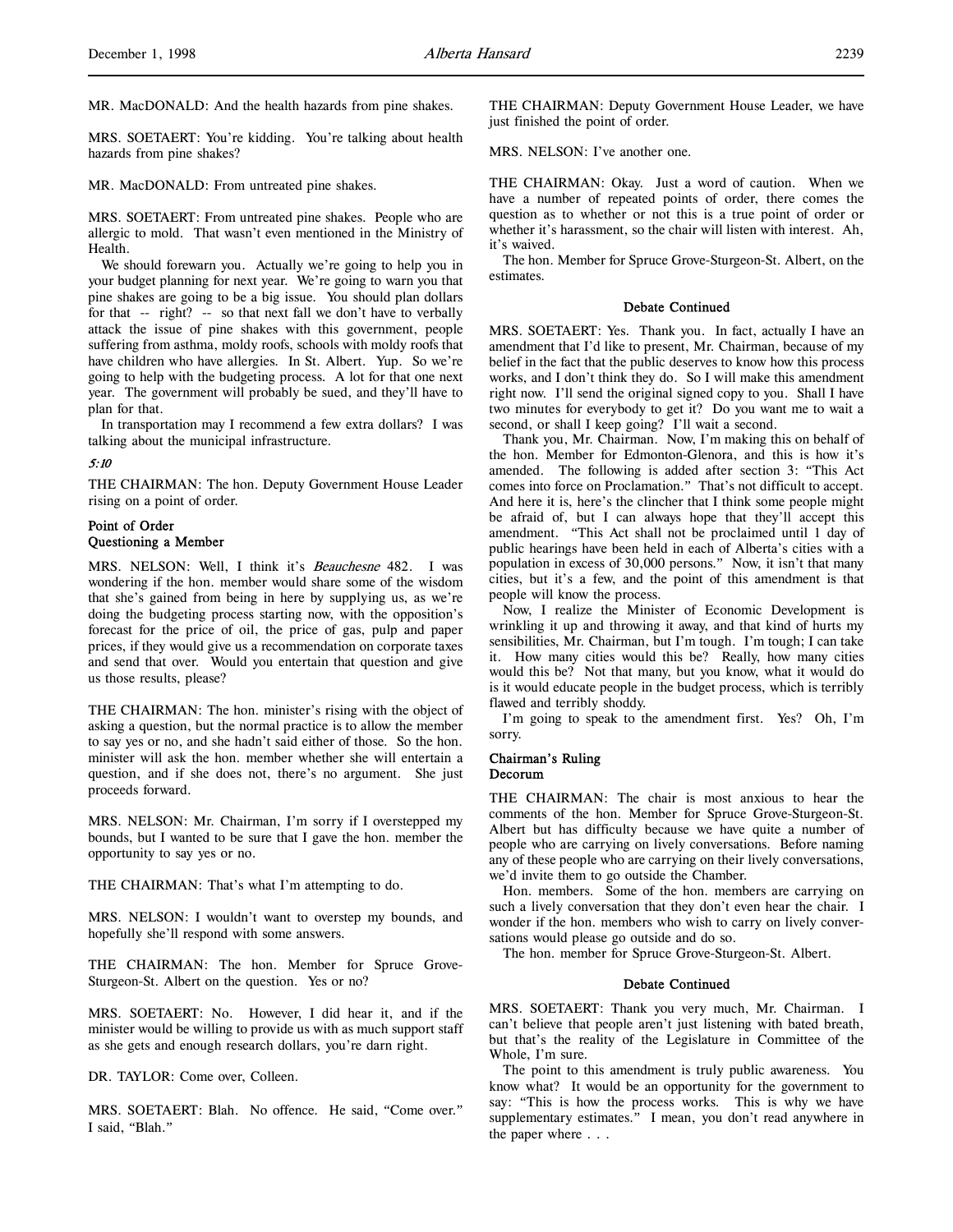# Point of Order Admissibility of Amendments

THE CHAIRMAN: The hon. Provincial Treasurer is rising on a point of order.

MR. DAY: Well, Mr. Chairman, I realize it's been busy and you don't have the time necessary to consider the form and intent of the amendments. It's not always available to you, but I would like to suggest that the amendment itself is out of order. I'm referring to Beauchesne 579, which is very clear that "an amendment setting forth a proposition dealing with a matter which is foreign to the proposition involved in the main motion is not relevant and cannot be moved."

What we're talking about here in the amendment is public hearings, and that has absolutely nothing to do with an appropriation bill. Zero, nothing. Appropriations are quite rightly the matter of discussion here in the Assembly. So I would suggest that under 579 it is totally out of order and is part of their filibuster on this particular appropriation bill.

THE CHAIRMAN: On the point of order? Edmonton-Ellerslie.

MS CARLSON: Mr. Chairman, on the point of order. There really is no point of order here. Just because this government does not want to be subject to the scrutiny of people in this province when they bring in not one, not two . . .

THE CHAIRMAN: On the point of order, please.

MS CARLSON: That is. There is no point of order on it, Mr. Chairman. There is nothing out of order in bringing an appropriation bill to the people.

THE CHAIRMAN: Hon. members, if there's an objection to the form of the amendment, as the Provincial Treasurer has suggested, that would be, then, the argument that the people who oppose the point of order would follow. However, we do have a tradition of accepting the Parliamentary Counsel's legal advice. I'm remiss if I've not indicated to the committee that this amendment A1 does have the requisite recognition by Parliamentary Counsel that it's in order. So in that respect, unless we have a battery of lawyers who care to argue the contrary, I think we'll proceed on the basis that it is in order.

The hon. Member for Spruce Grove-Sturgeon-St. Albert.

MRS. SOETAERT: Well, thank you. It's been such a good afternoon, Mr. Chairman, and of course I respect the work of Parliamentary Counsel, so it's not a point of order, right?

# 5:20

THE CHAIRMAN: No. It's found to be in order, but there's another point of order being raised by the hon. Provincial Treasurer.

# Point of Order Explanation of Chairman's Ruling

MR. DAY: Well, I appreciate the esteemed view of Parliamentary Counsel, and I also recognize the pressure people are under to deliberate over certain amendments, but I would respectfully request, as is permitted in Standing Orders, to ask for a reason for that. I do appreciate, again, the esteemed wisdom and the work done by Parliamentary Counsel, but I will use Standing Orders to request an explanation as to how it could possibly be in order when in fact it is foreign to the proposition involved. And I would now add to 579(1) section 579(2), which says, "An amendment may not raise a new question which can only be considered as a distinct motion after proper notice." So this is a new question that is being raised.

I do agree with the chair when he said to the Member for Edmonton-Ellerslie that she was not addressing the point of order when she talked about trying to do things away from the eye of the public. We are here in the Legislature before the public, forever recorded in *Hansard* as required by law, to bring these items to public discussion. That's what we're doing. My first point of order, which was 579(1), which you said was out of order, I'd ask for an explanation of and would also suggest and now add to it 579(2), which says that a new question is being raised. You're now talking about public meetings. That's a new issue, going around the province. That's a new issue, totally foreign to an appropriation bill.

THE CHAIRMAN: What the hon. Provincial Treasurer is really asking the chair is for the reasons for the ruling, not to enter into the debate of what he's talking about. If he would refer to 698 in Beauchesne, he might find further reasons for it. The reason offered by the chair at the time was that the Parliamentary Counsel, legal counsel, has ruled that this is in order, and it has been the tradition of chairs and Speakers to accept that when dealing with amendments. That would be the reason for the ruling.

Having said that, we now invite the hon. Member for Spruce Grove-Sturgeon-St. Albert to continue and hopefully conclude her remarks within the time allowed her.

# Debate Continued

MRS. SOETAERT: I know, Mr. Chairman, and I appreciate that. I also know that the Premier today said we were just letting this Assembly leave way too quickly and we weren't discussing the bills enough. So I want to make sure that my constituents know that I am concerned about appropriations, how the budget is done, and that's why I'm here. I know that the deputy House leader will report that back, and I'd love to speak to the appropriation.

MR. DAY: Point of order, Mr. Chairman.

THE CHAIRMAN: The hon. Provincial Treasurer is rising yet again on a point of order. I've already indicated to the hon. Deputy Government House Leader that repeated points of order while a member is trying to speak can border on something called harassment. But if you have a point of order, please state it, and let's get on with it.

# Point of Order Admissibility of Amendments

MR. DAY: Well, Mr. Chairman, these are separate and distinct citations, each and every one, and 698(7), which you referred to, says, "An amendment is out of order if it imposes a charge upon the Public Treasury." These public meetings, unless the Liberals are volunteering to do them and all the advertising for free, are imposing a charge upon the public Treasury. Citation 698(7) would also suggest it is out of order. It's a totally different citation, with respect.

THE CHAIRMAN: The hon. Provincial Treasurer continues to debate the merits of his original point of order. The point of order that was entertained by the chair was: what was the basis for the ruling by the chair? The chair gave the basis for the ruling, the tradition of accepting . . .